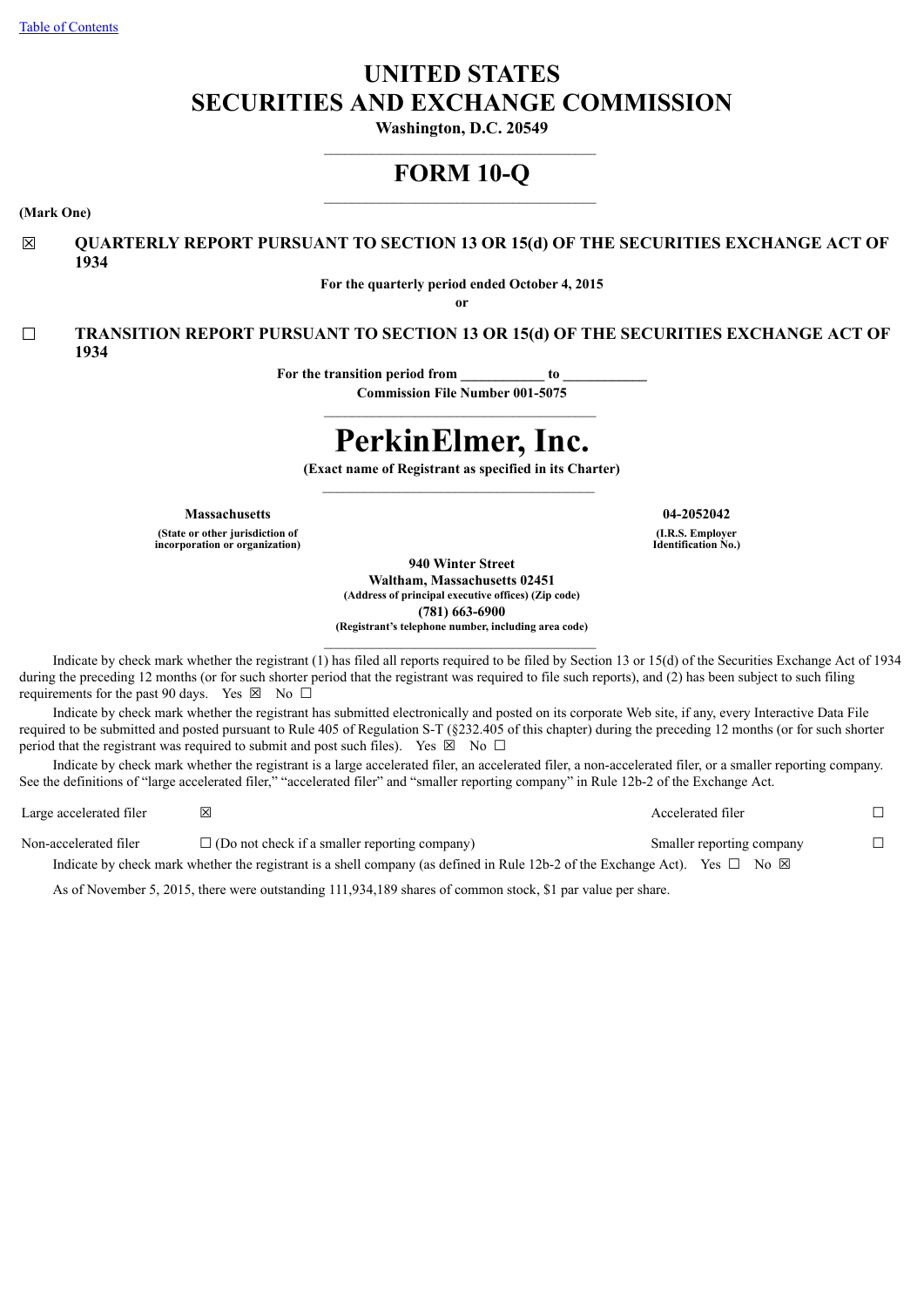# **TABLE OF CONTENTS**

# **PART I. FINANCIAL INFORMATION**

| Item 1.              | <b>Unaudited Financial Statements</b>                                                 | $\overline{3}$                     |
|----------------------|---------------------------------------------------------------------------------------|------------------------------------|
|                      | <b>Condensed Consolidated Statements of Operations</b>                                | $\overline{3}$                     |
|                      | <b>Condensed Consolidated Statements of Comprehensive Income</b>                      | $\overline{4}$                     |
|                      | <b>Condensed Consolidated Balance Sheets</b>                                          | $\overline{5}$                     |
|                      | <b>Condensed Consolidated Statements of Cash Flows</b>                                | $\underline{6}$                    |
|                      | <b>Notes to Condensed Consolidated Financial Statements</b>                           | $\overline{1}$                     |
| Item 2.              | Management's Discussion and Analysis of Financial Condition and Results of Operations | $\frac{26}{5}$                     |
|                      | Overview                                                                              | 26                                 |
|                      | <b>Critical Accounting Policies and Estimates</b>                                     |                                    |
|                      | <b>Consolidated Results of Continuing Operations</b>                                  |                                    |
|                      | <b>Reporting Segment Results of Continuing Operations</b>                             | $\frac{27}{27}$<br>$\frac{32}{35}$ |
|                      | <b>Liquidity and Capital Resources</b>                                                |                                    |
|                      | <b>Dividends</b>                                                                      | <u>38</u>                          |
|                      | <b>Effects of Recently Adopted and Issued Accounting Pronouncements</b>               | <u>38</u>                          |
| Item 3.              | Quantitative and Qualitative Disclosures About Market Risk                            | 40                                 |
| Item 4.              | <b>Controls and Procedures</b>                                                        | 41                                 |
|                      | PART II. OTHER INFORMATION                                                            |                                    |
| Item 1.              | <b>Legal Proceedings</b>                                                              | 42                                 |
| Item 1A.             | <b>Risk Factors</b>                                                                   | 42                                 |
| Item 2.              | Unregistered Sales of Equity Securities and Use of Proceeds                           | <u>49</u>                          |
| Item 6.              | Exhibits                                                                              | 49                                 |
| <b>Signatures</b>    |                                                                                       | <u>51</u>                          |
| <b>Exhibit Index</b> |                                                                                       | 52                                 |

2

**Page**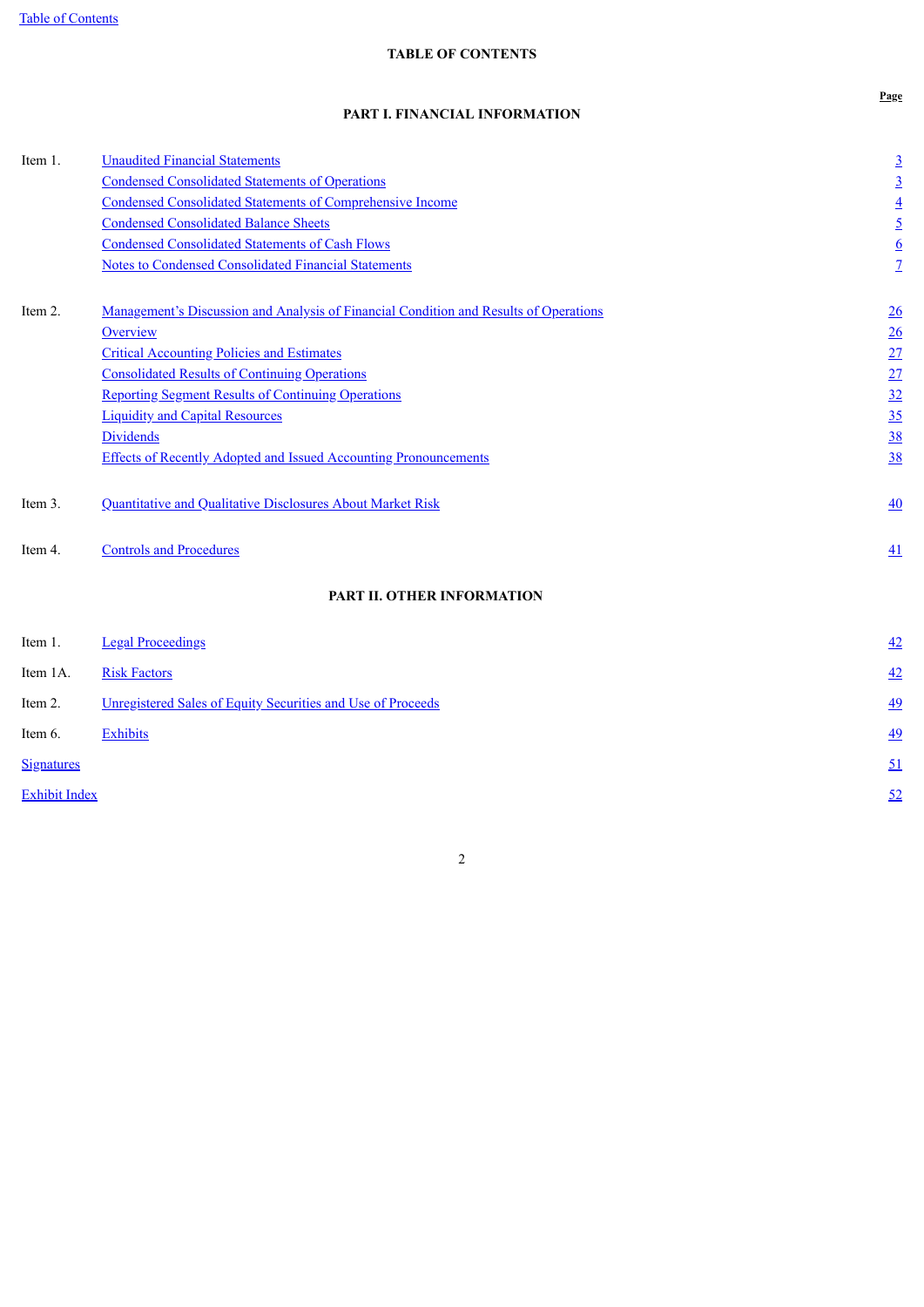# **PART I. FINANCIAL INFORMATION**

<span id="page-2-1"></span><span id="page-2-0"></span>**Item 1.** *Unaudited Financial Statements*

# **PERKINELMER, INC. AND SUBSIDIARIES**

# **CONDENSED CONSOLIDATED STATEMENTS OF OPERATIONS**

**(Unaudited)**

|                                                                                          | <b>Three Months Ended</b> |                    |               |                                       | <b>Nine Months Ended</b> |                    |               |                       |
|------------------------------------------------------------------------------------------|---------------------------|--------------------|---------------|---------------------------------------|--------------------------|--------------------|---------------|-----------------------|
|                                                                                          |                           | October 4,<br>2015 |               | September 28,<br>2014                 |                          | October 4,<br>2015 |               | September 28,<br>2014 |
|                                                                                          |                           |                    |               | (In thousands, except per share data) |                          |                    |               |                       |
| Product revenue                                                                          | $\mathcal{S}$             | 378,325            | $\mathcal{S}$ | 365,933                               | \$                       | 1,126,356          | $\mathbb{S}$  | 1,113,027             |
| Service revenue                                                                          |                           | 185,111            |               | 176,116                               |                          | 527,887            |               | 515,802               |
| <b>Total revenue</b>                                                                     |                           | 563,436            |               | 542,049                               |                          | 1,654,243          |               | 1,628,829             |
| Cost of product revenue                                                                  |                           | 193,375            |               | 190,041                               |                          | 579,659            |               | 580,974               |
| Cost of service revenue                                                                  |                           | 115,458            |               | 108,699                               |                          | 332,095            |               | 320,849               |
| <b>Total cost of revenue</b>                                                             |                           | 308,833            |               | 298,740                               |                          | 911,754            |               | 901,823               |
| Selling, general and administrative expenses                                             |                           | 147,728            |               | 142,997                               |                          | 440,343            |               | 442,687               |
| Research and development expenses                                                        |                           | 31,095             |               | 30,444                                |                          | 95,898             |               | 90,175                |
| Restructuring and contract termination charges, net                                      |                           | (118)              |               | 11,092                                |                          | 4,838              |               | 13,969                |
| Operating income from continuing operations                                              |                           | 75,898             |               | 58,776                                |                          | 201,410            |               | 180,175               |
| Interest and other expense, net                                                          |                           | 11,944             |               | 10,966                                |                          | 32,208             |               | 31,219                |
| Income from continuing operations before income taxes                                    |                           | 63,954             |               | 47,810                                |                          | 169,202            |               | 148,956               |
| Provision for income taxes                                                               |                           | 9,057              |               | 4,912                                 |                          | 24,998             |               | 19,104                |
| Income from continuing operations                                                        |                           | 54,897             |               | 42,898                                |                          | 144,204            |               | 129,852               |
| Gain (loss) from discontinued operations before income taxes                             |                           | $\,8\,$            |               | (1,091)                               |                          | 6                  |               | (4,205)               |
| Loss on disposition of discontinued operations before income taxes                       |                           | (3)                |               | (7)                                   |                          | (26)               |               | (381)                 |
| Provision for (benefit from) income taxes on discontinued operations<br>and dispositions |                           | 39                 |               | (477)                                 |                          | 13                 |               | (1,725)               |
| Loss from discontinued operations and dispositions                                       |                           | (34)               |               | (621)                                 |                          | (33)               |               | (2, 861)              |
| <b>Net income</b>                                                                        | $\mathcal{S}$             | 54,863             | $\$$          | 42,277                                | $\mathbb S$              | 144,171            | $\mathcal{S}$ | 126,991               |
| Basic earnings per share:                                                                |                           |                    |               |                                       |                          |                    |               |                       |
| Income from continuing operations                                                        | $\mathcal{S}$             | 0.49               | \$            | 0.38                                  | \$                       | 1.28               | $\mathcal{S}$ | 1.15                  |
| Loss from discontinued operations and dispositions                                       |                           | (0.00)             |               | (0.01)                                |                          | (0.00)             |               | (0.03)                |
| Net income                                                                               | $\sqrt{\ }$               | 0.49               | $\mathbb S$   | 0.38                                  | $\mathbb S$              | 1.28               | $\mathbb S$   | 1.13                  |
| Diluted earnings per share:                                                              |                           |                    |               |                                       |                          |                    |               |                       |
| Income from continuing operations                                                        | \$                        | 0.48               | \$            | 0.38                                  | \$                       | 1.27               | $\mathcal{S}$ | 1.14                  |
| Loss from discontinued operations and dispositions                                       |                           | (0.00)             |               | (0.01)                                |                          | (0.00)             |               | (0.03)                |
| Net income                                                                               | $\$$                      | 0.48               | $\mathbb S$   | 0.37                                  | $\mathbb S$              | 1.27               | $\mathbb S$   | 1.12                  |
| Weighted average shares of common stock outstanding:                                     |                           |                    |               |                                       |                          |                    |               |                       |
| <b>Basic</b>                                                                             |                           | 112,632            |               | 112,646                               |                          | 112,763            |               | 112,662               |
| Diluted                                                                                  |                           | 113,422            |               | 113,759                               |                          | 113,565            |               | 113,836               |
| Cash dividends per common share                                                          | \$                        | 0.07               | $\$$          | 0.07                                  | \$                       | 0.21               | \$            | 0.21                  |

<span id="page-2-2"></span>The accompanying notes are an integral part of these condensed consolidated financial statements.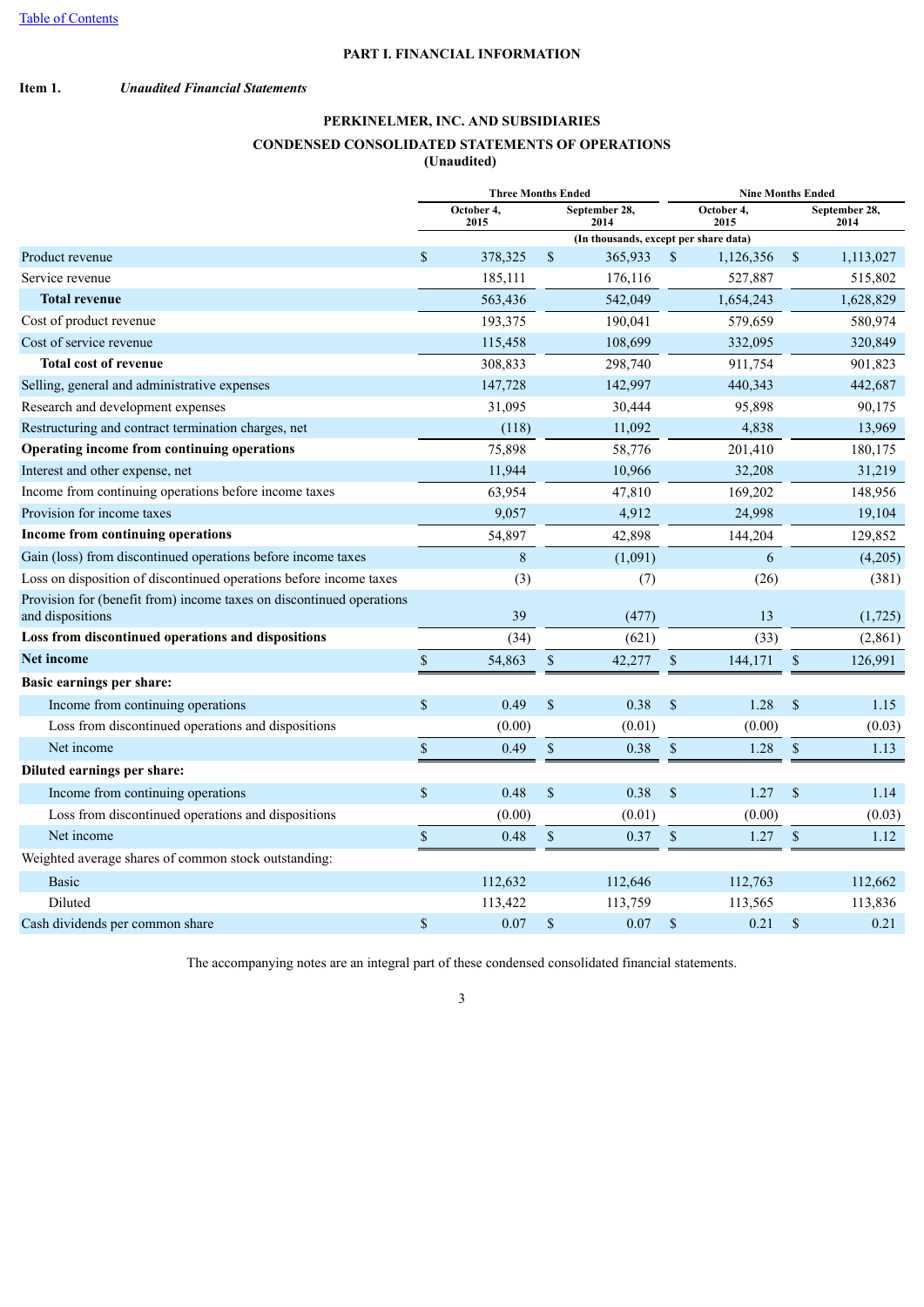# **PERKINELMER, INC. AND SUBSIDIARIES CONDENSED CONSOLIDATED STATEMENTS OF COMPREHENSIVE INCOME (Unaudited)**

|                                             | <b>Three Months Ended</b> |           |                       |                | <b>Nine Months Ended</b> |           |    |                       |
|---------------------------------------------|---------------------------|-----------|-----------------------|----------------|--------------------------|-----------|----|-----------------------|
|                                             | October 4.<br>2015        |           | September 28,<br>2014 |                | October 4,<br>2015       |           |    | September 28,<br>2014 |
|                                             |                           |           |                       | (In thousands) |                          |           |    |                       |
| Net income                                  | \$                        | 54,863    | <sup>S</sup>          | 42,277         | S                        | 144,171   | -S | 126,991               |
| Other comprehensive loss:                   |                           |           |                       |                |                          |           |    |                       |
| Foreign currency translation adjustments    |                           | (46, 629) |                       | (32,936)       |                          | (58,055)  |    | (29, 596)             |
| Unrealized losses on securities, net of tax |                           | (80)      |                       | (12)           |                          | (143)     |    | (42)                  |
| Other comprehensive loss                    |                           | (46,709)  |                       | (32,948)       |                          | (58, 198) |    | (29, 638)             |
| Comprehensive income                        |                           | 8,154     |                       | 9,329          |                          | 85,973    |    | 97,353                |

<span id="page-3-0"></span>The accompanying notes are an integral part of these condensed consolidated financial statements.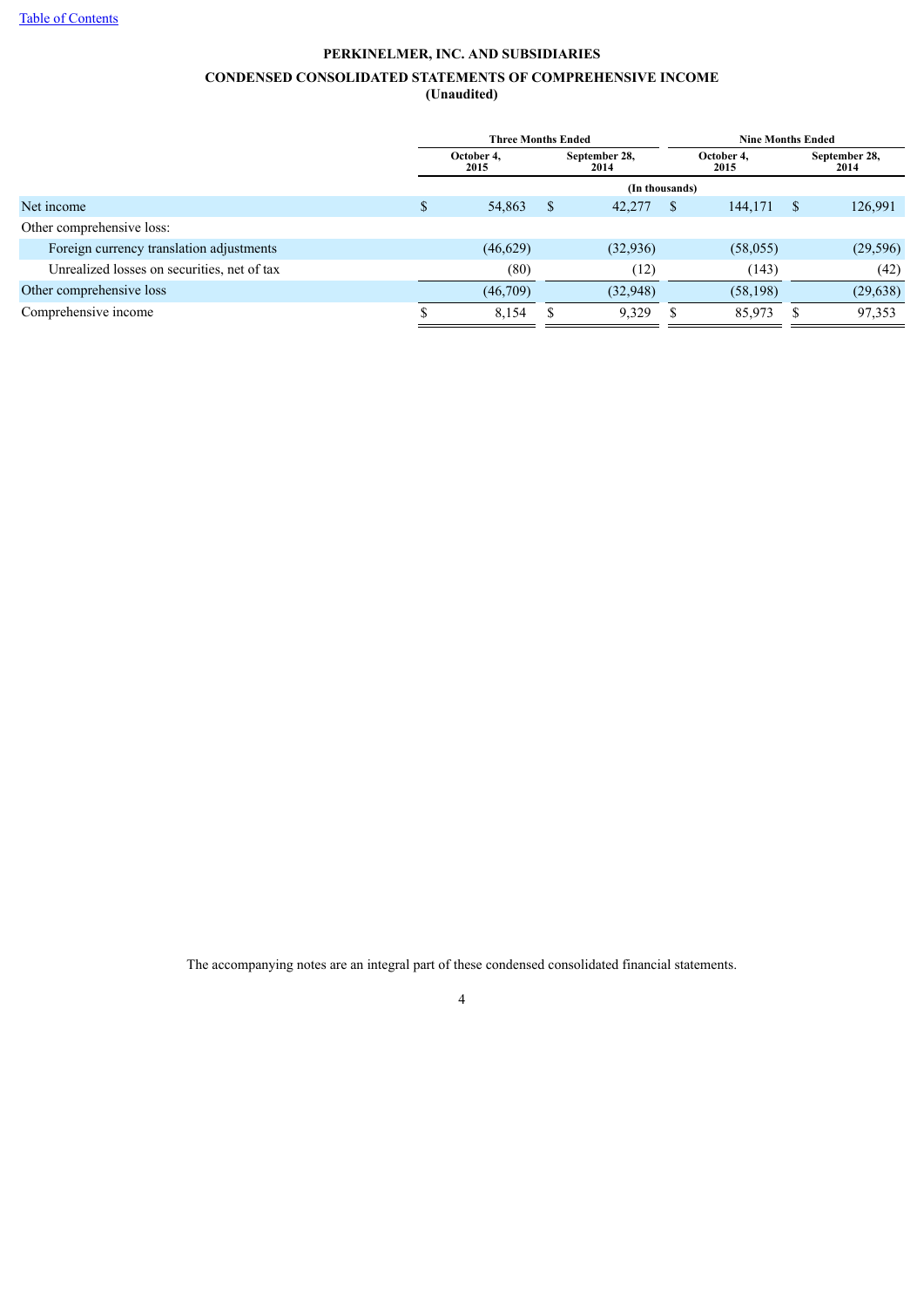# **PERKINELMER, INC. AND SUBSIDIARIES CONDENSED CONSOLIDATED BALANCE SHEETS (Unaudited)**

|                                                                                                                                                                                                    |             | October 4,<br>2015                              |               | December 28,<br>2014 |
|----------------------------------------------------------------------------------------------------------------------------------------------------------------------------------------------------|-------------|-------------------------------------------------|---------------|----------------------|
|                                                                                                                                                                                                    |             | (In thousands, except share and per share data) |               |                      |
| Current assets:                                                                                                                                                                                    |             |                                                 |               |                      |
| Cash and cash equivalents                                                                                                                                                                          | \$          | 195,066                                         | \$            | 174,821              |
| Accounts receivable, net                                                                                                                                                                           |             | 414,193                                         |               | 470,563              |
| Inventories                                                                                                                                                                                        |             | 313,047                                         |               | 285,457              |
| Other current assets                                                                                                                                                                               |             | 151,531                                         |               | 137,710              |
| <b>Total current assets</b>                                                                                                                                                                        |             | 1,073,837                                       |               | 1,068,551            |
| Property, plant and equipment:                                                                                                                                                                     |             |                                                 |               |                      |
| At cost                                                                                                                                                                                            |             | 494,768                                         |               | 492,814              |
| Accumulated depreciation                                                                                                                                                                           |             | (330, 591)                                      |               | (316,620)            |
| Property, plant and equipment, net                                                                                                                                                                 |             | 164,177                                         |               | 176,194              |
| Marketable securities and investments                                                                                                                                                              |             | 1,574                                           |               | 1,568                |
| Intangible assets, net                                                                                                                                                                             |             | 424,239                                         |               | 490,265              |
| Goodwill                                                                                                                                                                                           |             | 2,253,943                                       |               | 2,284,077            |
| Other assets, net                                                                                                                                                                                  |             | 113,897                                         |               | 113,420              |
| <b>Total assets</b>                                                                                                                                                                                | $\mathbb S$ | 4,031,667                                       | $\mathbb{S}$  | 4,134,075            |
| Current liabilities:                                                                                                                                                                               |             |                                                 |               |                      |
| Current portion of long-term debt                                                                                                                                                                  | \$          | 1,107                                           | $\mathcal{S}$ | 1,075                |
| Accounts payable                                                                                                                                                                                   |             | 149,684                                         |               | 173,953              |
| Accrued restructuring and contract termination charges                                                                                                                                             |             | 12,111                                          |               | 17,124               |
| Accrued expenses and other current liabilities                                                                                                                                                     |             | 389,274                                         |               | 403,021              |
| Current liabilities of discontinued operations                                                                                                                                                     |             | 2,100                                           |               | 2,137                |
| <b>Total current liabilities</b>                                                                                                                                                                   |             | 554,276                                         |               | 597,310              |
| Long-term debt                                                                                                                                                                                     |             | 1,027,269                                       |               | 1,051,892            |
| Long-term liabilities                                                                                                                                                                              |             | 395,798                                         |               | 442,771              |
| <b>Total liabilities</b>                                                                                                                                                                           |             | 1,977,343                                       |               | 2,091,973            |
| Commitments and contingencies (see Note 18)                                                                                                                                                        |             |                                                 |               |                      |
| Stockholders' equity:                                                                                                                                                                              |             |                                                 |               |                      |
| Preferred stock—\$1 par value per share, authorized 1,000,000 shares; none issued or outstanding                                                                                                   |             |                                                 |               |                      |
| Common stock—\$1 par value per share, authorized 300,000,000 shares; issued and outstanding 111,905,000<br>shares and 112,481,000 shares at October 4, 2015 and at December 28, 2014, respectively |             | 111,905                                         |               | 112,481              |
| Capital in excess of par value                                                                                                                                                                     |             | 44,791                                          |               | 94,276               |
| Retained earnings                                                                                                                                                                                  |             | 1,931,026                                       |               | 1,810,545            |
| Accumulated other comprehensive (loss) income                                                                                                                                                      |             | (33,398)                                        |               | 24,800               |
| Total stockholders' equity                                                                                                                                                                         |             | 2,054,324                                       |               | 2,042,102            |
| Total liabilities and stockholders' equity                                                                                                                                                         | $\$$        | 4,031,667                                       | \$            | 4,134,075            |

<span id="page-4-0"></span>The accompanying notes are an integral part of these condensed consolidated financial statements.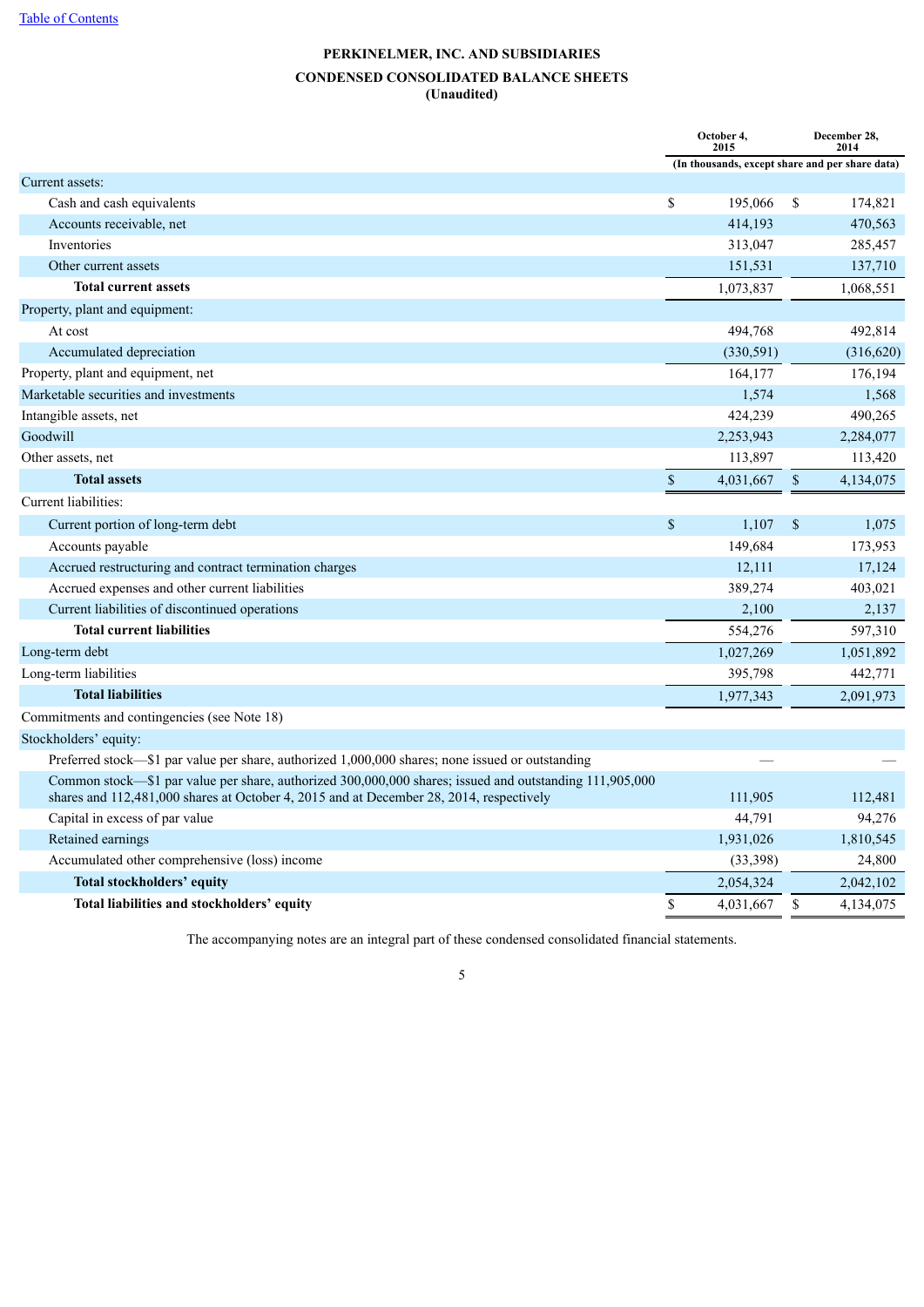# **PERKINELMER, INC. AND SUBSIDIARIES CONDENSED CONSOLIDATED STATEMENTS OF CASH FLOWS (Unaudited)**

|                                                                                                                                     | <b>Nine Months Ended</b> |                    |              |                       |
|-------------------------------------------------------------------------------------------------------------------------------------|--------------------------|--------------------|--------------|-----------------------|
|                                                                                                                                     |                          | October 4,<br>2015 |              | September 28,<br>2014 |
|                                                                                                                                     |                          | (In thousands)     |              |                       |
| <b>Operating activities:</b>                                                                                                        |                          |                    |              |                       |
| Net income                                                                                                                          | \$                       | 144,171            | \$           | 126,991               |
| Loss from discontinued operations and dispositions, net of income taxes                                                             |                          | 33                 |              | 2,861                 |
| Income from continuing operations                                                                                                   |                          | 144,204            |              | 129,852               |
| Adjustments to reconcile income from continuing operations to net cash provided by continuing operations:                           |                          |                    |              |                       |
| Restructuring and contract termination charges, net                                                                                 |                          | 4,838              |              | 13,969                |
| Depreciation and amortization                                                                                                       |                          | 83,757             |              | 86,833                |
| Stock-based compensation                                                                                                            |                          | 12,483             |              | 11,769                |
| Amortization of deferred debt financing costs and accretion of discount                                                             |                          | 1,112              |              | 1,071                 |
| Amortization of acquired inventory revaluation                                                                                      |                          | 7,275              |              |                       |
| Changes in operating assets and liabilities which provided (used) cash, excluding effects from companies purchased and<br>divested: |                          |                    |              |                       |
| Accounts receivable, net                                                                                                            |                          | 36,361             |              | 26,841                |
| Inventories                                                                                                                         |                          | (50, 824)          |              | (28, 536)             |
| Accounts payable                                                                                                                    |                          | (19,916)           |              | (4,009)               |
| Accrued expenses and other                                                                                                          |                          | (57,361)           |              | (52, 133)             |
| Net cash provided by operating activities of continuing operations                                                                  |                          | 161,929            |              | 185,657               |
| Net cash used in operating activities of discontinued operations                                                                    |                          | (70)               |              | (624)                 |
| Net cash provided by operating activities                                                                                           |                          | 161,859            |              | 185,033               |
| <b>Investing activities:</b>                                                                                                        |                          |                    |              |                       |
| Capital expenditures                                                                                                                |                          | (17, 814)          |              | (22, 214)             |
| Proceeds from surrender of life insurance policies                                                                                  |                          | 757                |              | 490                   |
| Changes in restricted cash balances                                                                                                 |                          | 59                 |              |                       |
| Activity related to acquisitions and investments, net of cash and cash equivalents acquired                                         |                          | (18, 735)          |              | (1,879)               |
| Net cash used in investing activities of continuing operations                                                                      |                          | (35, 733)          |              | (23,603)              |
| Net cash used in investing activities of discontinued operations                                                                    |                          |                    |              | (213)                 |
| Net cash used in investing activities                                                                                               |                          | (35, 733)          |              | (23,816)              |
| <b>Financing activities:</b>                                                                                                        |                          |                    |              |                       |
| Payments on revolving credit facility                                                                                               |                          | (371,000)          |              | (305,000)             |
| Proceeds from revolving credit facility                                                                                             |                          | 347,000            |              | 227,000               |
| Payments of debt financing costs                                                                                                    |                          |                    |              | (1, 845)              |
| Settlement of hedges                                                                                                                |                          | 19,210             |              |                       |
| Net payments on other credit facilities                                                                                             |                          | (800)              |              | (1,225)               |
| Payments for acquisition-related contingent consideration                                                                           |                          | (26)               |              | (855)                 |
| Proceeds from issuance of common stock under stock plans                                                                            |                          | 13,081             |              | 20,947                |
| Purchases of common stock                                                                                                           |                          | (76, 158)          |              | (39,004)              |
| Dividends paid                                                                                                                      |                          | (23, 737)          |              | (23,713)              |
| Net cash used in financing activities                                                                                               |                          | (92, 430)          |              | (123, 695)            |
| Effect of exchange rate changes on cash and cash equivalents                                                                        |                          | (13, 451)          |              | (7,081)               |
| Net increase in cash and cash equivalents                                                                                           |                          | 20,245             |              | 30,441                |
| Cash and cash equivalents at beginning of period                                                                                    |                          | 174,821            |              | 173,242               |
| Cash and cash equivalents at end of period                                                                                          |                          |                    | $\mathbb{S}$ |                       |
|                                                                                                                                     | $\mathbb S$              | 195,066            |              | 203,683               |

<span id="page-5-0"></span>The accompanying notes are an integral part of these condensed consolidated financial statements.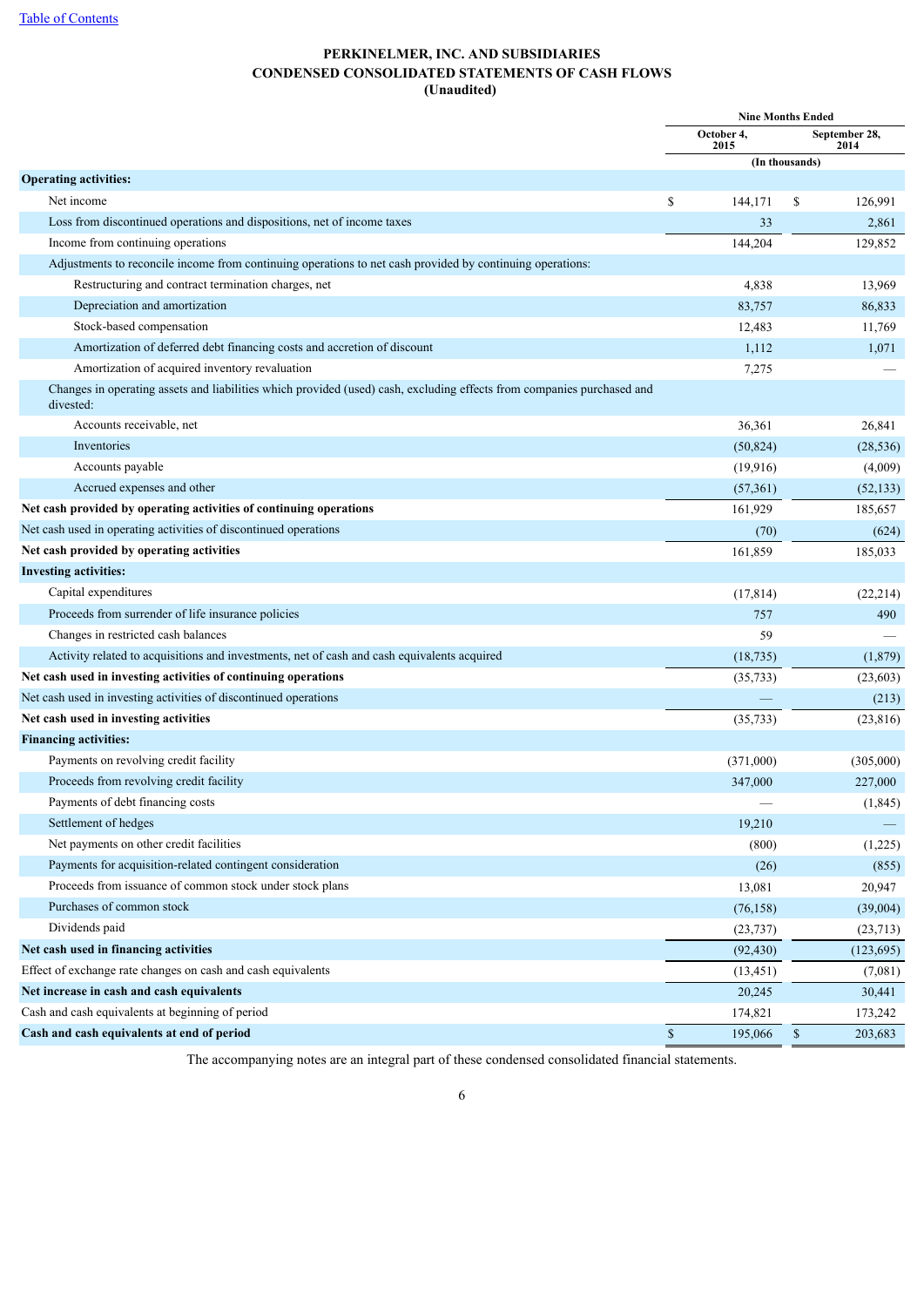# **PERKINELMER, INC. AND SUBSIDIARIES NOTES TO CONDENSED CONSOLIDATED FINANCIAL STATEMENTS (Unaudited)**

# **Note 1: Basis of Presentation**

The condensed consolidated financial statements included herein have been prepared by PerkinElmer, Inc. (the "Company"), without audit, in accordance with accounting principles generally accepted in the United States of America (the "U.S." or the "United States") and pursuant to the rules and regulations of the Securities and Exchange Commission (the "SEC"). Certain information in the footnote disclosures of the financial statements has been condensed or omitted where it substantially duplicates information provided in the Company's latest audited consolidated financial statements, in accordance with the rules and regulations of the SEC. These condensed consolidated financial statements should be read in conjunction with the Company's audited consolidated financial statements and notes included in its Annual Report on Form 10-K for the fiscal year ended December 28, 2014, filed with the SEC (the "2014 Form 10-K"). The balance sheet amounts at December 28, 2014 in this report were derived from the Company's audited 2014 consolidated financial statements included in the 2014 Form 10-K. The condensed consolidated financial statements reflect all adjustments that, in the opinion of management, are necessary to present fairly the Company's financial position, results of operations and cash flows for the periods indicated. The preparation of financial statements in conformity with U.S. Generally Accepted Accounting Principles ("GAAP") requires management to make estimates and assumptions that affect the reported amounts and classifications of assets and liabilities and disclosure of contingent assets and liabilities at the date of the financial statements and the reported amounts of revenues and expenses during the reporting period. The results of operations for the three and nine months ended October 4, 2015 and September 28, 2014, respectively, are not necessarily indicative of the results for the entire fiscal year or any future period. The Company has evaluated subsequent events from October 4, 2015 through the date of the issuance of these condensed consolidated financial statements and has determined that other than the events the Company has disclosed within the footnotes to the financial statements, no material subsequent events have occurred that would affect the information presented in these condensed consolidated financial statements or would require additional disclosure.

The Company's fiscal year ends on the Sunday nearest December 31. The Company reports fiscal years under a 52/53 week format and as a result, certain fiscal years will contain 53 weeks. The fiscal year ending January 3, 2016 ("fiscal year 2015") will include 53 weeks, while the fiscal year ended December 28, 2014 ("fiscal year 2014") included 52 weeks. The additional week in fiscal year 2015 has been reflected in the Company's third quarter, which consisted of 14 weeks as compared to the Company's third quarter of fiscal year 2014, which consisted of 13 weeks.

*Recently Adopted and Issued Accounting Pronouncements:* From time to time, new accounting pronouncements are issued by the Financial Accounting Standards Board (the "FASB") and are adopted by the Company as of the specified effective dates. Unless otherwise discussed, such pronouncements did not have or will not have a significant impact on the Company's condensed consolidated financial position, results of operations and cash flows or do not apply to the Company's operations.

In September 2015, the FASB issued Accounting Standards Update No. 2015-16, *Simplifying the Accounting for Measurement-Period Adjustments* ("ASU No. 2015-16"). Under this new guidance, an acquirer should recognize adjustments to provisional amounts for items in a business combination that are identified during the measurement period in the reporting period in which the adjustment amounts are determined. The acquirer should record, in the same period's financial statements, the effect on earnings of changes in depreciation, amortization, or other income effects, if any, as a result of the change to the provisional amounts, calculated as if the accounting had been completed at the acquisition date. The provisions of this guidance are to be applied prospectively and are effective for interim and annual periods beginning after December 15, 2015, with early adoption permitted. During the third quarter of fiscal year 2015, the Company early adopted the new guidance and adjusted the provisional amounts recorded for acquisitions in which the purchase accounting allocations as of October 4, 2015 were preliminary. During the three and nine months ended October 4, 2015, there was an immaterial impact on the current period net income as a result of the change to the provisional amounts for items that would have been recognized in previous periods if the adjustments to provisional amounts had been recognized as of the acquisition date.

In July 2015, the FASB issued Accounting Standards Update No. 2015-11, *Simplifying the Measurement of Inventory*. Under this new guidance, companies that use inventory measurement methods other than last-in, first-out or the retail inventory method should measure inventory at the lower of cost and net realizable value. The provisions of this guidance are to be applied prospectively and are effective for interim and annual periods beginning after December 15, 2016, with early adoption permitted. The Company is evaluating the requirements of this guidance. The adoption is not expected to have a material impact on the Company's consolidated financial position, results of operations and cash flows.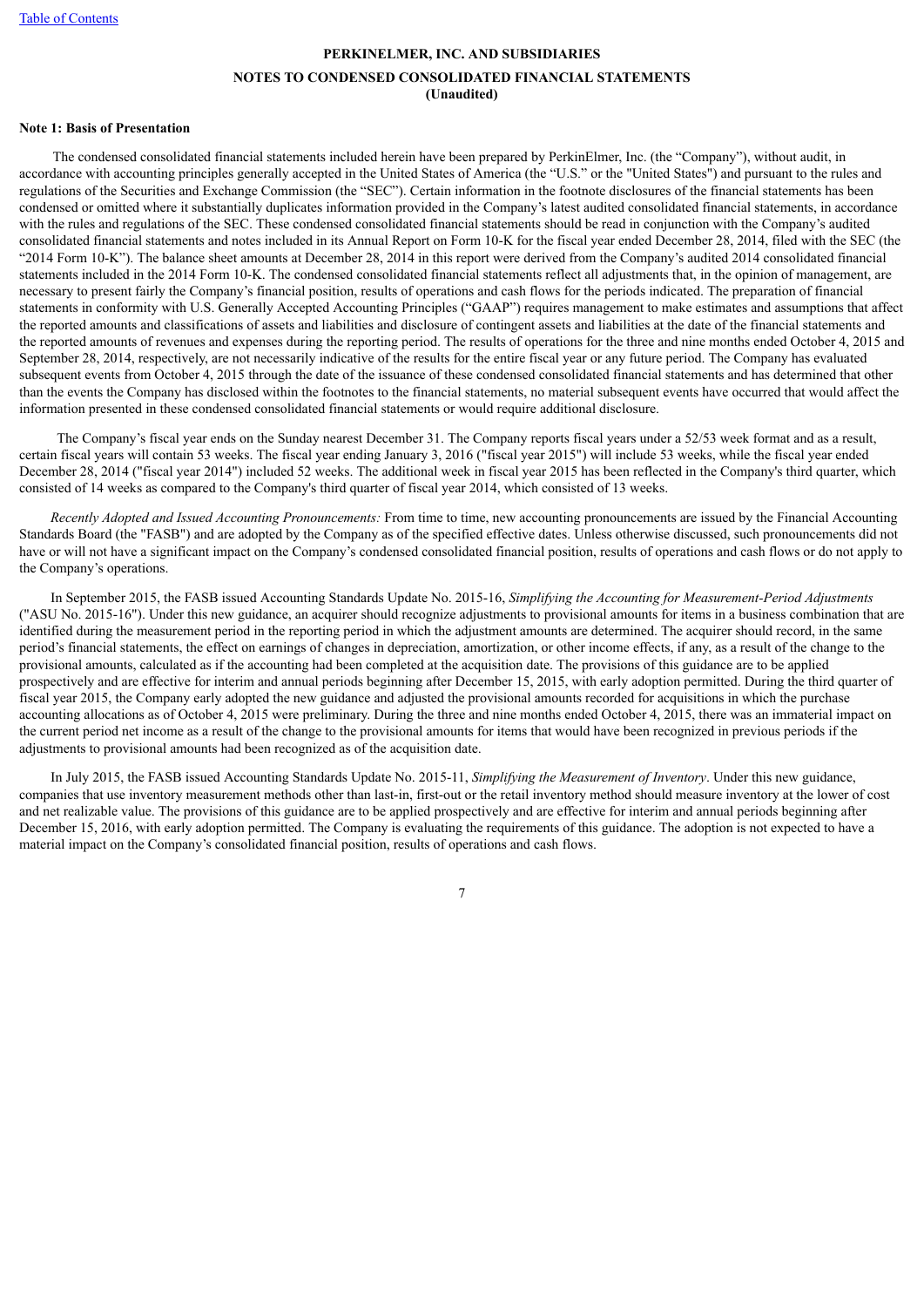In April 2015, the FASB issued Accounting Standards Update No. 2015-04, *Practical Expedient for the Measurement Date of an Employer's Defined Benefit Obligation and Plan Assets*. Under this new guidance, an entity with a fiscal year-end that does not coincide with a calendar month-end (for example an entity that has a 52/53 week fiscal year) has the ability, as a practical expedient, to measure its defined benefit retirement obligations and related plan assets as of the month-end that is closest to its fiscal year end. The guidance should be applied prospectively. During the second quarter of fiscal year 2015, the Company early adopted the new guidance. The adoption did not have a material impact on the Company's consolidated financial position, results of operations and cash flows.

In April 2015, the FASB issued Accounting Standards Update No. 2015-03, *Interest - Imputation of Interest - Simplifying the Presentation of Debt Issuance Costs*. Under this new guidance, debt issuance costs should be presented in the balance sheet as a reduction of the carrying value of the associated debt liability. The provisions of this guidance are to be applied retrospectively and are effective for interim and annual periods beginning after December 15, 2015, with early adoption permitted. The Company is expecting to early adopt this guidance in the fourth quarter of fiscal year 2015. The adoption is not expected to have a material impact on the Company's consolidated financial position, results of operations and cash flows.

In May 2014, the FASB issued Accounting Standards Update No. 2014-09, *Revenue from Contracts with Customers*. Under this new guidance, an entity should use a five-step process to recognize revenue, depicting the transfer of promised goods or services to customers in an amount that reflects the consideration to which the entity expects to be entitled in exchange for those goods or services. The standard also requires new disclosures regarding the nature, amount, timing and uncertainty of revenue and cash flows arising from contracts with customers. Subsequent to the issuance of the standard, the FASB decided to defer the effective date for one year to annual periods beginning after December 15, 2017, with early adoption permitted for annual periods beginning after December 15, 2016. The standard may be adopted either using a full retrospective approach or a modified retrospective approach. The Company is evaluating the requirements of this guidance and has not yet determined the transition method to use or the impact of its adoption on the Company's consolidated financial position, results of operations and cash flows.

## **Note 2: Business Combinations**

#### *Acquisitions in fiscal year 2015*

During the first nine months of fiscal year 2015, the Company completed the acquisition of three businesses for total consideration of \$19.0 million in cash. The excess of the purchase prices over the fair values of each of the acquired businesses' net assets represents cost and revenue synergies specific to the Company, as well as non-capitalizable intangible assets, such as the employee workforce acquired. As a result of these acquisitions, the Company recorded goodwill of \$13.2 million and intangible assets of \$6.1 million. The Company has reported the operations for these acquisitions within the results of the Company's Human Health and Environmental Health segments from the acquisition dates. As of October 4, 2015, the purchase accounting allocations related to these acquisitions were preliminary.

Subsequent to October 4, 2015, the Company completed the acquisition of a business for total consideration of \$23.0 million, in cash, as of the closing date. The operations for this acquisition will be reported within the results of the Company's Human Health segment.

#### *Acquisitions in fiscal year 2014*

*Acquisition of Perten Instruments Group AB.* In December 2014, the Company acquired all of the outstanding stock of Perten Instruments Group AB ("Perten"). Perten is a provider of analytical instruments and services for quality control of food, grain, flour and feed. The Company expects this acquisition to enhance its industrial, environmental and safety business by expanding the Company's product offerings to the academic and industrial end markets. The Company paid the shareholders of Perten \$269.9 million in cash for the stock of Perten. The excess of the purchase price over the fair value of the acquired net assets represents cost and revenue synergies specific to the Company, as well as non-capitalizable intangible assets, such as the employee workforce acquired, and has been allocated to goodwill, none of which is tax deductible. The Company has reported the operations for this acquisition within the results of the Company's Environmental Health segment from the acquisition date. Identifiable definite-lived intangible assets, such as core technology, customer relationships and trade names, acquired as part of this acquisition had weighted average amortization periods of approximately 5 to 10 years. As of October 4, 2015, the purchase accounting allocations related to the Perten acquisition was preliminary.

*Other acquisitions in fiscal year 2014.* In addition to the Perten acquisition, the Company completed the acquisition of two businesses in fiscal year 2014 for total consideration of \$17.6 million in cash and \$4.3 million of assumed debt. The excess of the purchase price over the fair value of each of the acquired businesses' net assets represents cost and revenue synergies specific to the Company, as well as non-capitalizable intangible assets, such as the employee workforce acquired, and has been allocated to goodwill, none of which is tax deductible. The Company reported the operations for these acquisitions within the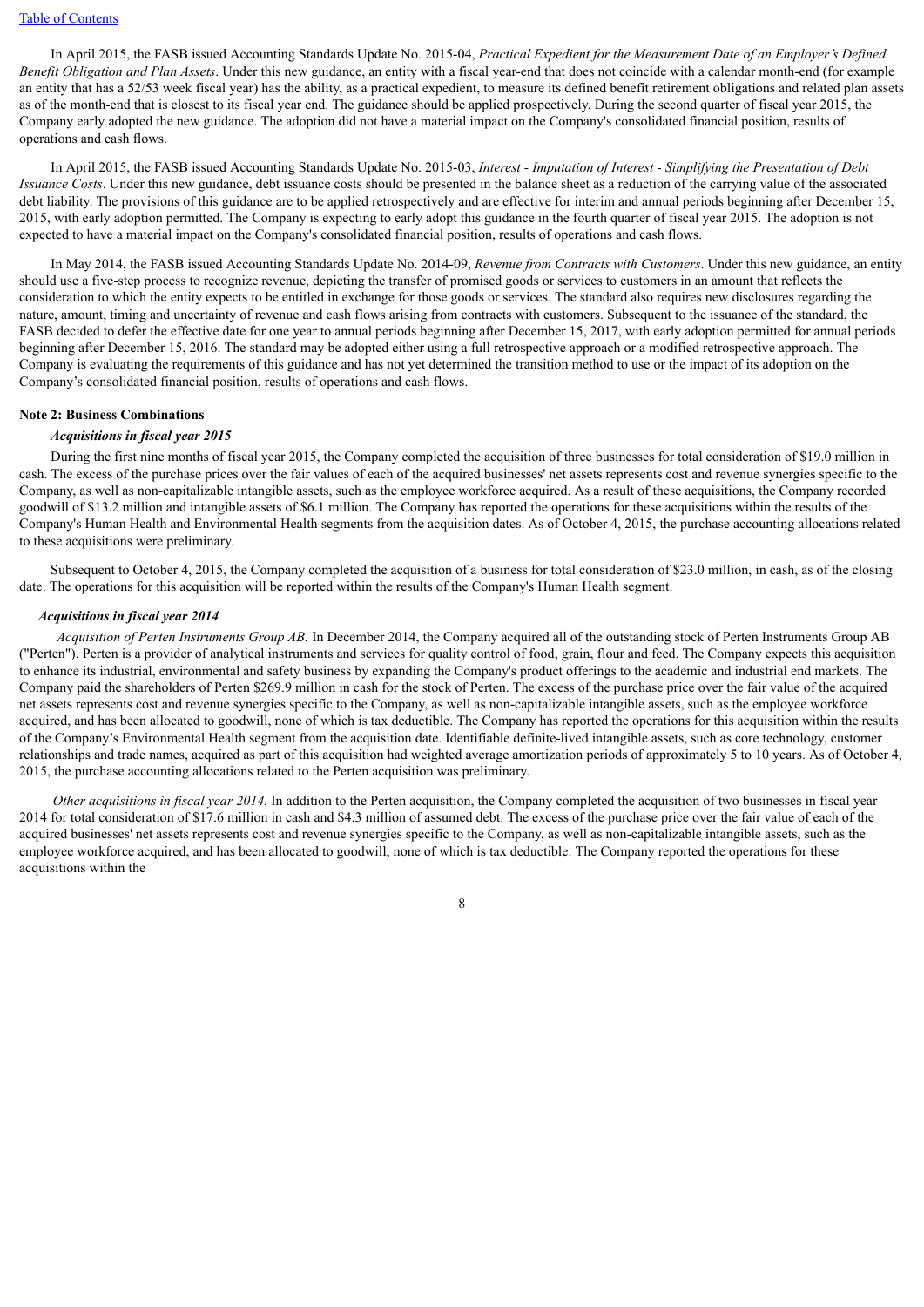results of the Human Health and Environmental Health segments from the acquisition dates. As of October 4, 2015, the purchase accounting allocations related to one of the acquisitions completed during fiscal year 2014 was finalized.

The total purchase price for the acquisitions in fiscal year 2014 has been allocated to the estimated fair values of assets acquired and liabilities assumed as follows:

|                                                       |              | Perten    |                | <b>2014 Other</b> |  |
|-------------------------------------------------------|--------------|-----------|----------------|-------------------|--|
|                                                       |              |           | (Preliminary)  |                   |  |
|                                                       |              |           | (In thousands) |                   |  |
| Fair value of business combination:                   |              |           |                |                   |  |
| Cash payments                                         | \$           | 269,937   | $\mathbf S$    | 17,898            |  |
| Working capital and other adjustments                 |              |           |                | (294)             |  |
| Less: cash acquired                                   |              | (16, 732) |                | (124)             |  |
| Total                                                 | $\mathbb{S}$ | 253,205   | $\mathbb{S}$   | 17,480            |  |
| Identifiable assets acquired and liabilities assumed: |              |           |                |                   |  |
| Current assets                                        | $\mathbb{S}$ | 32,578    | $\mathbb{S}$   | 1,935             |  |
| Property, plant and equipment                         |              | 1,485     |                | 125               |  |
| Other assets                                          |              |           |                | 364               |  |
| Identifiable intangible assets:                       |              |           |                |                   |  |
| Core technology                                       |              | 17,000    |                | 1,705             |  |
| Trade names                                           |              | 8,000     |                |                   |  |
| Customer relationships                                |              | 87,000    |                | 6,800             |  |
| <b>IPR&amp;D</b>                                      |              |           |                | 1,266             |  |
| Goodwill                                              |              | 163,816   |                | 15,518            |  |
| Deferred taxes, net                                   |              | (31,652)  |                | (3,072)           |  |
| Deferred revenue                                      |              |           |                | (589)             |  |
| Liabilities assumed                                   |              | (17, 422) |                | (2, 285)          |  |
| Debt assumed                                          |              | (7,600)   |                | (4,287)           |  |
| Total                                                 | \$           | 253,205   | \$             | 17,480            |  |

During the third quarter of fiscal year 2015, the Company obtained information to assist in determining the fair values of certain tangible and intangible assets acquired and liabilities assumed as part of its acquisitions and adjusted its purchase price allocations. Based on such information, for acquisitions completed during 2015, the Company recognized a decrease in deferred taxes of \$0.5 million, with a corresponding decrease in goodwill. For the Perten acquisition, the Company recognized increases in intangible assets of \$2.0 million, liabilities assumed of \$1.2 million and deferred taxes of \$0.2 million, which were partially offset by a decrease in other current assets of \$0.2 million and a decrease in goodwill of \$0.4 million. For other acquisitions completed during fiscal year 2014, the Company recognized a decrease in working capital and other adjustments of \$0.5 million with a corresponding decrease in goodwill. In addition, during the third quarter of fiscal year 2015, in connection with updating the provisional purchase accounting for the Perten acquisition, the Company adjusted goodwill and intangible assets which had been preliminarily recorded in U.S. dollars to Swedish Krona. This resulted in a decrease in intangible assets and goodwill of \$21.4 million and a corresponding increase in other comprehensive loss through increased foreign currency translation adjustments as a result of the change in the exchange rate between the acquisition date and June 28, 2015. Of the \$21.4 million decrease, \$8.2 million related to changes in the exchange rate from the acquisition date through December 28, 2014. During the three and nine months ended October 4, 2015, there was an immaterial impact on the current period net income as a result of the change to the provisional amounts for items that would have been recognized in previous periods if the adjustments to provisional amounts had been recognized as of the acquisition date.

The preliminary allocations of the purchase prices for acquisitions are based upon initial valuations. The Company's estimates and assumptions underlying the initial valuations are subject to the collection of information necessary to complete its valuations within the measurement periods, which are up to one year from the respective acquisition dates. The primary areas of the preliminary purchase price allocations that are not yet finalized relate to the fair value of certain tangible and intangible assets acquired and liabilities assumed, assets and liabilities related to income taxes and related valuation allowances, and residual goodwill. The Company expects to continue to obtain information to assist in determining the fair values of the net assets acquired at the acquisition dates during the measurement periods. During the measurement periods, the Company will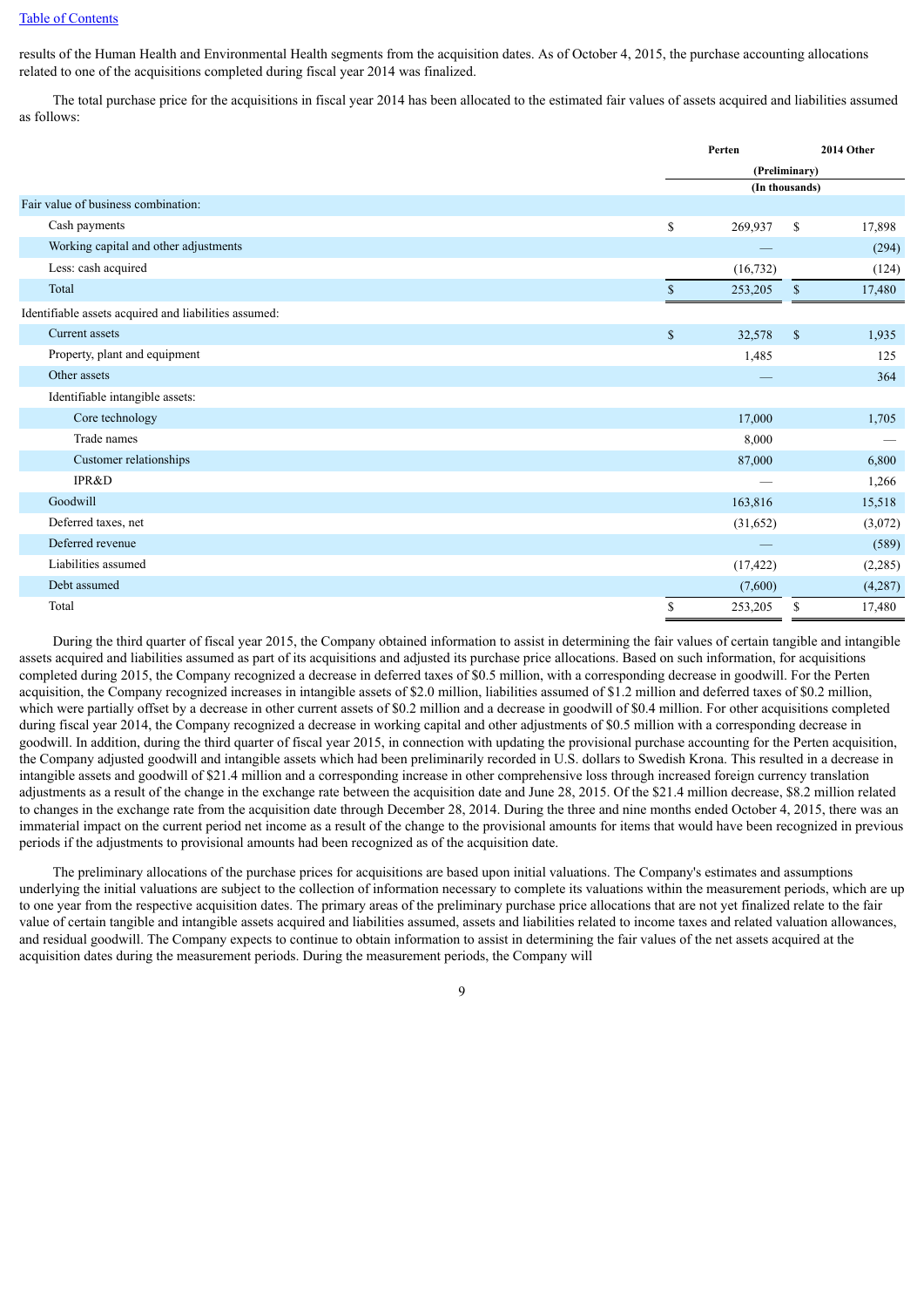adjust assets or liabilities if new information is obtained about facts and circumstances that existed as of the acquisition dates that, if known, would have resulted in the recognition of those assets and liabilities as of those dates. With the Company's adoption of ASU No. 2015-16 in the third quarter of fiscal year 2015, these adjustments will be made in the period in which the amounts are determined and the current period income effect of such adjustments will be calculated as if the adjustments had been completed as of the acquisition date. The effects of any such adjustments may cause changes in depreciation, amortization, or other income or expense. All changes that do not qualify as adjustments made during the measurement periods are also included in current period earnings.

Allocations of the purchase price for acquisitions are based on estimates of the fair value of the net assets acquired and are subject to adjustment upon finalization of the purchase price allocations. The accounting for business combinations requires estimates and judgments as to expectations for future cash flows of the acquired business, and the allocation of those cash flows to identifiable intangible assets, in determining the estimated fair values for assets acquired and liabilities assumed. The fair values assigned to tangible and intangible assets acquired and liabilities assumed, including contingent consideration, are based on management's estimates and assumptions, as well as other information compiled by management, including valuations that utilize customary valuation procedures and techniques. Contingent consideration is measured at fair value at the acquisition date, based on the probability that revenue thresholds or product development milestones will be achieved during the earnout period, with changes in the fair value after the acquisition date affecting earnings to the extent it is to be settled in cash. Increases or decreases in the fair value of contingent consideration liabilities primarily result from changes in the estimated probabilities of achieving revenue thresholds or product development milestones during the earnout period.

The Company may have to pay contingent consideration, related to acquisitions with open contingency periods, of up to \$2.4 million as of October 4, 2015. As of October 4, 2015, the Company had recorded contingent consideration obligations with an estimated fair value of \$0.5 million. The earnout period for acquisitions with open contingency periods does not exceed three years from the respective acquisition date. If the actual results differ from the estimates and judgments used in these fair values, the amounts recorded in the condensed consolidated financial statements could result in a possible impairment of the intangible assets and goodwill, require acceleration of the amortization expense of definite-lived intangible assets or the recognition of additional contingent consideration which would be recognized as a component of operating expenses from continuing operations.

Total transaction costs related to acquisition activities for the three and nine months ended October 4, 2015 were \$0.1 million and \$0.5 million, respectively. Total transaction costs related to acquisition activities for the three and nine months ended September 28, 2014 were \$0.04 million and \$0.2 million, respectively. These transaction costs were expensed as incurred and recorded in selling, general and administrative expenses in the Company's condensed consolidated statements of operations.

## **Note 3: Discontinued Operations**

As part of the Company's continuing efforts to focus on higher growth opportunities, the Company has discontinued certain businesses. The Company has accounted for these businesses as discontinued operations and, accordingly, has presented the results of operations and related cash flows as discontinued operations for all periods presented. Any remaining assets and liabilities of these businesses have been presented separately, and are reflected within assets and liabilities from discontinued operations in the accompanying condensed consolidated balance sheets as of October 4, 2015 and December 28, 2014.

In May 2014, the Company's management approved the shutdown of its microarray-based diagnostic testing laboratory in the United States, which had been reported within the Human Health segment. The Company determined that, with the lack of adequate reimbursement from health care payers, the microarray-based diagnostic testing laboratory in the United States would need significant investment in its operations to reduce costs in order to effectively compete in the market. The shutdown of the microarray-based diagnostic testing laboratory in the United States resulted in a \$0.3 million net pre-tax loss related to the disposal of fixed assets and inventory for the nine months ended September 28, 2014.

During the first nine months of each of fiscal years 2015 and 2014, the Company settled various commitments related to the divestiture of other discontinued operations and recognized net pre-tax losses. These losses were recognized as a loss on disposition of discontinued operations.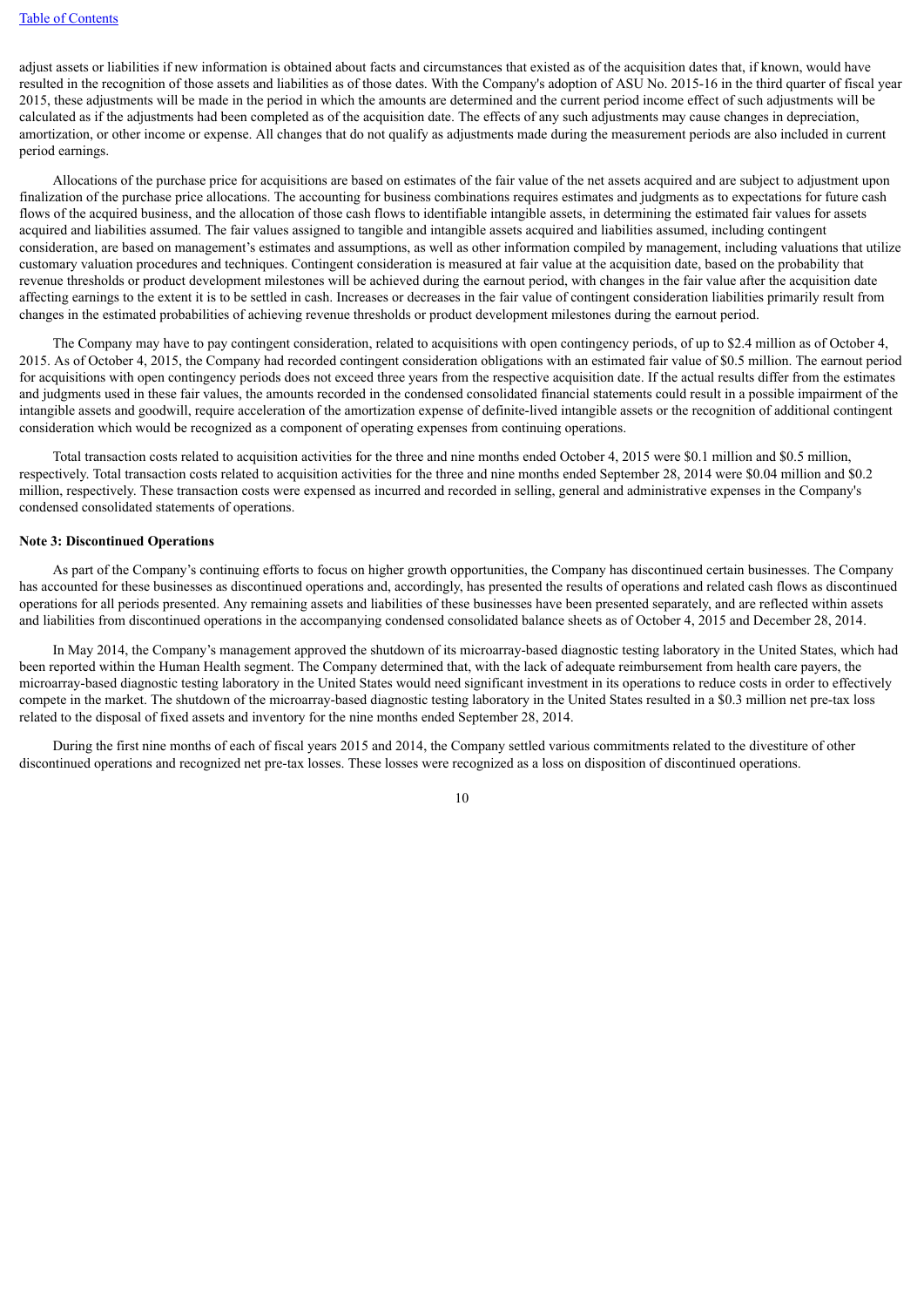Summary pre-tax operating results of the discontinued operations, which include the periods prior to disposition and a \$1.0 million pre-tax restructuring charge related to workforce reductions in the microarray-based diagnostic testing laboratory in the United States during the second quarter of fiscal year 2014, were as follows:

|                                                              | <b>Three Months Ended</b> |  |                                 | <b>Nine Months Ended</b> |                    |  |                       |
|--------------------------------------------------------------|---------------------------|--|---------------------------------|--------------------------|--------------------|--|-----------------------|
|                                                              | October 4.<br>2015        |  | September 28,<br>2014           |                          | October 4,<br>2015 |  | September 28,<br>2014 |
|                                                              |                           |  |                                 | (In thousands)           |                    |  |                       |
| <b>Sales</b>                                                 | 10                        |  | $\hspace{0.1mm}-\hspace{0.1mm}$ |                          | 93                 |  | 960                   |
| Costs and expenses                                           |                           |  | .091                            |                          | 87                 |  | 5,165                 |
| Gain (loss) from discontinued operations before income taxes | 8.                        |  | (1,091)                         |                          | 6                  |  | (4,205)               |

The Company recorded tax provisions of \$0.04 million and \$0.01 million on discontinued operations and dispositions for the three and nine months ended October 4, 2015, respectively. The Company recorded tax benefits of \$0.5 million and \$1.7 million on discontinued operations and dispositions for the three and nine months ended September 28, 2014, respectively.

#### **Note 4: Restructuring and Contract Termination Charges, Net**

The Company's management has approved a series of restructuring actions related to the impact of acquisitions and divestitures, the alignment of the Company's operations with its growth strategy, the integration of its business units and productivity initiatives. The current portion of restructuring and contract termination charges is recorded in accrued restructuring and contract termination charges and the long-term portion of restructuring and contract termination charges is recorded in long-term liabilities. The activities associated with these plans have been reported as restructuring and contract termination charges, net, and are included as a component of operating expenses from continuing operations.

The Company implemented restructuring plans in the second quarter of fiscal year 2015 and the third quarter of fiscal year 2014 consisting of workforce reductions principally intended to realign resources to emphasize growth initiatives (the "Q2 2015 Plan" and the "Q3 2014 Plan", respectively). The Company implemented restructuring plans in the second and first quarters of fiscal year 2014 consisting of workforce reductions principally intended to focus resources on higher growth end markets (the "Q2 2014 Plan" and the "Q1 2014 Plan", respectively). Details of the plans initiated in previous years ("Previous Plans") are discussed more fully in Note 4 to the audited consolidated financial statements in the 2014 Form 10-K. The Company also has terminated various contractual commitments in connection with certain disposal activities and has recorded charges, to the extent applicable, for the costs of terminating these contracts before the end of their terms and the costs that will continue to be incurred for the remaining terms without economic benefit to the Company.

The following table summarizes the number of employees reduced, the initial restructuring or contract termination charges by operating segment, and the dates by which payments were substantially completed, or the expected dates by which payments will be substantially completed, for restructuring actions implemented during the nine months ended October 4, 2015 and fiscal year 2014:

|                                   |                            |    | <b>Initial Restructuring or Contract Termination</b> | <b>Charges</b> |                             |   | <b>Date or Expected Date</b><br><b>Payments</b> |                                      |  |
|-----------------------------------|----------------------------|----|------------------------------------------------------|----------------|-----------------------------|---|-------------------------------------------------|--------------------------------------|--|
|                                   | <b>Headcount Reduction</b> |    | Human Health                                         |                | <b>Environmental Health</b> |   | Total                                           | Substantially<br><b>Completed by</b> |  |
|                                   |                            |    | (In thousands, except headcount data)                |                |                             |   |                                                 |                                      |  |
| Q2 2015 Plan                      | 97                         | \$ | 1,850                                                | <sup>S</sup>   | 4,160                       | S | 6,010                                           | O <sub>2</sub> FY <sub>2016</sub>    |  |
| 2015 Contract Termination Charges |                            |    |                                                      |                | 25                          |   | 25                                              | Q4 FY2015                            |  |
|                                   |                            |    |                                                      |                |                             |   |                                                 |                                      |  |
| Q3 2014 Plan                      | 152                        |    | 7,126                                                |                | 5,925                       |   | 13,051                                          | Q4 FY2015                            |  |
| O <sub>2</sub> 2014 Plan          | 22                         |    | 545                                                  |                | 190                         |   | 735                                             | Q2 FY2015                            |  |
| O1 2014 Plan                      | 17                         |    | 370                                                  |                | 197                         |   | 567                                             | O4 FY2014                            |  |
| 2014 Contract Termination Charges |                            |    |                                                      |                | 1,545                       |   | 1,545                                           | <b>Q4 FY2015</b>                     |  |

The Company expects to make payments under the Previous Plans for remaining residual lease obligations, with terms varying in length, through fiscal year 2022.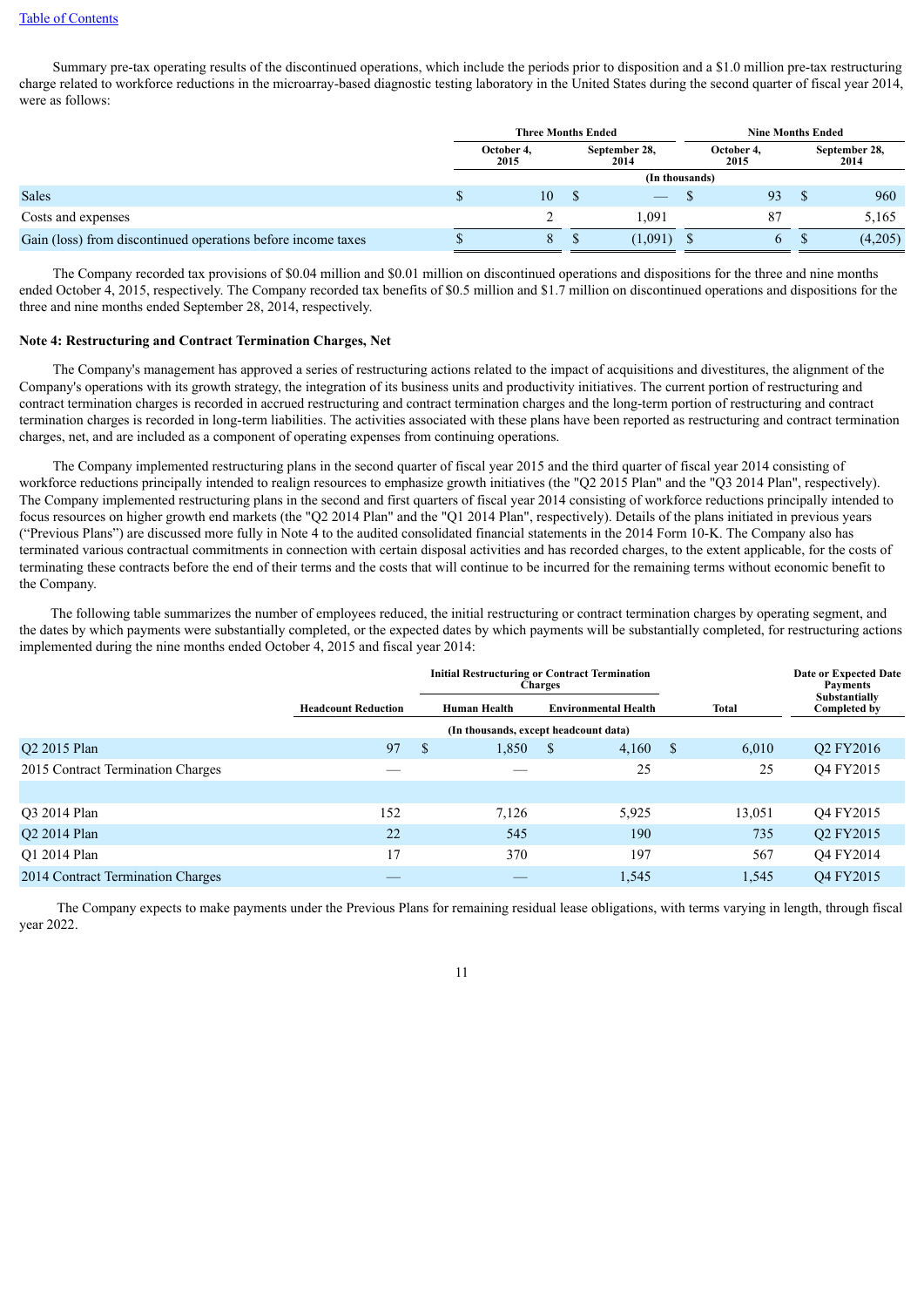#### Table of [Contents](#page-0-0)

At October 4, 2015, the Company had \$17.1 million recorded for accrued restructuring and contract termination charges, of which \$12.1 million was recorded in short-term accrued restructuring and contract termination charges and \$5.0 million was recorded in long-term liabilities. At December 28, 2014, the Company had \$23.8 million recorded for accrued restructuring and contract termination charges, of which \$17.1 million was recorded in short-accrued restructuring and \$6.7 million was recorded in long-term liabilities. The following table summarizes the Company's restructuring and contract termination accrual balances and related activity by restructuring plan, as well as contract termination, during the nine months ended October 4, 2015:

|                                              | <b>Balance at December</b><br>28, 2014 |   | 2015 Charges |   | 2015 Changes in<br><b>Estimates, Net</b> |               | <b>2015 Amounts Paid</b> |      | <b>Balance at October 4,</b><br>2015 |  |
|----------------------------------------------|----------------------------------------|---|--------------|---|------------------------------------------|---------------|--------------------------|------|--------------------------------------|--|
|                                              |                                        |   |              |   | (In thousands)                           |               |                          |      |                                      |  |
| Severance:                                   |                                        |   |              |   |                                          |               |                          |      |                                      |  |
| Q2 2015 Plan $^{(1)}$                        | \$                                     | S | 6,010        | S | (540)                                    | S             | (3,166)                  | - \$ | 2,304                                |  |
| O3 2014 Plan                                 | 10,059                                 |   |              |   |                                          |               | (5,257)                  |      | 4,802                                |  |
| Q2 2014 Plan(2)                              | 251                                    |   |              |   | (179)                                    |               | (8)                      |      | 64                                   |  |
| Q1 2014 Plan <sup>(3)</sup>                  | 92                                     |   |              |   | (92)                                     |               |                          |      |                                      |  |
| Previous $Plan5(4)$                          | 13,124                                 |   |              |   | (386)                                    |               | (2,961)                  |      | 9,777                                |  |
| Restructuring                                | 23,526                                 |   | 6,010        |   | (1,197)                                  |               | (11, 392)                |      | 16,947                               |  |
| <b>Contract Termination</b>                  | 304                                    |   | 25           |   |                                          |               | (200)                    |      | 129                                  |  |
| Total Restructuring and Contract Termination | 23,830                                 | S | 6,035        |   | (1,197)                                  | <sup>\$</sup> | (11, 592)                | - \$ | 17,076                               |  |

(1) During the nine months ended October 4, 2015, the Company recognized pre-tax restructuring reversals of \$0.2 million in the Human Health segment and \$0.3 million in the Environmental Health segment related to lower than expected costs associated with workforce reductions for the Q2 2015 Plan.

(2) During the nine months ended October 4, 2015, the Company recognized pre-tax restructuring reversals of \$0.1 million in each of the Human Health and Environmental Health segments related to lower than expected costs associated with workforce reductions for the Q2 2014 Plan.

(3) During the nine months ended October 4, 2015, the Company recognized a pre-tax restructuring reversal of \$0.1 million in the Human Health segment related to lower than expected costs associated with workforce reductions for the Q1 2014 Plan.

(4) During the nine months ended October 4, 2015, the Company recognized a net additional pre-tax restructuring charge of \$0.6 million in the Human Health segment primarily related to higher than expected costs associated with the closure of the excess facility space and a pre-tax restructuring reversal of \$1.0 million in the Environmental Health segment related to lower than expected costs associated with workforce reductions for the Previous Plans.

# **Note 5: Interest and Other Expense, Net**

Interest and other expense, net, consisted of the following:

|   | <b>Three Months Ended</b> |  |                       | <b>Nine Months Ended</b> |        |                |                       |
|---|---------------------------|--|-----------------------|--------------------------|--------|----------------|-----------------------|
|   | October 4,<br>2015        |  | September 28,<br>2014 | October 4,<br>2015       |        |                | September 28,<br>2014 |
|   |                           |  |                       |                          |        |                |                       |
| S | (147)                     |  | (130)                 | <sup>S</sup>             | (488)  |                | (375)                 |
|   | 9,874                     |  | 8,909                 |                          | 28,564 |                | 27,207                |
|   | 2,217                     |  | 2,187                 |                          | 4,132  |                | 4,387                 |
|   | 11,944                    |  | 10,966                |                          | 32,208 |                | 31,219                |
|   |                           |  |                       |                          |        | (In thousands) |                       |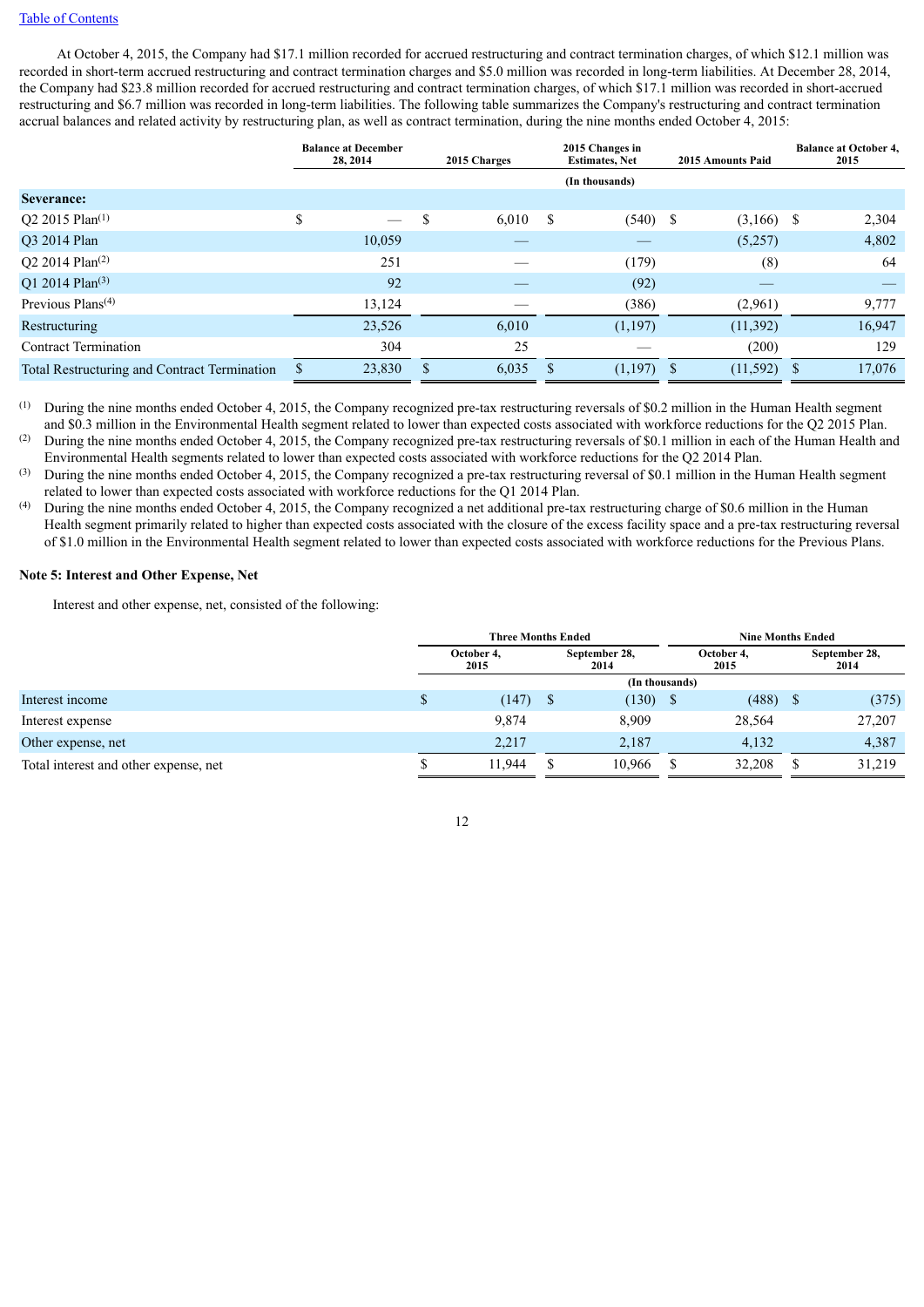# **Note 6: Inventories**

Inventories as of October 4, 2015 and December 28, 2014 consisted of the following:

|                   | October 4,<br>2015 |                | December 28,<br>2014 |
|-------------------|--------------------|----------------|----------------------|
|                   |                    | (In thousands) |                      |
| Raw materials     | 104,743            | -S             | 96,169               |
| Work in progress  | 22,088             |                | 18,783               |
| Finished goods    | 186,216            |                | 170,505              |
| Total inventories | 313,047            |                | 285,457              |

# **Note 7: Income Taxes**

The Company regularly reviews its tax positions in each significant taxing jurisdiction in the process of evaluating its unrecognized tax benefits. The Company makes adjustments to its unrecognized tax benefits when: (i) facts and circumstances regarding a tax position change, causing a change in management's judgment regarding that tax position; (ii) a tax position is effectively settled with a tax authority at a differing amount; and/or (iii) the statute of limitations expires regarding a tax position.

At October 4, 2015, the Company had gross tax effected unrecognized tax benefits of \$29.9 million, of which \$26.1 million, if recognized, would affect the continuing operations effective tax rate. The remaining amount, if recognized, would affect discontinued operations.

The Company believes that it is reasonably possible that approximately \$4.1 million of its uncertain tax positions at October 4, 2015, including accrued interest and penalties, and net of tax benefits, may be resolved over the next twelve months as a result of lapses in applicable statutes of limitations and potential settlements. Various tax years after 2007 remain open to examination by certain jurisdictions in which the Company has significant business operations, such as China, Finland, Germany, Italy, Netherlands, Singapore, the United Kingdom and the United States. The tax years under examination vary by jurisdiction.

During the first nine months of fiscal years 2015 and 2014, the Company recorded net discrete income tax benefits of \$5.2 million and \$5.8 million, respectively, primarily for reversals of uncertain tax position reserves and resolution of other tax matters.

#### **Note 8: Debt**

*Senior Unsecured Revolving Credit Facility.* On January 8, 2014, the Company refinanced its debt held under a previous senior unsecured revolving credit facility and entered into a new senior unsecured revolving credit facility. The Company's senior unsecured revolving credit facility provides for \$700.0 million of revolving loans and has an initial maturity of January 8, 2019. As of October 4, 2015, undrawn letters of credit in the aggregate amount of \$11.5 million were treated as issued and outstanding under the senior unsecured revolving credit facility. As of October 4, 2015, the Company had \$196.5 million available for additional borrowing under the facility. The Company uses the senior unsecured revolving credit facility for general corporate purposes, which may include working capital, refinancing existing indebtedness, capital expenditures, share repurchases, acquisitions and strategic alliances. The interest rates under the senior unsecured revolving credit facility are based on the Eurocurrency rate or the base rate at the time of borrowing, plus a margin. The base rate is the higher of (i) the rate of interest in effect for such day as publicly announced from time to time by JP Morgan Chase Bank, N.A. as its "prime rate," (ii) the Federal Funds rate plus 50 basis points or (iii) one-month Libor plus 1.00%. At October 4, 2015, borrowings under the senior unsecured revolving credit facility were accruing interest primarily based on the Eurocurrency rate. The Eurocurrency margin as of October 4, 2015 was 108 basis points. The weighted average Eurocurrency interest rate as of October 4, 2015 was 0.25%, resulting in a weighted average effective Eurocurrency rate, including the margin, of 1.33%. At October 4, 2015 and December 28, 2014, the Company had \$492.0 million and \$516.0 million, respectively, of borrowings in U.S. dollars outstanding under the senior unsecured revolving credit facility. The credit agreement for the facility contains affirmative, negative and financial covenants and events of default similar to those contained in the credit agreement for the Company's previous facility. The financial covenants in the Company's senior unsecured revolving credit facility include a debt-to-capital ratio, and two contingent covenants, a maximum consolidated leverage ratio and a minimum consolidated interest coverage ratio, applicable if the Company's credit rating is downgraded below investment grade.

*5% Senior Unsecured Notes due in 2021.* On October 25, 2011, the Company issued \$500.0 million aggregate principal amount of senior unsecured notes due in 2021 (the "2021 Notes") in a registered public offering and received \$496.9 million of

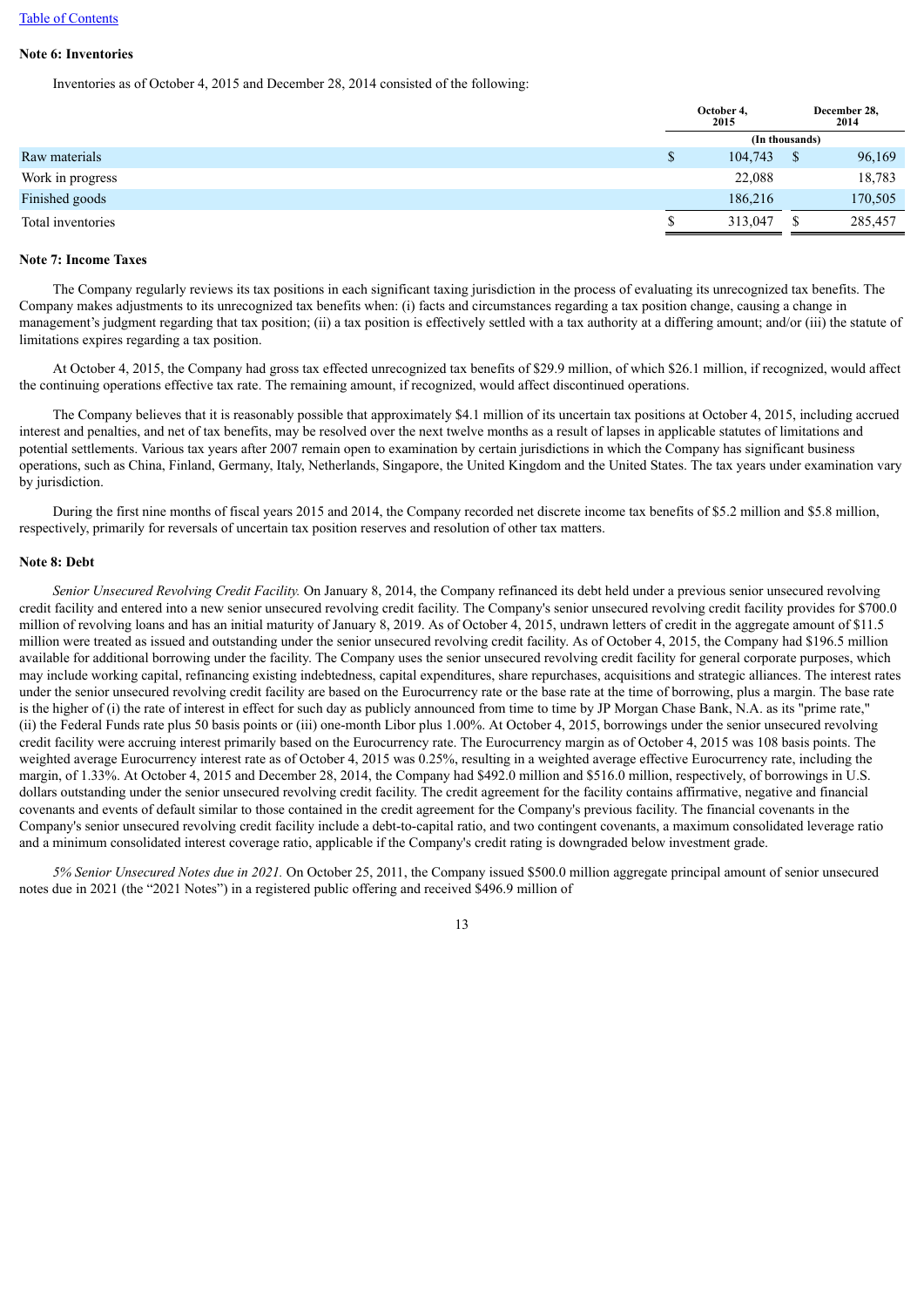net proceeds from the issuance. The 2021 Notes were issued at 99.372% of the principal amount, which resulted in a discount of \$3.1 million. As of October 4, 2015, the 2021 Notes had an aggregate carrying value of \$497.9 million, net of \$2.1 million of unamortized original issue discount. As of December 28, 2014, the 2021 Notes had an aggregate carrying value of \$497.7 million, net of \$2.3 million of unamortized original issue discount. The 2021 Notes mature in November 2021 and bear interest at an annual rate of 5%. Interest on the 2021 Notes is payable semi-annually on May 15th and November 15th each year. Prior to August 15, 2021 (three months prior to their maturity date), the Company may redeem the 2021 Notes in whole or in part, at its option, at a redemption price equal to the greater of (i) 100% of the principal amount of the 2021 Notes to be redeemed, plus accrued and unpaid interest, or (ii) the sum of the present values of the remaining scheduled payments of principal and interest in respect to the 2021 Notes being redeemed, discounted on a semi-annual basis, at the Treasury Rate plus 45 basis points, plus accrued and unpaid interest. At any time on or after August 15, 2021 (three months prior to their maturity date), the Company may redeem the 2021 Notes, at its option, at a redemption price equal to 100% of the principal amount of the 2021 Notes to be redeemed plus accrued and unpaid interest. Upon a change of control (as defined in the indenture governing the 2021 Notes) and a contemporaneous downgrade of the 2021 Notes below investment grade, each holder of 2021 Notes will have the right to require the Company to repurchase such holder's 2021 Notes for 101% of their principal amount, plus accrued and unpaid interest.

*Financing Lease Obligations.* In fiscal year 2012, the Company entered into agreements with the lessors of certain buildings that the Company is currently occupying and leasing to expand those buildings. The Company provided a portion of the funds needed for the construction of the additions to the buildings, and as a result the Company was considered the owner of the buildings during the construction period. At the end of the construction period, the Company was not reimbursed by the lessors for all of the construction costs. The Company is therefore deemed to have continuing involvement and the leases qualify as financing leases under sale-leaseback accounting guidance, representing debt obligations for the Company and non-cash investing and financing activities. As a result, the Company capitalized \$29.3 million in property and equipment, net, representing the fair value of the buildings with a corresponding increase to debt. The Company has also capitalized \$11.5 million in additional construction costs necessary to complete the renovations to the buildings, which were funded by the lessors, with a corresponding increase to debt. At October 4, 2015, the Company had \$38.5 million recorded for these financing lease obligations, of which \$1.1 million was recorded as short-term debt and \$37.4 million was recorded as long-term debt. At December 28, 2014, the Company had \$39.3 million recorded for these financing lease obligations, of which \$1.1 million was recorded as short-term debt and \$38.2 million was recorded as long-term debt. The buildings are being depreciated on a straight-line basis over the terms of the leases to their estimated residual values, which will equal the remaining financing obligation at the end of the lease term. At the end of the lease term, the remaining balances in property, plant and equipment, net and debt will be reversed against each other.

# **Note 9: Earnings Per Share**

Basic earnings per share was computed by dividing net income by the weighted-average number of common shares outstanding during the period less restricted unvested shares. Diluted earnings per share was computed by dividing net income by the weighted-average number of common shares outstanding plus all potentially dilutive common stock equivalents, primarily shares issuable upon the exercise of stock options using the treasury stock method. The following table reconciles the number of shares utilized in the earnings per share calculations:

|                                                                                                   | <b>Three Months Ended</b> |                       |                    | <b>Nine Months Ended</b> |
|---------------------------------------------------------------------------------------------------|---------------------------|-----------------------|--------------------|--------------------------|
|                                                                                                   | October 4.<br>2015        | September 28,<br>2014 | October 4.<br>2015 | September 28,<br>2014    |
|                                                                                                   |                           | (In thousands)        |                    |                          |
| Number of common shares—basic                                                                     | 112,632                   | 112,646               | 112,763            | 112,662                  |
| Effect of dilutive securities:                                                                    |                           |                       |                    |                          |
| Stock options                                                                                     | 580                       | 870                   | 633                | 964                      |
| Restricted stock awards                                                                           | 210                       | 243                   | 169                | 210                      |
| Number of common shares—diluted                                                                   | 113,422                   | 113.759               | 113,565            | 113,836                  |
| Number of potentially dilutive securities excluded from calculation<br>due to antidilutive impact | 521                       | 482                   | 649                | 480                      |

Antidilutive securities include outstanding stock options with exercise prices and average unrecognized compensation cost in excess of the average fair market value of common stock for the related period. Antidilutive options were excluded from the calculation of diluted net income per share and could become dilutive in the future.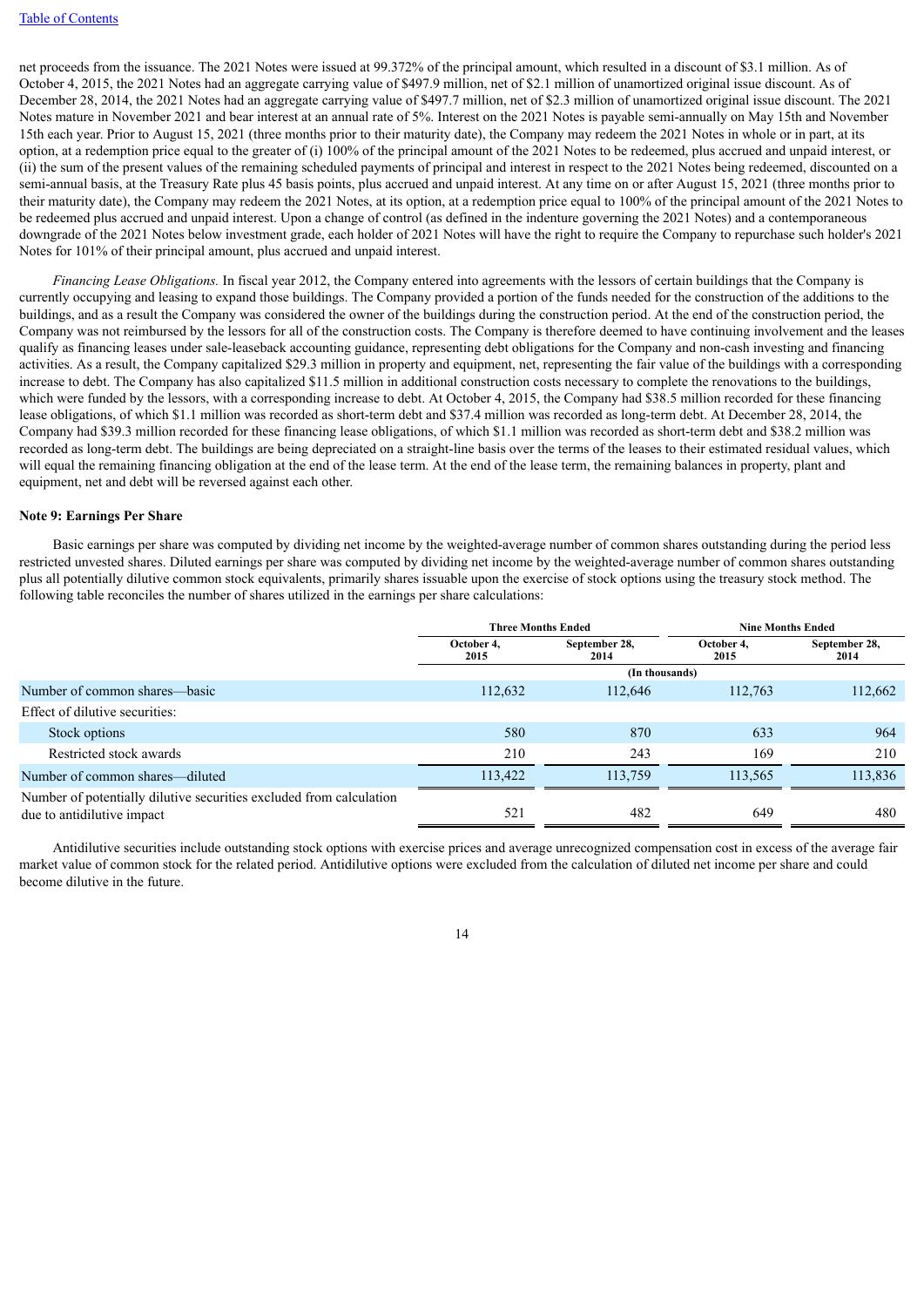# **Note 10: Industry Segment Information**

The Company discloses information about its operating segments based on the way that management organizes the segments within the Company for making operating decisions and assessing financial performance. The Company evaluates the performance of its operating segments based on revenue and operating income. Intersegment revenue and transfers are not significant. The Company's management reviews the results of the Company's operations by the Human Health and Environmental Health operating segments. The accounting policies of the operating segments are the same as those described in Note 1 to the audited consolidated financial statements in the 2014 Form 10-K.

The Company realigned its organization at the beginning of fiscal year 2015 to enable the Company to both deliver complete solutions targeted towards certain end markets and develop value-added applications and solutions to foster further expansion of those markets. OneSource, the multivendor service offering business that serves the life sciences end market, was moved from the Environmental Health segment into the Human Health segment. The results reported for the three and nine months ended October 4, 2015 reflect this new alignment of the Company's operating segments. Financial information in this report relating to the three and nine months ended September 28, 2014 and the fiscal year ended 2014 have been retrospectively adjusted to reflect the changes to the operating segments. The principal products and services of the Company's two operating segments are:

- *Human Health*. Develops diagnostics, tools and applications to help detect diseases earlier and more accurately and to accelerate the discovery and development of critical new therapies. The Human Health segment serves both the diagnostics and research markets.
- *Environmental Health*. Provides products, services and solutions to facilitate the creation of safer food and consumer products, more secure surroundings and efficient energy resources. The Environmental Health segment serves the environmental, industrial and laboratory services markets.

The Company has included the expenses for its corporate headquarters, such as legal, tax, audit, human resources, information technology, and other management and compliance costs, as well as the activity related to the mark-to-market adjustment on postretirement benefit plans, as "Corporate" below. The Company has a process to allocate and recharge expenses to the reportable segments when these costs are administered or paid by the corporate headquarters based on the extent to which the segment benefited from the expenses. These amounts have been calculated in a consistent manner and are included in the Company's calculations of segment results to internally plan and assess the performance of each segment for all purposes, including determining the compensation of the business leaders for each of the Company's operating segments.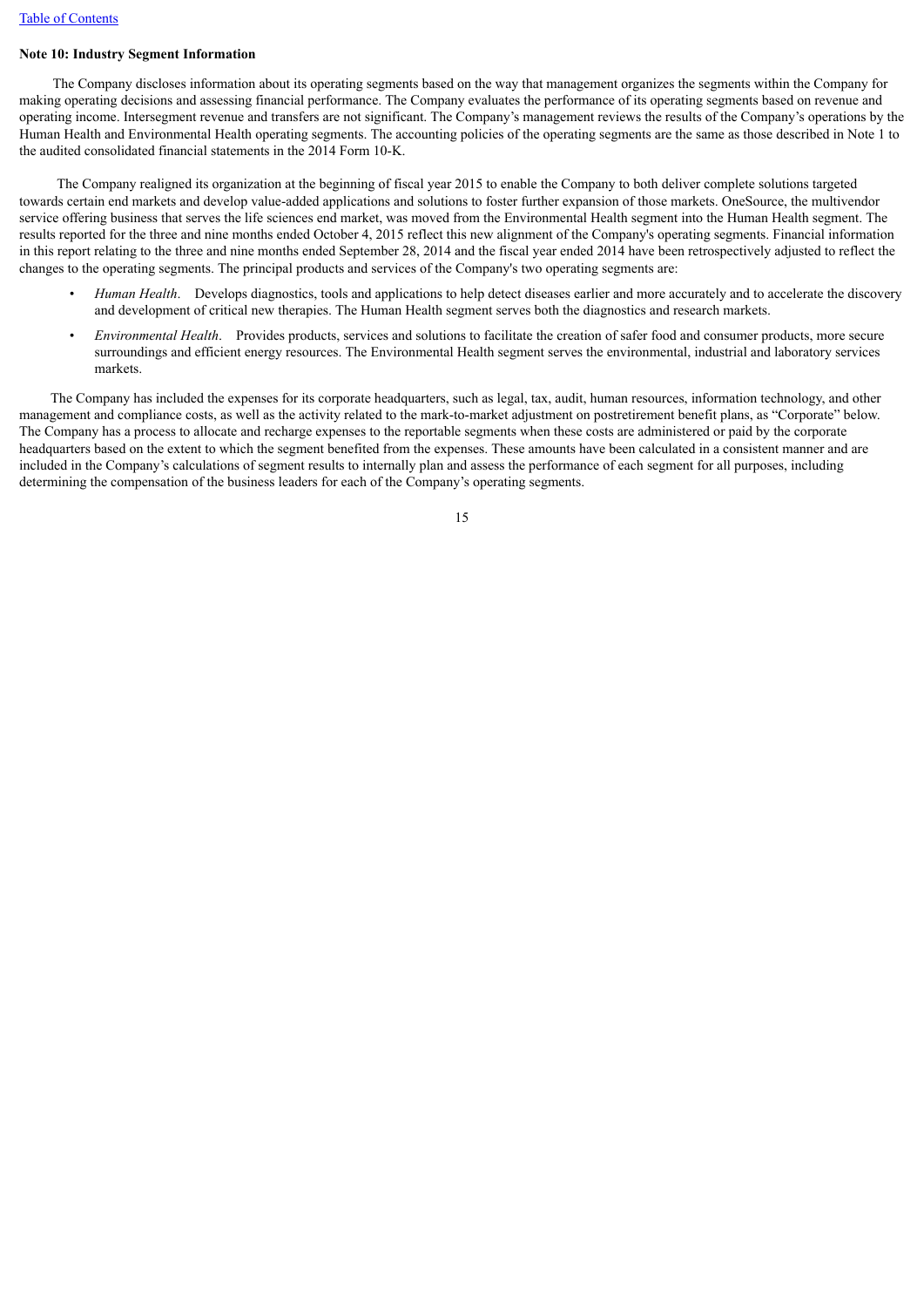Revenue and operating income (loss) from continuing operations by operating segment are shown in the table below:

|                                                          |              | <b>Three Months Ended</b> |    |                       |               | <b>Nine Months Ended</b> |               |                       |  |
|----------------------------------------------------------|--------------|---------------------------|----|-----------------------|---------------|--------------------------|---------------|-----------------------|--|
|                                                          |              | October 4,<br>2015        |    | September 28,<br>2014 |               | October 4,<br>2015       |               | September 28,<br>2014 |  |
|                                                          |              |                           |    | (In thousands)        |               |                          |               |                       |  |
| <b>Human Health</b>                                      |              |                           |    |                       |               |                          |               |                       |  |
| Product revenue                                          | \$           | 238,553                   | \$ | 237,312               | S             | 712,207                  | <sup>\$</sup> | 721,449               |  |
| Service revenue                                          |              | 105,083                   |    | 99,637                |               | 298,970                  |               | 288,076               |  |
| <b>Total revenue</b>                                     |              | 343,636                   |    | 336,949               |               | 1,011,177                |               | 1,009,525             |  |
| Operating income from continuing operations              |              | 63,147                    |    | 48,089                |               | 179,560                  |               | 149,979               |  |
| <b>Environmental Health</b>                              |              |                           |    |                       |               |                          |               |                       |  |
| Product revenue                                          |              | 139,772                   |    | 128,621               |               | 414,149                  |               | 391,578               |  |
| Service revenue                                          |              | 80,028                    |    | 76,479                |               | 228,917                  |               | 227,726               |  |
| <b>Total revenue</b>                                     |              | 219,800                   |    | 205,100               |               | 643,066                  |               | 619,304               |  |
| Operating income from continuing operations              |              | 22,838                    |    | 18,540                |               | 53,606                   |               | 65,725                |  |
| Corporate                                                |              |                           |    |                       |               |                          |               |                       |  |
| Operating loss from continuing operations <sup>(1)</sup> |              | (10,087)                  |    | (7, 853)              |               | (31,756)                 |               | (35, 529)             |  |
| <b>Continuing Operations</b>                             |              |                           |    |                       |               |                          |               |                       |  |
| Product revenue                                          |              | 378,325                   |    | 365,933               |               | 1,126,356                |               | 1,113,027             |  |
| Service revenue                                          |              | 185,111                   |    | 176,116               |               | 527,887                  |               | 515,802               |  |
| <b>Total revenue</b>                                     |              | 563,436                   |    | 542,049               |               | 1,654,243                |               | 1,628,829             |  |
| Operating income from continuing operations              |              | 75,898                    |    | 58,776                |               | 201,410                  |               | 180,175               |  |
| Interest and other expense, net (see Note 5)             |              | 11,944                    |    | 10,966                |               | 32,208                   |               | 31,219                |  |
| Income from continuing operations before income taxes    | $\mathbb{S}$ | 63,954                    | \$ | 47,810                | $\mathcal{S}$ | 169,202                  | \$            | 148,956               |  |

 $\overline{10}$  In 2002, Enzo Biochem, Inc. and Enzo Life Sciences, Inc. (collectively, "Enzo") filed a complaint that alleged that the Company separately and together with other defendants breached distributorship and settlement agreements with Enzo, infringed Enzo's patents, engaged in unfair competition and fraud, and committed torts against Enzo by, among other things, engaging in commercial development and exploitation of Enzo's patented products and technology. The Company entered into a settlement agreement with Enzo dated June 20, 2014 and during fiscal year 2014 paid \$7.0 million into a designated escrow account to resolve this matter, of which \$3.7 million had been accrued in previous years and \$3.3 million was recorded in the second quarter of fiscal year 2014. In addition, the Company incurred \$3.4 million of expenses in preparation for the trial during the six months ended June 29, 2014.

## **Note 11: Stockholders' Equity**

 $\mathcal{L}_\text{max}$ 

# *Comprehensive Income:*

The components of accumulated other comprehensive (loss) income consisted of the following:

|                                                          | October 4.<br>2015 |  | December 28,<br>2014 |
|----------------------------------------------------------|--------------------|--|----------------------|
|                                                          | (In thousands)     |  |                      |
| Foreign currency translation adjustments                 | $(34,723)$ \$      |  | 23,332               |
| Unrecognized prior service costs, net of income taxes    | 1,575              |  | 1,575                |
| Unrealized net losses on securities, net of income taxes | (250)              |  | (107)                |
| Accumulated other comprehensive (loss) income            | $(33,398)$ \$      |  | 24,800               |

# *Stock Repurchases:*

On October 23, 2014, the Board of Directors (the "Board") authorized the Company to repurchase up to 8.0 million shares of common stock under a stock repurchase program (the "Repurchase Program"). The Repurchase Program will expire on October 23, 2016 unless terminated earlier by the Board, and may be suspended or discontinued at any time. During the nine months ended October 4, 2015, the Company repurchased 1.5 million shares of common stock in the open market at an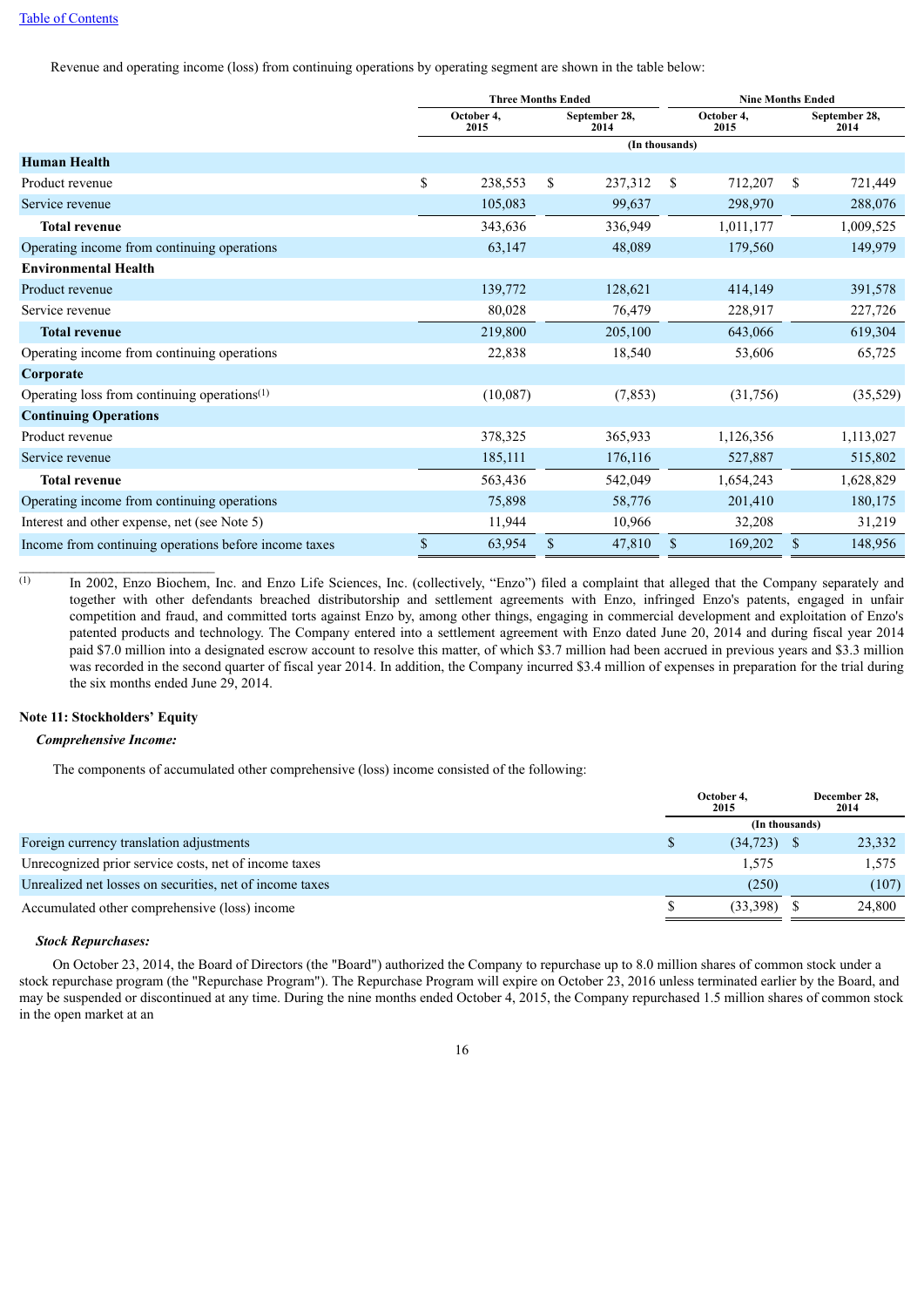aggregate cost of \$72.0 million, including commissions, under the Repurchase Program. As of October 4, 2015, 5.9 million shares remained available for repurchase under the Repurchase Program.

In addition, the Board has authorized the Company to repurchase shares of common stock to satisfy minimum statutory tax withholding obligations in connection with the vesting of restricted stock awards and restricted stock unit awards granted pursuant to the Company's equity incentive plans and to satisfy obligations related to the exercise of stock options made pursuant to the Company's equity incentive plans. During the nine months ended October 4, 2015, the Company repurchased 89,558 shares of common stock for this purpose at an aggregate cost of \$4.2 million. The repurchased shares have been reflected as additional authorized but unissued shares, with the payments reflected in common stock and capital in excess of par value.

#### *Dividends:*

The Board declared a regular quarterly cash dividend of \$0.07 per share for each of the first three quarters of fiscal year 2015 and in each quarter of fiscal year 2014. At October 4, 2015, the Company has accrued \$7.8 million for dividends declared on July 22, 2015 for the third quarter of fiscal year 2015, payable in November 2015. On October 29, 2015, the Company announced that the Board had declared a quarterly dividend of \$0.07 per share for the fourth quarter of fiscal year 2015 that will be payable in February 2016. In the future, the Board may determine to reduce or eliminate the Company's common stock dividend in order to fund investments for growth, repurchase shares or conserve capital resources.

# **Note 12: Stock Plans**

In addition to the Company's Employee Stock Purchase Plan, the Company utilizes one stock-based compensation plan, the 2009 Incentive Plan (the "2009 Plan"). Under the 2009 Plan, 10.0 million shares of the Company's common stock are authorized for stock option grants, restricted stock awards, performance units and stock grants as part of the Company's compensation programs. In addition to shares of the Company's common stock originally authorized for issuance under the 2009 Plan, the 2009 Plan includes shares of the Company's common stock previously granted under the Amended and Restated 2001 Incentive Plan and the 2005 Incentive Plan that were canceled or forfeited without the shares being issued.

The following table summarizes total pre-tax compensation expense recognized related to the Company's stock options, restricted stock, restricted stock units, performance units and stock grants, net of estimated forfeitures, included in the Company's condensed consolidated statements of operations for the three and nine months ended October 4, 2015 and September 28, 2014:

|                                              | <b>Three Months Ended</b> |                    |  | <b>Nine Months Ended</b> |  |                    |  |                       |
|----------------------------------------------|---------------------------|--------------------|--|--------------------------|--|--------------------|--|-----------------------|
|                                              |                           | October 4,<br>2015 |  | September 28,<br>2014    |  | October 4,<br>2015 |  | September 28,<br>2014 |
|                                              |                           |                    |  | (In thousands)           |  |                    |  |                       |
| Cost of product and service revenue          | \$                        | 323                |  | 386                      |  | 964                |  | 1,056                 |
| Research and development expenses            |                           | 119                |  | 39                       |  | 419                |  | 400                   |
| Selling, general and administrative expenses |                           | 3.848              |  | 2.025                    |  | 11.100             |  | 10,313                |
| Total stock-based compensation expense       |                           | 4.290              |  | 2,450                    |  | 12.483             |  | 11,769                |

The total income tax benefit recognized in the condensed consolidated statements of operations for stock-based compensation was \$1.4 million and \$4.1 million for the three and nine months ended October 4, 2015, respectively. The total income tax benefit recognized in the condensed consolidated statements of operations for stock-based compensation was \$0.8 million and \$4.2 million for the three and nine months ended September 28, 2014, respectively. Stockbased compensation costs capitalized as part of inventory were \$0.4 million as of both October 4, 2015 and September 28, 2014.

*Stock Options:* The fair value of each option grant is estimated using the Black-Scholes option pricing model. The Company's weighted-average assumptions used in the Black-Scholes option pricing model were as follows:

|                           | <b>Three and Nine Months Ended</b> |                       |
|---------------------------|------------------------------------|-----------------------|
|                           | October 4,<br>2015                 | September 28,<br>2014 |
| Risk-free interest rate   | $1.3\%$                            | $1.5\%$               |
| Expected dividend yield   | $0.6\%$                            | $0.7\%$               |
| Expected term             | 5 years                            | 5 years               |
| Expected stock volatility | 26.5%                              | 30.9%                 |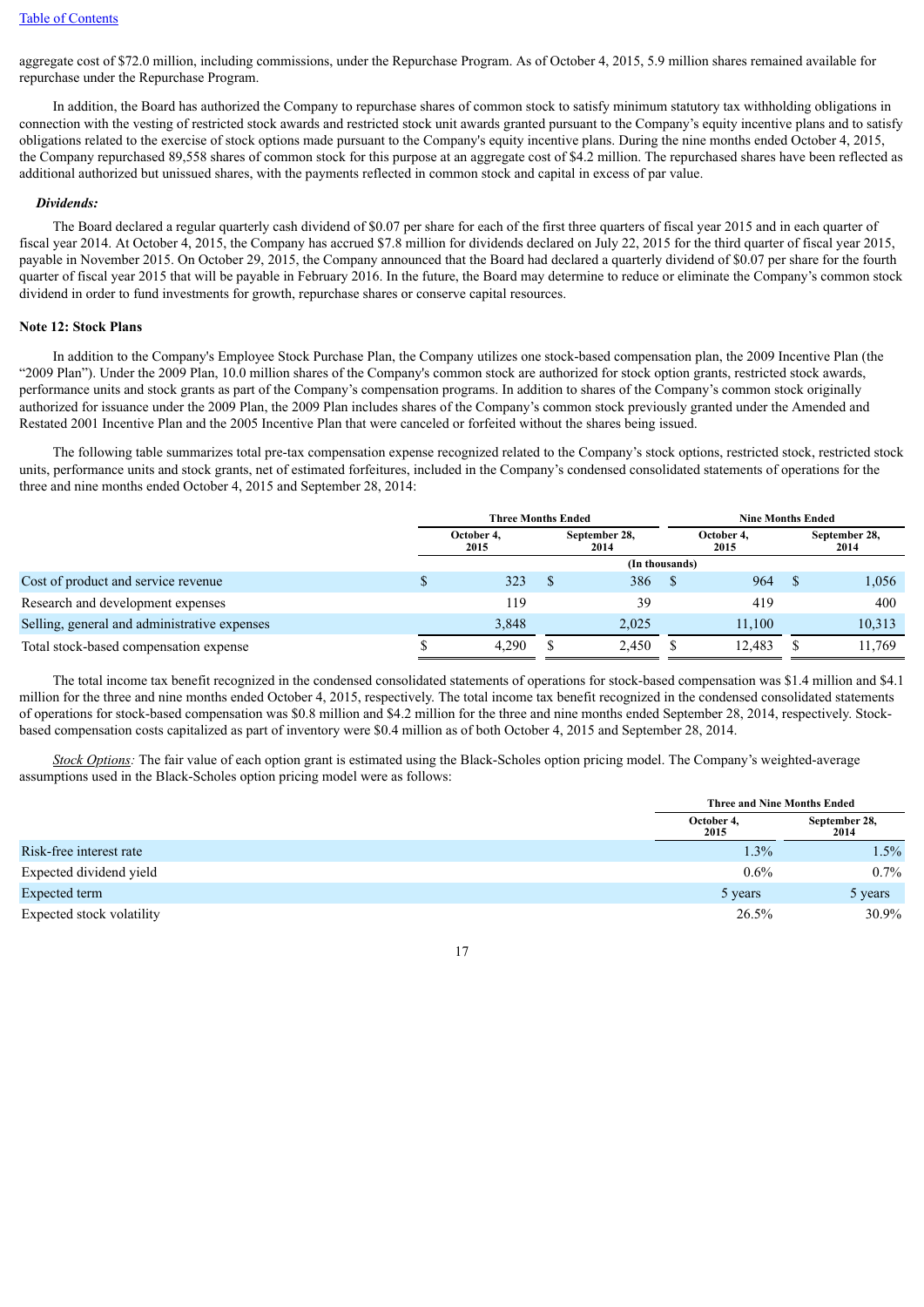The following table summarizes stock option activity for the nine months ended October 4, 2015:

|                                           | <b>Number</b><br>of<br><b>Shares</b> |                    | Weighted-<br><b>Average Exercise</b><br>Price | Weighted-Average<br>Remaining<br><b>Contractual Term</b> |      | <b>Total</b><br>Intrinsic<br>Value |
|-------------------------------------------|--------------------------------------|--------------------|-----------------------------------------------|----------------------------------------------------------|------|------------------------------------|
|                                           | (In thousands)                       |                    |                                               | (In years)                                               |      | (In millions)                      |
| Outstanding at December 28, 2014          | 2,828                                | $\mathbf{\hat{s}}$ | 26.11                                         |                                                          |      |                                    |
| Granted                                   | 490                                  |                    | 46.25                                         |                                                          |      |                                    |
| Exercised                                 | (751)                                |                    | 17.42                                         |                                                          |      |                                    |
| Canceled                                  | (3)                                  |                    | 22.49                                         |                                                          |      |                                    |
| Forfeited                                 | (83)                                 |                    | 31.43                                         |                                                          |      |                                    |
| Outstanding at October 4, 2015            | 2,481                                |                    | 32.54                                         | 3.8                                                      | - \$ | 42.4                               |
| Exercisable at October 4, 2015            | 1,599                                | ъ                  | 26.48                                         | 2.7 <sup>°</sup>                                         |      | 37.0                               |
| Vested and expected to vest in the future | 2,413                                | S                  | 32.28                                         | 3.7                                                      | - \$ | 41.9                               |
|                                           |                                      |                    |                                               |                                                          |      |                                    |

The weighted-average per-share grant-date fair value of options granted during the three and nine months ended October 4, 2015 was \$11.44 and \$11.00, respectively. The weighted-average per-share grant-date fair value of options granted during the three and nine months ended September 28, 2014 was \$12.78 and \$11.86, respectively. The total intrinsic value of options exercised during the three and nine months ended October 4, 2015 was \$0.7 million and \$22.6 million, respectively. The total intrinsic value of options exercised during the three and nine months ended September 28, 2014 was \$1.9 million and \$19.6 million, respectively. Cash received from option exercises for the nine months ended October 4, 2015 and September 28, 2014 was \$13.1 million and \$20.9 million, respectively.

The total compensation expense recognized related to the Company's outstanding options was \$1.2 million and \$3.2 million for the three and nine months ended October 4, 2015, respectively, and \$1.0 million and \$3.9 million for the three and nine months ended September 28, 2014, respectively.

There was \$6.8 million of total unrecognized compensation cost related to nonvested stock options granted as of October 4, 2015. This cost is expected to be recognized over a weighted-average period of 1.9 years.

*Restricted Stock Awards:* The following table summarizes restricted stock award activity for the nine months ended October 4, 2015:

|                                | Number of<br><b>Shares</b> |   | Weighted-<br>Average<br>Grant-<br>Date Fair<br>Value |
|--------------------------------|----------------------------|---|------------------------------------------------------|
|                                | (In thousands)             |   |                                                      |
| Nonvested at December 28, 2014 | 558                        | S | 35.51                                                |
| Granted                        | 224                        |   | 46.63                                                |
| Vested                         | (232)                      |   | 30.55                                                |
| Forfeited                      | (30)                       |   | 40.38                                                |
| Nonvested at October 4, 2015   | 520                        | S | 42.23                                                |

The weighted-average per-share grant-date fair value of restricted stock awards granted during the three and nine months ended October 4, 2015 was \$48.77 and \$46.63, respectively. The weighted-average per-share grant-date fair value of restricted stock awards granted during the three and nine months ended September 28, 2014 was \$45.42 and \$42.69, respectively. The fair value of restricted stock awards vested during the three and nine months ended October 4, 2015 was \$0.2 million and \$7.1 million, respectively. The fair value of restricted stock awards vested during the three and nine months ended September 28, 2014 was \$0.1 million and \$7.1 million, respectively. The total compensation expense recognized related to the Company's outstanding restricted stock awards was \$2.2 million and \$6.5 million for the three and nine months ended October 4, 2015, respectively, and \$1.6 million and \$5.5 million for the three and nine months ended September 28, 2014, respectively.

As of October 4, 2015, there was \$12.7 million of total unrecognized compensation cost related to nonvested restricted stock awards. That cost is expected to be recognized over a weighted-average period of 1.5 years.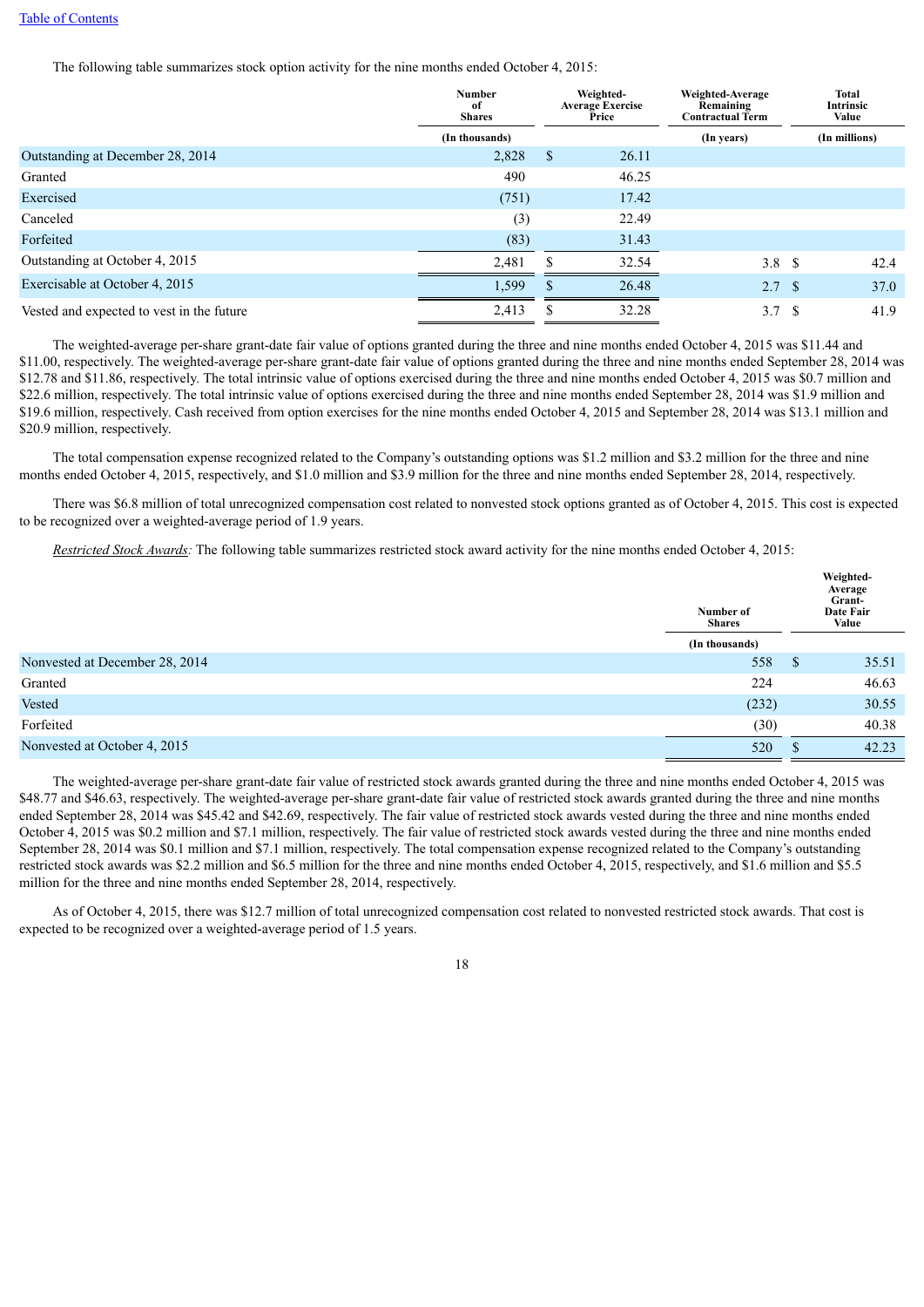*Performance Units:* The Company granted 66,509 and 79,463 performance units during the nine months ended October 4, 2015 and September 28, 2014, respectively, as part of the Company's executive incentive program. The weighted-average per-share grant-date fair value of performance units granted during the nine months ended October 4, 2015 and September 28, 2014 was \$46.83 and \$42.84, respectively. During the nine months ended October 4, 2015 and September 28, 2014, 8,860 and 19,667 performance units were forfeited, respectively. The total compensation expense recognized related to performance units was \$0.8 million and \$2.1 million for the three and nine months ended October 4, 2015, respectively, and a reversal of an expense of \$0.2 million and an expense of \$1.6 million for the three and nine months ended September 28, 2014, respectively. As of October 4, 2015, there were 201,415 performance units outstanding and subject to forfeiture, with a corresponding liability of \$4.0 million recorded in accrued expenses and other current liabilities.

*Stock Awards:* The Company generally grants stock awards only to non-employee members of the Board. The Company granted 1,953 shares and 2,373 shares to each non-employee member of the Board during the nine months ended October 4, 2015 and September 28, 2014, respectively. The Company also granted 544 shares to a new non-employee member of the Board during the three months ended March 29, 2015. The weighted-average per-share grant-date fair value of the stock awards granted during the nine months ended October 4, 2015 and September 28, 2014 was \$51.01 and \$42.14, respectively. The total compensation expense recognized related to these stock awards was \$0.7 million for each of the nine months ended October 4, 2015 and September 28, 2014.

*Employee Stock Purchase Plan:* During the nine months ended October 4, 2015, the Company issued 54,374 shares of common stock under the Company's Employee Stock Purchase Plan at a weighted-average price of \$45.41 per share. During the nine months ended September 28, 2014, the Company issued 60,870 shares of common stock under the Company's Employee Stock Purchase Plan at a weighted-average price of \$41.71 per share. At October 4, 2015, an aggregate of 1.0 million shares of the Company's common stock remained available for sale to employees out of the 5.0 million shares authorized by shareholders for issuance under this plan.

#### **Note 13: Goodwill and Intangible Assets, Net**

The Company tests goodwill and non-amortizing intangible assets at least annually for possible impairment. Accordingly, the Company completes the annual testing of impairment for goodwill and non-amortizing intangible assets on the later of January 1 or the first day of each fiscal year. In addition to its annual test, the Company regularly evaluates whether events or circumstances have occurred that may indicate a potential impairment of goodwill or nonamortizing intangible assets.

The process of testing goodwill for impairment involves the determination of the fair value of the applicable reporting units. The test consists of a twostep process. The first step is the comparison of the fair value to the carrying value of the reporting unit to determine if the carrying value exceeds the fair value. The second step measures the amount of an impairment loss, and is only performed if the carrying value exceeds the fair value of the reporting unit. The Company performed its annual impairment testing for its reporting units as of January 1, 2015, its annual impairment date for fiscal year 2015. The Company concluded based on the first step of the process that there was no goodwill impairment, and the fair value exceeded the carrying value by more than 20.0% for each reporting unit. The long-term terminal growth rates for the Company's reporting units ranged from 4.0% to 6.5% for the fiscal year 2015 impairment analysis. The range for the discount rates for the reporting units was 9.5% to 12.5%. Keeping all other variables constant, a 10.0% change in any one of the input assumptions for the various reporting units would still allow the Company to conclude, based on the first step of the process, that there was no impairment of goodwill.

Subsequent to the 2015 annual impairment test, the Company realigned its organization, as discussed in Note 10. While the realignment did not have a significant impact on the fair values of the reporting units as discussed above, the realignment did result in a change in the composition of the Company's reportable segments. OneSource, the multivendor service offering business that serves the life sciences end market, was moved from the Environmental Health segment into the Human Health segment. As a result of the new alignment, the Company reallocated goodwill from the Environmental Health segment to the Human Health segment based on the relative fair value, determined using the income approach, of the business. During the second quarter of 2015, the Company updated its preliminary analysis and the realignment resulted in \$41.2 million of goodwill being reallocated from the Environmental Health segment into the Human Health segment as of December 28, 2014.

The Company has consistently employed the income approach to estimate the current fair value when testing for impairment of goodwill. A number of significant assumptions and estimates are involved in the application of the income approach to forecast operating cash flows, including markets and market share, sales volumes and prices, costs to produce, tax rates, capital spending, discount rates and working capital changes. Cash flow forecasts are based on approved business unit operating plans for the early years' cash flows and historical relationships in later years. The income approach is sensitive to changes in long-term terminal growth rates and the discount rates. The long-term terminal growth rates are consistent with the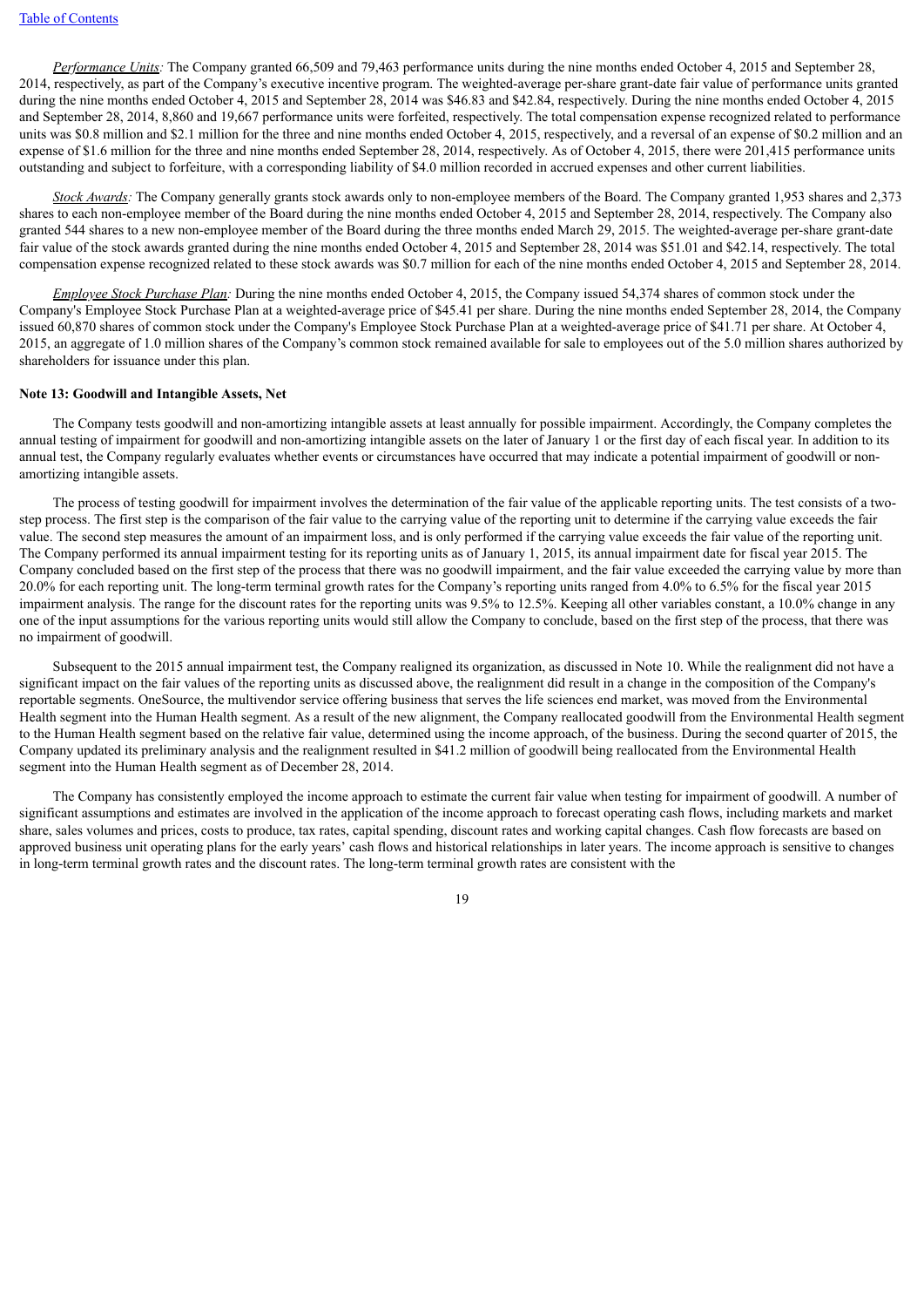Company's historical long-term terminal growth rates, as the current economic trends are not expected to affect the long-term terminal growth rates of the Company. The Company corroborates the income approach with a market approach.

The Company has consistently employed the relief from royalty model to estimate the current fair value when testing for impairment of non-amortizing intangible assets. The impairment test consists of a comparison of the fair value of the non-amortizing intangible asset with its carrying amount. If the carrying amount of a non-amortizing intangible asset exceeds its fair value, an impairment loss in an amount equal to that excess is recognized*.* In addition, the Company evaluates the remaining useful lives of its non-amortizing intangible assets at least annually to determine whether events or circumstances continue to support an indefinite useful life. If events or circumstances indicate that the useful lives of non-amortizing intangible assets are no longer indefinite, the assets will be tested for impairment. These intangible assets will then be amortized prospectively over their estimated remaining useful lives and accounted for in the same manner as other intangible assets that are subject to amortization. The Company performed its annual impairment testing as of January 1, 2015, and concluded that there was no impairment of non-amortizing intangible assets. An assessment of the recoverability of amortizing intangible assets takes place when events have occurred that may give rise to an impairment. No such events occurred during the first nine months of fiscal year 2015.

The changes in the carrying amount of goodwill for the period ended October 4, 2015 from December 28, 2014 were as follows:

|                              | Human<br>Health | Environmental<br>Health | C <b>onsolidated</b> |
|------------------------------|-----------------|-------------------------|----------------------|
|                              |                 | (In thousands)          |                      |
| Balance at December 28, 2014 | 1,662,755       | 621,322                 | 2,284,077            |
| Foreign currency translation | (19,018)        | (23, 557)               | (42, 575)            |
| Acquisitions and other       | 33              | 12.408                  | 12,441               |
| Balance at October 4, 2015   | 1,643,770       | 610,173                 | 2,253,943            |

Identifiable intangible asset balances at October 4, 2015 and December 28, 2014 by category were as follows:

|                                   | October 4,<br>2015 |                | December 28,<br>2014 |
|-----------------------------------|--------------------|----------------|----------------------|
|                                   |                    | (In thousands) |                      |
| Patents                           | \$<br>39,923       | - S            | 39,953               |
| Less: Accumulated amortization    | (29, 141)          |                | (27,200)             |
| Net patents                       | 10,782             |                | 12,753               |
| Trade names and trademarks        | 40,381             |                | 40,069               |
| Less: Accumulated amortization    | (19,768)           |                | (16,936)             |
| Net trade names and trademarks    | 20,613             |                | 23,133               |
| Licenses                          | 59,058             |                | 59,631               |
| Less: Accumulated amortization    | (44, 386)          |                | (41, 792)            |
| Net licenses                      | 14,672             |                | 17,839               |
| Core technology                   | 295,694            |                | 298,491              |
| Less: Accumulated amortization    | (204, 499)         |                | (184, 697)           |
| Net core technology               | 91,195             |                | 113,794              |
| Customer relationships            | 393,240            |                | 402,185              |
| Less: Accumulated amortization    | (182, 535)         |                | (156,994)            |
| Net customer relationships        | 210,705            |                | 245,191              |
| <b>IPR&amp;D</b>                  |                    | 9,572          | 10,103               |
| Less: Accumulated amortization    |                    | (3,884)        | (3, 132)             |
| Net IPR&D                         |                    | 5,688          | 6,971                |
| Net amortizable intangible assets | 353,655            |                | 419,681              |
| Non-amortizing intangible assets: |                    |                |                      |
| Trade names and trademarks        | 70,584             |                | 70,584               |
| Total                             | \$<br>424,239      | \$             | 490,265              |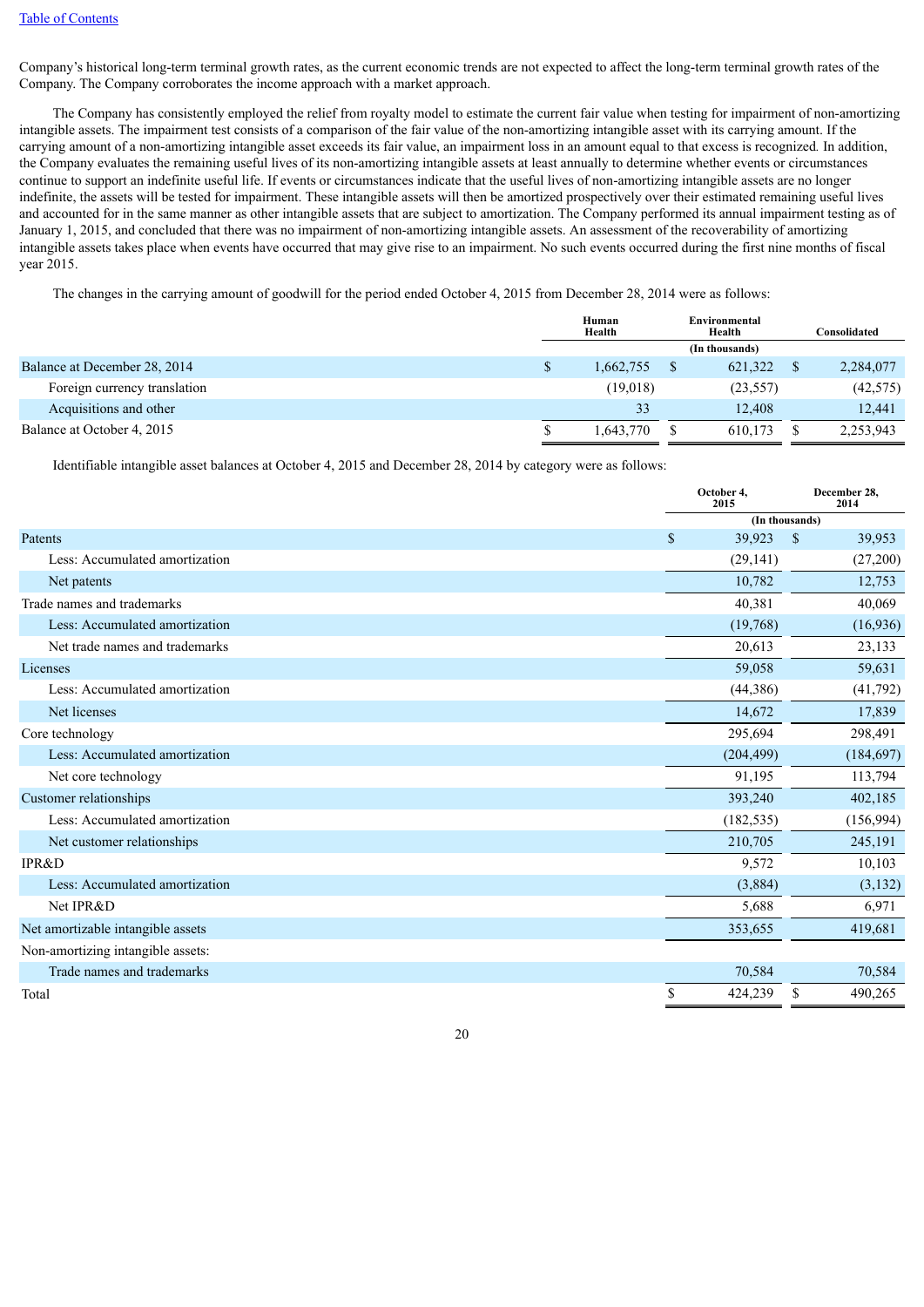Total amortization expense related to definite-lived intangible assets was \$18.8 million and \$58.5 million for the three and nine months ended October 4, 2015, respectively, and \$20.6 million and \$61.9 million for the three and nine months September 28, 2014, respectively. Estimated amortization expense related to definite-lived intangible assets for each of the next five years is \$21.5 million for the remainder of fiscal year 2015, \$70.9 million for fiscal year 2016, \$61.1 million for fiscal year 2017, \$50.1 million for fiscal year 2018, and \$38.3 million for fiscal year 2019.

# **Note 14: Warranty Reserves**

The Company provides warranty protection for certain products usually for a period of one year beyond the date of sale. The majority of costs associated with warranty obligations include the replacement of parts and the time for service personnel to respond to repair and replacement requests. A warranty reserve is recorded based upon historical results, supplemented by management's expectations of future costs. Warranty reserves are included in "Accrued expenses and other current liabilities" on the condensed consolidated balance sheets.

A summary of warranty reserve activity for the three and nine months ended October 4, 2015 and September 28, 2014 is as follows:

|                                                    |              | <b>Three Months Ended</b> |   |                       |   | <b>Nine Months Ended</b> |          |                       |  |
|----------------------------------------------------|--------------|---------------------------|---|-----------------------|---|--------------------------|----------|-----------------------|--|
|                                                    |              | October 4,<br>2015        |   | September 28,<br>2014 |   | October 4,<br>2015       |          | September 28,<br>2014 |  |
|                                                    |              |                           |   | (In thousands)        |   |                          |          |                       |  |
| Balance at beginning of period                     | $\mathbb{S}$ | 10,810                    | S | 10,786                | S | 10,783                   | <b>S</b> | 10,534                |  |
| Provision charged to income                        |              | 4,240                     |   | 4,187                 |   | 12,728                   |          | 12,596                |  |
| Payments                                           |              | (4, 412)                  |   | (4,154)               |   | (12, 158)                |          | (12, 509)             |  |
| Adjustments to previously provided warranties, net |              | 129                       |   | (130)                 |   | (342)                    |          | 44                    |  |
| Foreign currency translation and acquisitions      |              | (155)                     |   | (293)                 |   | (399)                    |          | (269)                 |  |
| Balance at end of period                           |              | 10,612                    |   | 10,396                |   | 10,612                   |          | 10,396                |  |
|                                                    |              |                           |   |                       |   |                          |          |                       |  |

# **Note 15: Employee Postretirement Benefit Plans**

The following table summarizes the components of net periodic benefit (credit) cost for the Company's various defined benefit employee pension and postretirement plans for the three and nine months ended October 4, 2015 and September 28, 2014:

|                                     | <b>Defined Benefit</b><br><b>Postretirement</b><br><b>Pension Benefits</b><br><b>Medical Benefits</b> |                    |    |                           |    |                    |    |                       |
|-------------------------------------|-------------------------------------------------------------------------------------------------------|--------------------|----|---------------------------|----|--------------------|----|-----------------------|
|                                     |                                                                                                       |                    |    | <b>Three Months Ended</b> |    |                    |    |                       |
|                                     |                                                                                                       | October 4,<br>2015 |    | September 28,<br>2014     |    | October 4,<br>2015 |    | September 28,<br>2014 |
|                                     |                                                                                                       |                    |    | (In thousands)            |    |                    |    |                       |
| Service cost                        | \$                                                                                                    | 1,083              | -S | 1,030                     | S  | 27                 | -S | 24                    |
| Interest cost                       |                                                                                                       | 5,176              |    | 5,914                     |    | 36                 |    | 39                    |
| Expected return on plan assets      |                                                                                                       | (6,513)            |    | (6,277)                   |    | (265)              |    | (241)                 |
| Amortization of prior service costs |                                                                                                       | (59)               |    | (72)                      |    |                    |    |                       |
| Net periodic benefit (credit) cost  |                                                                                                       | (313)              |    | 595                       | -S | (202)              | -8 | (178)                 |

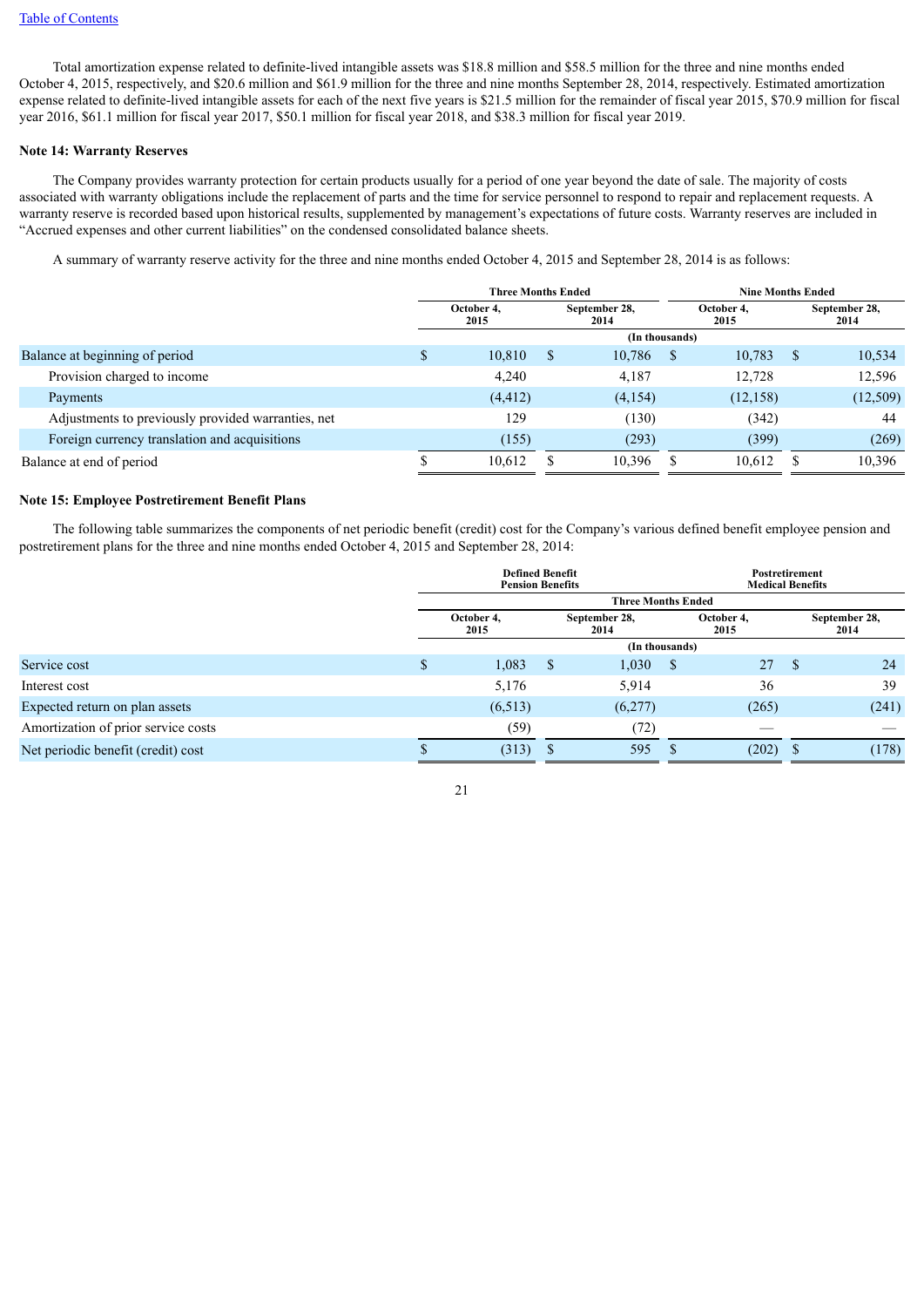|                                    | <b>Defined Benefit</b><br><b>Pension Benefits</b> |    |                          |               |                    | Postretirement<br><b>Medical Benefits</b> |                       |
|------------------------------------|---------------------------------------------------|----|--------------------------|---------------|--------------------|-------------------------------------------|-----------------------|
|                                    |                                                   |    | <b>Nine Months Ended</b> |               |                    |                                           |                       |
|                                    | October 4,<br>2015                                |    | September 28,<br>2014    |               | October 4,<br>2015 |                                           | September 28,<br>2014 |
|                                    |                                                   |    | (In thousands)           |               |                    |                                           |                       |
| Service cost                       | \$<br>3,274                                       | -S | 3,094                    | <sup>\$</sup> | 81                 | -S                                        | 72                    |
| Interest cost                      | 15,602                                            |    | 17,761                   |               | 108                |                                           | 116                   |
| Expected return on plan assets     | (19, 535)                                         |    | (18, 820)                |               | (797)              |                                           | (723)                 |
| Curtailment gain                   | (816)                                             |    |                          |               |                    |                                           |                       |
| <b>Actuarial loss</b>              | 821                                               |    |                          |               |                    |                                           |                       |
| Amortization of prior service      | (182)                                             |    | (214)                    |               |                    |                                           |                       |
| Net periodic benefit (credit) cost | (836)                                             |    | 1,821                    |               | (608)              |                                           | (535)                 |

During the nine months ended October 4, 2015 and September 28, 2014, the Company contributed \$6.5 million and \$2.8 million, respectively, in the aggregate, to pension plans outside of the United States. During the nine months ended October 4, 2015, the Company contributed \$20.0 million to its defined benefit pension plan in the United States.

In the third quarter of fiscal year 2014, the Company notified certain employees of its intention to terminate their employment as part of the Q3 2014 restructuring plan. During the second quarter of fiscal year 2015, the termination of these participants decreased the expected future service lives in excess of the curtailment limit for one of the Company's pension plans, which resulted in a curtailment gain. The Company recorded the curtailment gain of \$0.8 million during the second quarter of fiscal year 2015. As part of the curtailment, the Company remeasured the assets and liabilities of the plan that had the curtailment based upon current discount rates and the fair value of the pension plan's assets as of the curtailment date, which resulted in an actuarial loss of \$0.8 million.

The Company recognizes actuarial gains and losses, unless an interim remeasurement is required, in operating results in the fourth quarter of the year in which the gains and losses occur, in accordance with the Company's accounting method for defined benefit pension plans and other postretirement benefits as described in Note 1 of the Company's audited consolidated financial statements and notes included in its 2014 Form 10-K. Such adjustments for gains and losses are primarily driven by events and circumstances beyond the Company's control, including changes in interest rates, the performance of the financial markets and mortality assumptions.

#### **Note 16: Derivatives and Hedging Activities**

The Company uses derivative instruments as part of its risk management strategy only, and includes derivatives utilized as economic hedges that are not designated as hedging instruments. By nature, all financial instruments involve market and credit risks. The Company enters into derivative instruments with major investment grade financial institutions and has policies to monitor the credit risk of those counterparties. The Company does not enter into derivative contracts for trading or other speculative purposes, nor does the Company use leveraged financial instruments. Approximately 60% of the Company's business is conducted outside of the United States, generally in foreign currencies. The fluctuations in foreign currency can increase the costs of financing, investing and operating the business. The intent of these economic hedges is to offset gains and losses that occur on the underlying exposures from these currencies, with gains and losses resulting from the forward currency contracts that hedge these exposures.

In the ordinary course of business, the Company enters into foreign exchange contracts for periods consistent with its committed exposures to mitigate the effect of foreign currency movements on transactions denominated in foreign currencies. Transactions covered by hedge contracts include intercompany and third-party receivables and payables. The contracts are primarily in European and Asian currencies, have maturities that do not exceed 12 months, have no cash requirements until maturity, and are recorded at fair value on the Company's condensed consolidated balance sheets. The unrealized gains and losses on the Company's foreign currency contracts are recognized immediately in earnings, included in interest and other expense, net. The cash flows related to the settlement of these hedges are included in cash flows from operating activities within the Company's condensed consolidated statement of cash flows.

Principal hedged currencies include the British Pound, Euro, Japanese Yen and Singapore Dollar. The Company held forward foreign exchange contracts, designated as economic hedges, with U.S. dollar equivalent notional amounts totaling \$104.7 million, \$95.0 million and \$127.2 million at October 4, 2015, December 28, 2014 and September 28, 2014, respectively, and the fair value of these foreign currency derivative contracts was insignificant. The gains and losses realized on these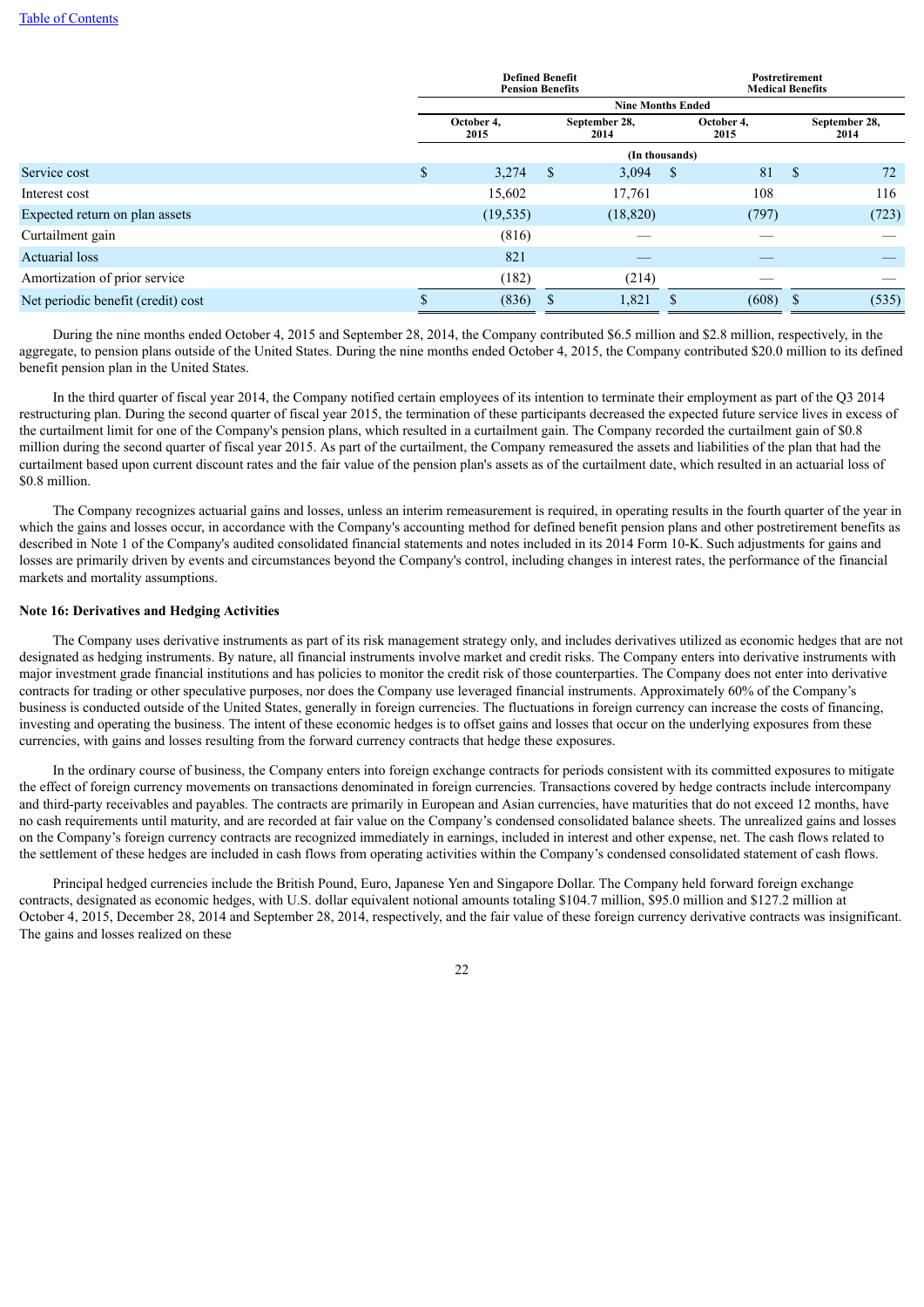foreign currency derivative contracts are not material. The duration of these contracts was generally 30 days or less during each of the nine months ended October 4, 2015 and September 28, 2014.

In addition, in connection with certain intercompany loan agreements the Company enters into forward foreign exchange contracts intended to hedge movements in foreign exchange rates prior to settlement of such intercompany loans denominated in foreign currencies. The Company records these hedges at fair value on the Company's condensed consolidated balance sheets. The unrealized gains and losses on these hedges, as well as the gains and losses associated with the remeasurement of the intercompany loans, are recognized immediately in earnings, included in interest and other expense, net. The cash flows related to the settlement of these hedges are included in cash flows from financing activities within the Company's condensed consolidated statement of cash flows.

During the nine months ended October 4, 2015, the Company settled several of these forward exchange contracts and entered into additional new contracts that will settle in fiscal year 2015. The combined Euro denominated notional amounts of these outstanding hedges was €108.7 million and €238.2 million as of October 4, 2015 and December 28, 2014, respectively. The net gains and losses on these derivatives, combined with the gains and losses on the remeasurement of the hedged intercompany loans were not material for the nine months ending October 4, 2015. The Company received \$19.2 million as a result of the settlement of these hedges in the nine months ended October 4, 2015.

The Company does not expect any material net pre-tax gains or losses to be reclassified from accumulated other comprehensive income into interest and other expense, net within the next twelve months.

#### **Note 17: Fair Value Measurements**

Financial instruments that potentially subject the Company to concentrations of credit risk consist principally of cash equivalents, derivatives, marketable securities and accounts receivable. The Company believes it had no significant concentrations of credit risk as of October 4, 2015.

The Company uses the market approach technique to value its financial instruments and there were no changes in valuation techniques during the nine months ended October 4, 2015. The Company's financial assets and liabilities carried at fair value are primarily comprised of marketable securities, derivative contracts used to hedge the Company's currency risk, and acquisition-related contingent consideration. The Company has not elected to measure any additional financial instruments or other items at fair value.

*Valuation Hierarchy:* The following summarizes the three levels of inputs required to measure fair value. For Level 1 inputs, the Company utilizes quoted market prices as these instruments have active markets. For Level 2 inputs, the Company utilizes quoted market prices in markets that are not active, broker or dealer quotations, or utilizes alternative pricing sources with reasonable levels of price transparency. For Level 3 inputs, the Company utilizes unobservable inputs based on the best information available, including estimates by management primarily based on information provided by third-party fund managers, independent brokerage firms and insurance companies. A financial asset's or liability's classification within the hierarchy is determined based on the lowest level input that is significant to the fair value measurement. In determining fair value, the Company utilizes valuation techniques that maximize the use of observable inputs and minimize the use of unobservable inputs to the extent possible.

The following tables show the assets and liabilities carried at fair value measured on a recurring basis as of October 4, 2015 and December 28, 2014 classified in one of the three classifications described above:

|                                         |   |                                                          | Fair Value Measurements at October 4, 2015 Using: |                                                               |    |                                                                   |   |                                                    |  |
|-----------------------------------------|---|----------------------------------------------------------|---------------------------------------------------|---------------------------------------------------------------|----|-------------------------------------------------------------------|---|----------------------------------------------------|--|
|                                         |   | <b>Total Carrying Value at</b><br><b>October 4, 2015</b> |                                                   | <b>Ouoted Prices in</b><br><b>Active Markets</b><br>(Level 1) |    | <b>Significant Other</b><br><b>Observable Inputs</b><br>(Level 2) |   | Significant<br>Unobservable<br>Inputs<br>(Level 3) |  |
|                                         |   |                                                          |                                                   | (In thousands)                                                |    |                                                                   |   |                                                    |  |
| Marketable securities                   | S | 1,574                                                    | -S                                                | 1,574                                                         | -S | $\overline{\phantom{m}}$                                          | S |                                                    |  |
| Foreign exchange derivative assets      |   | 50                                                       |                                                   |                                                               |    | 50                                                                |   |                                                    |  |
| Foreign exchange derivative liabilities |   | (2,295)                                                  |                                                   |                                                               |    | (2,295)                                                           |   |                                                    |  |
| Contingent consideration                |   | (519)                                                    |                                                   |                                                               |    |                                                                   |   | (519)                                              |  |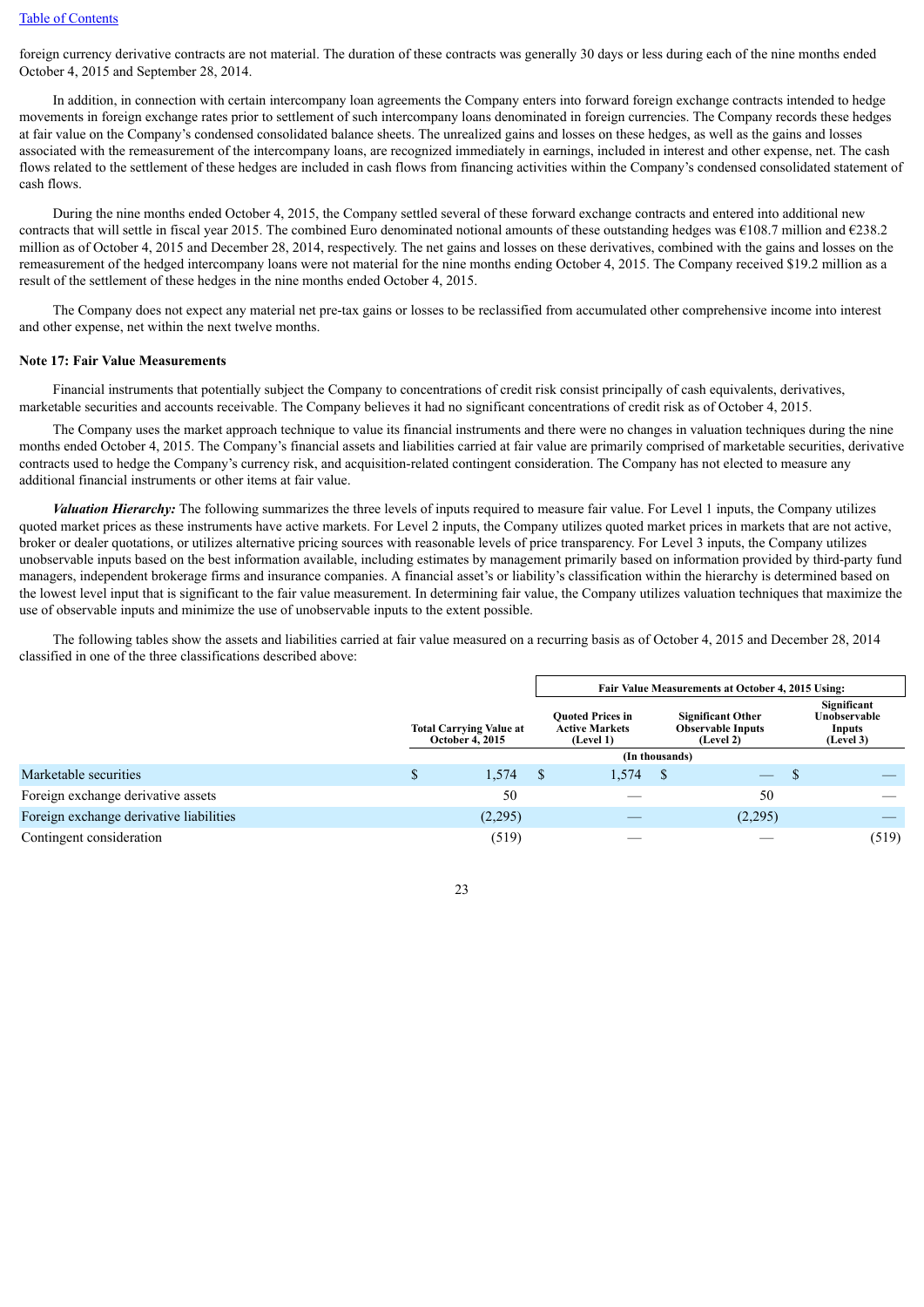|                                         |                                                            |              | Fair Value Measurements at December 28, 2014 Using:           |                |                                                                   |    |                                                    |
|-----------------------------------------|------------------------------------------------------------|--------------|---------------------------------------------------------------|----------------|-------------------------------------------------------------------|----|----------------------------------------------------|
|                                         | <b>Total Carrying Value at</b><br><b>December 28, 2014</b> |              | <b>Ouoted Prices in</b><br><b>Active Markets</b><br>(Level 1) |                | <b>Significant Other</b><br><b>Observable Inputs</b><br>(Level 2) |    | Significant<br>Unobservable<br>Inputs<br>(Level 3) |
|                                         |                                                            |              |                                                               | (In thousands) |                                                                   |    |                                                    |
| Marketable securities                   | 1,568                                                      | <sup>S</sup> | 1,568                                                         | -S             | $\overline{\phantom{0}}$                                          | -S |                                                    |
| Foreign exchange derivative assets      | 3,205                                                      |              |                                                               |                | 3,205                                                             |    |                                                    |
| Foreign exchange derivative liabilities | (302)                                                      |              |                                                               |                | (302)                                                             |    |                                                    |
| Contingent consideration                | (91)                                                       |              |                                                               |                |                                                                   |    | (91)                                               |

*Level 1 and Level 2 Valuation Techniques:* The Company's Level 1 and Level 2 assets and liabilities are comprised of investments in equity and fixed-income securities as well as derivative contracts. For financial assets and liabilities that utilize Level 1 and Level 2 inputs, the Company utilizes both direct and indirect observable price quotes, including common stock price quotes, foreign exchange forward prices and bank price quotes. Below is a summary of valuation techniques for Level 1 and Level 2 financial assets and liabilities.

*Marketable securities:* Include equity and fixed-income securities measured at fair value using the quoted market prices in active markets at the reporting date.

*Foreign exchange derivative assets and liabilities:* Include foreign exchange derivative contracts that are valued using quoted forward foreign exchange prices at the reporting date. The Company's foreign exchange derivative contracts are subject to master netting arrangements that allow the Company and its counterparties to net settle amounts owed to each other. Derivative assets and liabilities that can be net settled under these arrangements have been presented in the Company's condensed consolidated balance sheet on a net basis and are recorded in other assets. As of both October 4, 2015 and December 28, 2014, none of the master netting arrangements involved collateral.

*Level 3 Valuation Techniques:* The Company's Level 3 liabilities are comprised of contingent consideration related to acquisitions. For liabilities that utilize Level 3 inputs, the Company uses significant unobservable inputs. Below is a summary of valuation techniques for Level 3 liabilities.

*Contingent consideration:* The Company has classified its net liabilities for contingent consideration relating to its acquisitions within Level 3 of the fair value hierarchy because the fair value is determined using significant unobservable inputs, which included probability weighted cash flows. A description of the significant acquisitions is included within Note 2 to the Company's audited consolidated financial statements filed with the 2014 Form 10-K. Contingent consideration is measured at fair value at the acquisition date, based on the probability that revenue thresholds or product development milestones will be achieved during the earnout period. Increases or decreases in the fair value of contingent consideration liabilities primarily result from changes in the estimated probabilities of achieving revenue thresholds or product development milestones during the earnout period. The Company may have to pay contingent consideration, related to acquisitions with open contingency periods, of up to \$2.4 million as of October 4, 2015. As of October 4, 2015, the Company had recorded contingent consideration obligations with an estimated fair value of \$0.5 million. The earnout period for acquisitions with open contingency periods does not exceed three years from the respective acquisition date, and the remaining weighted average earnout period at October 4, 2015 was 1 year.

A reconciliation of the beginning and ending Level 3 net liabilities for contingent consideration is as follows:

|                                                                                        |                    | <b>Three Months Ended</b> |   |                       |                    | <b>Nine Months Ended</b> |  |                       |  |
|----------------------------------------------------------------------------------------|--------------------|---------------------------|---|-----------------------|--------------------|--------------------------|--|-----------------------|--|
|                                                                                        | October 4.<br>2015 |                           |   | September 28,<br>2014 | October 4.<br>2015 |                          |  | September 28,<br>2014 |  |
|                                                                                        |                    |                           |   | (In thousands)        |                    |                          |  |                       |  |
| Balance at beginning of period                                                         | S                  | (475)                     | S | $(3,430)$ \$          |                    | $(91)$ \$                |  | (4,926)               |  |
| Additions                                                                              |                    |                           |   |                       |                    | (475)                    |  |                       |  |
| Amounts paid and foreign currency translation                                          |                    | 26                        |   | 2,137                 |                    | 36                       |  | 2,065                 |  |
| Change in fair value (included within selling, general and<br>administrative expenses) |                    | (70)                      |   |                       |                    |                          |  | 1,575                 |  |
| Balance at end of period                                                               |                    | (519)                     |   | (1,286)               | - \$               | (519) S                  |  | (1,286)               |  |
|                                                                                        |                    |                           |   |                       |                    |                          |  |                       |  |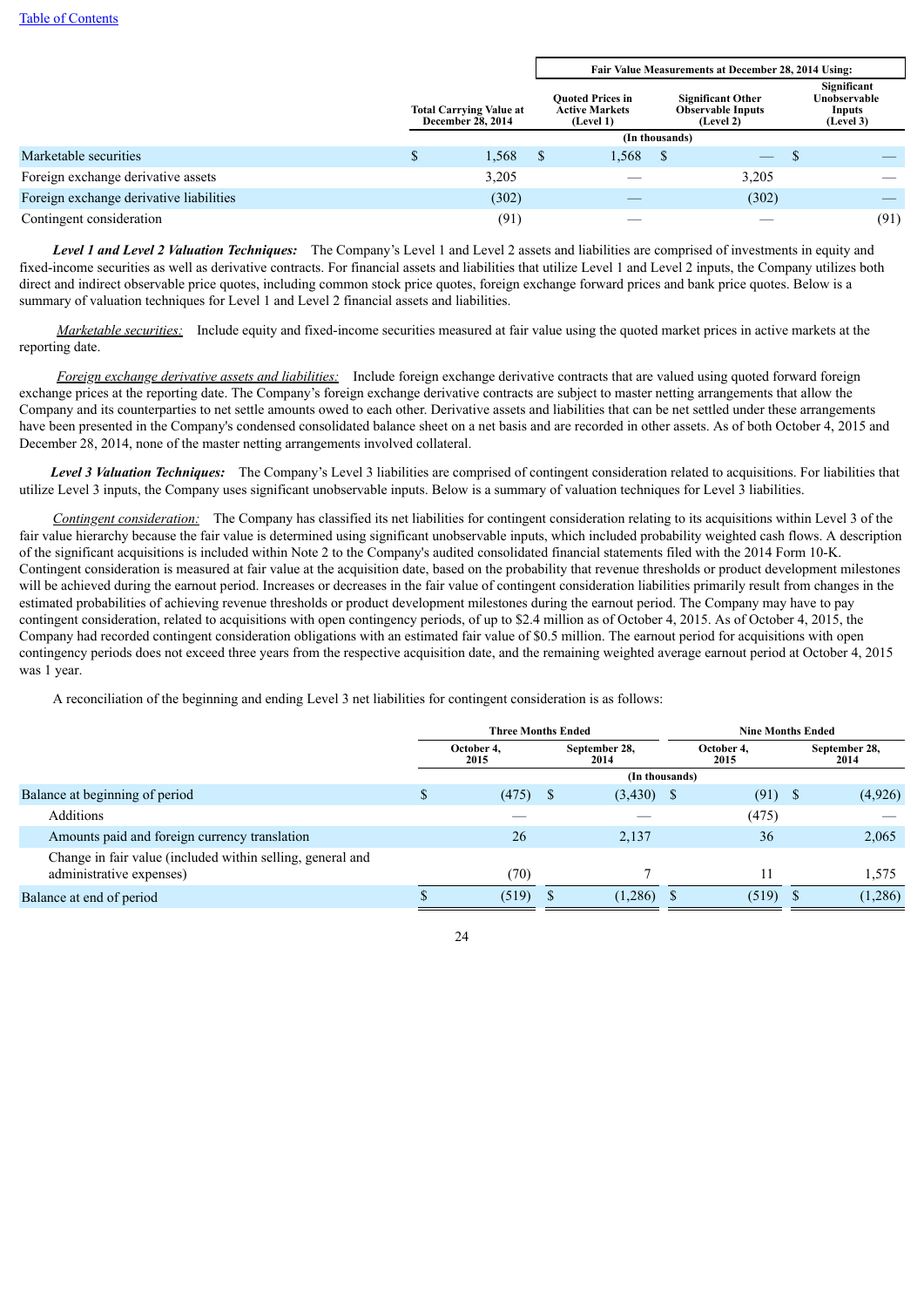The carrying amounts of cash and cash equivalents, accounts receivable, accounts payable and accrued expenses approximate fair value due to the short-term maturities of these assets and liabilities. If measured at fair value, cash and cash equivalents would be classified as Level 1.

The Company's senior unsecured revolving credit facility, which provides for \$700.0 million of revolving loans, had amounts outstanding, excluding letters of credit, of \$492.0 million and \$516.0 million as of October 4, 2015 and December 28, 2014, respectively. The interest rate on the Company's senior unsecured revolving credit facility is reset at least monthly to correspond to variable rates that reflect currently available terms and conditions for similar debt. The Company had no change in credit standing during the first nine months of fiscal year 2015. Consequently, the carrying value of the current year and prior year credit facilities approximate fair value and would be classified as Level 2.

The Company's 2021 Notes, with a face value of \$500.0 million, had an aggregate carrying value of \$497.9 million, net of \$2.1 million of unamortized original issue discount, and a fair value of \$528.1 million as of October 4, 2015. The 2021 Notes had an aggregate carrying value of \$497.7 million, net of \$2.3 million of unamortized original issue discount, and a fair value of \$542.7 million as of December 28, 2014. The fair value of the 2021 Notes is estimated using market quotes from brokers and is based on current rates offered for similar debt.

The Company's financing lease obligations had an aggregate carrying value of \$38.5 million and \$39.3 million as of October 4, 2015 and December 28, 2014, respectively. The carrying values of the Company's financing lease obligations approximated their fair value as there has been minimal change in the Company's incremental borrowing rate. As of October 4, 2015, the 2021 Notes and financing lease obligations were classified as Level 2.

As of October 4, 2015, there has not been any significant impact to the fair value of the Company's derivative liabilities due to credit risk. Similarly, there has not been any significant adverse impact to the Company's derivative assets based on the evaluation of its counterparties' credit risks.

#### **Note 18: Contingencies**

The Company is conducting a number of environmental investigations and remedial actions at current and former locations of the Company and, along with other companies, has been named a potentially responsible party ("PRP") for certain waste disposal sites. The Company accrues for environmental issues in the accounting period that the Company's responsibility is established and when the cost can be reasonably estimated. The Company has accrued \$12.1 million and \$12.3 million as of October 4, 2015 and December 28, 2014, respectively, which represents its management's estimate of the cost of the remediation of known environmental matters, and does not include any potential liability for related personal injury or property damage claims. The Company's environmental accrual is not discounted and does not reflect the recovery of any material amounts through insurance or indemnification arrangements. The cost estimates are subject to a number of variables, including the stage of the environmental investigations, the magnitude of the possible contamination, the nature of the potential remedies, possible joint and several liability, the time period over which remediation may occur, and the possible effects of changing laws and regulations. For sites where the Company has been named a PRP, management does not currently anticipate any additional liability to result from the inability of other significant named parties to contribute. The Company expects that the majority of such accrued amounts could be paid out over a period of up to ten years. As assessment and remediation activities progress at each individual site, these liabilities are reviewed and adjusted to reflect additional information as it becomes available. There have been no environmental problems to date that have had, or are expected to have, a material adverse effect on the Company's condensed consolidated financial statements. While it is possible that a loss exceeding the amounts recorded in the condensed consolidated financial statements may be incurred, the potential exposure is not expected to be materially different from those amounts recorded.

<span id="page-24-0"></span>The Company is subject to various claims, legal proceedings and investigations covering a wide range of matters that arise in the ordinary course of its business activities. Although the Company has established accruals for potential losses that it believes are probable and reasonably estimable, in the opinion of the Company's management, based on its review of the information available at this time, the total cost of resolving these contingencies at October 4, 2015 should not have a material adverse effect on the Company's condensed consolidated financial statements. However, each of these matters is subject to uncertainties, and it is possible that some of these matters may be resolved unfavorably to the Company.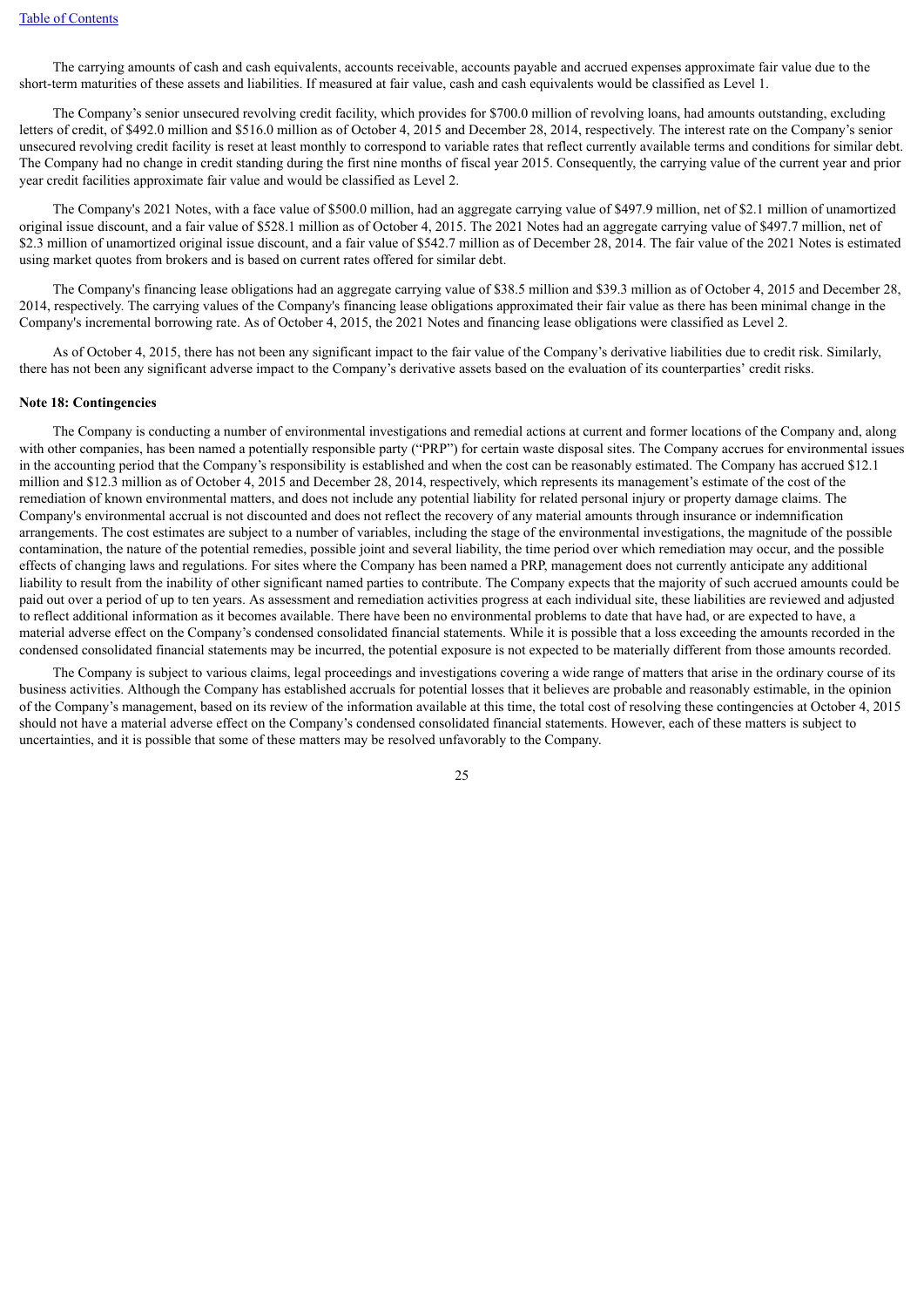## **Item 2.** *Management's Discussion and Analysis of Financial Condition and Results of Operations*

This quarterly report on Form 10-Q, including the following management's discussion and analysis, contains forward-looking information that you should read in conjunction with the condensed consolidated financial statements and notes to the condensed consolidated financial statements that we have included elsewhere in this report. For this purpose, any statements contained in this report that are not statements of historical fact may be deemed to be forward-looking statements. Words such as "believes," "plans," "anticipates," "intends," "expects," "will" and similar expressions are intended to identify forward-looking statements. Our actual results may differ materially from the plans, intentions or expectations we disclose in the forward-looking statements we make. We have included important factors below under the heading "Risk Factors" in Part II, Item 1A. that we believe could cause actual results to differ materially from the forward-looking statements we make. We are not obligated to publicly update any forward-looking statements, whether as a result of new *information, future events or otherwise.*

# <span id="page-25-0"></span>**Overview**

We are a leading provider of products, services and solutions to the diagnostics, research, environmental, industrial and laboratory services markets. Through our advanced technologies, solutions, and services, we address critical issues that help to improve the health and safety of people and their environment.

We realigned our organization at the beginning of fiscal year 2015 to enable us to both deliver complete solutions targeted towards certain end markets and develop value-added applications and solutions to foster further expansion of those markets. OneSource, the multivendor service offering business that serves our life sciences end market, was moved from our Environmental Health segment into our Human Health segment. The results reported for the three and nine months ended October 4, 2015 reflect this new alignment of our operating segments. Financial information in this report relating to the three and nine months ended September 28, 2014 and the fiscal year ended 2014 have been retrospectively adjusted to reflect the changes to the operating segments. The principal products and services of our two operating segments are:

- *Human Health*. Concentrates on developing diagnostics, tools and applications to help detect diseases earlier and more accurately and to accelerate the discovery and development of critical new therapies. Our Human Health segment serves both the diagnostics and research markets.
- *Environmental Health*. Provides products, services and solutions to facilitate the creation of safer food and consumer products, more secure surroundings and efficient energy resources. Our Environmental Health segment serves the environmental, industrial and laboratory services markets.

As a result of the realignment, we reallocated goodwill from our Environmental Health segment to our Human Health segment based on the relative fair value, determined using the income approach, of the business within the historical Environmental Health segment. During the second quarter of 2015, we updated our preliminary analysis and the realignment resulted in \$41.2 million of goodwill being reallocated from our Environmental Health segment to our Human Health segment as of December 28, 2014.

# *Overview of the Third Quarter of Fiscal Year 2015*

Our fiscal year ends on the Sunday nearest December 31. We report fiscal years under a 52/53 week format and as a result, certain fiscal years will contain 53 weeks. The fiscal year ending January 3, 2016 ("fiscal year 2015") will include 53 weeks, while the fiscal year ended December 28, 2014 ("fiscal year 2014") included 52 weeks. The additional week in fiscal year 2015 has been reflected in our third quarter, which consisted of 14 weeks as compared to our third quarter of fiscal year 2014, which consisted of 13 weeks.

Our overall revenue in the third quarter of fiscal year 2015 was \$563.4 million and increased \$21.4 million, or 4%, as compared to the third quarter of fiscal year 2014, reflecting an increase of \$14.7 million, or 7%, in our Environmental Health segment revenue and an increase of \$6.7 million, or 2%, in our Human Health segment revenue. The increase in our Environmental Health segment revenue during the third quarter of fiscal year 2015 was primarily due to revenue from the acquisition of Perten Instruments Group AB ("Perten"), as well as increased demand in our laboratory services business, which was partially offset by unfavorable impacts from foreign currency. The increase in our Human Health segment revenue during the third quarter of fiscal year 2015 was primarily driven by our OneSource service offerings within our research market, as well as increased demand in our newborn and infectious disease screening business within our diagnostics market.

In our Human Health segment, we experienced growth during the third quarter of fiscal year 2015 in several of our products within our end markets, as compared to the third quarter of fiscal year 2014. In our research market, we experienced growth due to increased demand for our OneSource service offerings, as well as new product introductions, such as the Opera Phenix. Our OneSource business offers services designed to enable our customers to increase efficiencies and production time while reducing maintenance costs, all of which continue to be critical for our customers. In our diagnostics market, we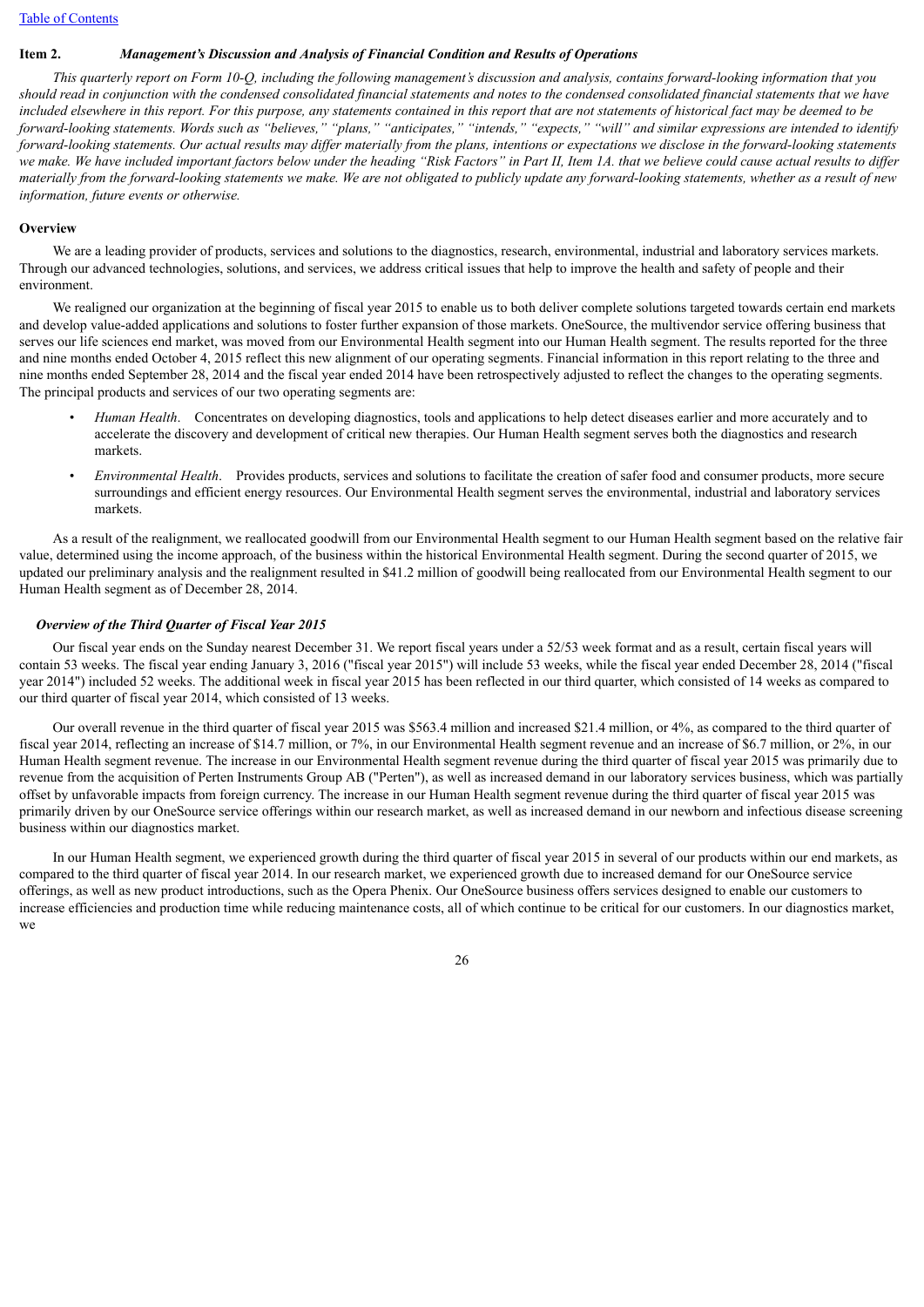experienced growth from continued expansion of our newborn and infectious disease screening solutions in the United States, as well as emerging markets such as China. Birth rates in the United States continue to stabilize and demand for greater access to newborn screening in rural areas outside the United States is also increasing, as evidenced by prenatal trends we saw during the third quarter of fiscal year 2015. The growth in our Human Health segment was partially offset by unfavorable impacts from foreign currency as the U.S. dollar strengthened, particularly versus the Euro. Demand in our medical imaging business was flat. As the rising cost of healthcare continues to be one of the critical issues facing our customers, we anticipate that the benefits of providing earlier detection of disease, which can result in savings of long-term health care costs as well as create better outcomes for patients, are increasingly valued and we expect to see continued growth in these markets.

In our Environmental Health segment, we had an increase in revenue for the third quarter of fiscal year 2015 as compared to the third quarter of fiscal year 2014, despite unfavorable impacts from foreign currency. The increase in revenue was primarily due to revenue from the acquisition of Perten, as well as growth in our materials characterization product family within our environmental and industrial markets, which was partially offset by unfavorable impacts from foreign currency. In addition, we had an increased demand in our laboratory services business, despite unfavorable impacts from foreign currency. We anticipate that the continued development of contaminant regulations and corresponding testing protocols will result in increased demand for efficient, analytically sensitive and information rich testing solutions.

Our consolidated gross margins increased 30 basis points in the third quarter of fiscal year 2015, as compared to the third quarter of fiscal year 2014, due to favorable changes in product mix, with an increase in sales of higher gross margin product offerings and benefits from our initiatives to improve our supply chain. Our consolidated operating margins increased 263 basis points in the third quarter of fiscal year 2015, as compared to the third quarter of fiscal year 2014, primarily due to higher gross margins, and lower restructuring charges and costs as a result of cost containment and productivity initiatives, which were partially offset by increased costs related to investments in new product development.

We believe we are well positioned to continue to take advantage of the spending trends in our end markets and to promote our efficiencies in markets where current conditions may increase demand for certain services. Overall, we believe that our strategic focus on Human Health and Environmental Health coupled with our breadth of end markets, deep portfolio of technologies and applications, leading market positions, global scale and financial strength will provide us with a foundation for growth.

#### <span id="page-26-0"></span>**Critical Accounting Policies and Estimates**

The preparation of condensed consolidated financial statements requires us to make estimates and judgments that affect the reported amounts of assets, liabilities, revenue and expenses and related disclosure of contingent assets and liabilities. On an ongoing basis, we evaluate our estimates, including those related to revenue recognition, warranty costs, bad debts, inventories, accounting for business combinations and dispositions, long-lived assets, income taxes, restructuring, pensions and other postretirement benefits, contingencies and litigation. We base our estimates on historical experience and on various other assumptions that we believe to be reasonable under the circumstances, the results of which form the basis for making judgments about the carrying values of assets and liabilities that are not readily apparent from other sources. Actual results may differ from these estimates under different assumptions or conditions.

Critical accounting policies are those policies that affect our more significant judgments and estimates used in the preparation of our condensed consolidated financial statements. We believe our critical accounting policies include our policies regarding revenue recognition, warranty costs, allowances for doubtful accounts, inventory valuation, business combinations, value of long-lived assets, including goodwill and other intangibles, employee compensation and benefits, restructuring activities, gains or losses on dispositions and income taxes.

For a more detailed discussion of our critical accounting policies and estimates, please refer to the Notes to our audited consolidated financial statements and Item 7. "Management's Discussion and Analysis of Financial Condition and Results of Operations," in our Annual Report on Form 10-K for the fiscal year ended December 28, 2014 (our "2014 Form 10-K"), as filed with the Securities and Exchange Commission (the "SEC"). There have been no significant changes in our critical accounting policies and estimates during the nine months ended October 4, 2015.

#### <span id="page-26-1"></span>**Consolidated Results of Continuing Operations**

#### *Revenue*

Revenue for the three months ended October 4, 2015 was \$563.4 million, as compared to \$542.0 million for the three months ended September 28, 2014, an increase of \$21.4 million, or 4%, which includes an additional week in the third quarter of fiscal year 2015, an approximate 6% decrease in revenue attributable to unfavorable changes in foreign exchange rates and an approximate 4% increase in revenue attributable to acquisitions. The analysis in the remainder of this paragraph compares segment revenue for the three months ended October 4, 2015 as compared to the three months ended September 28, 2014 and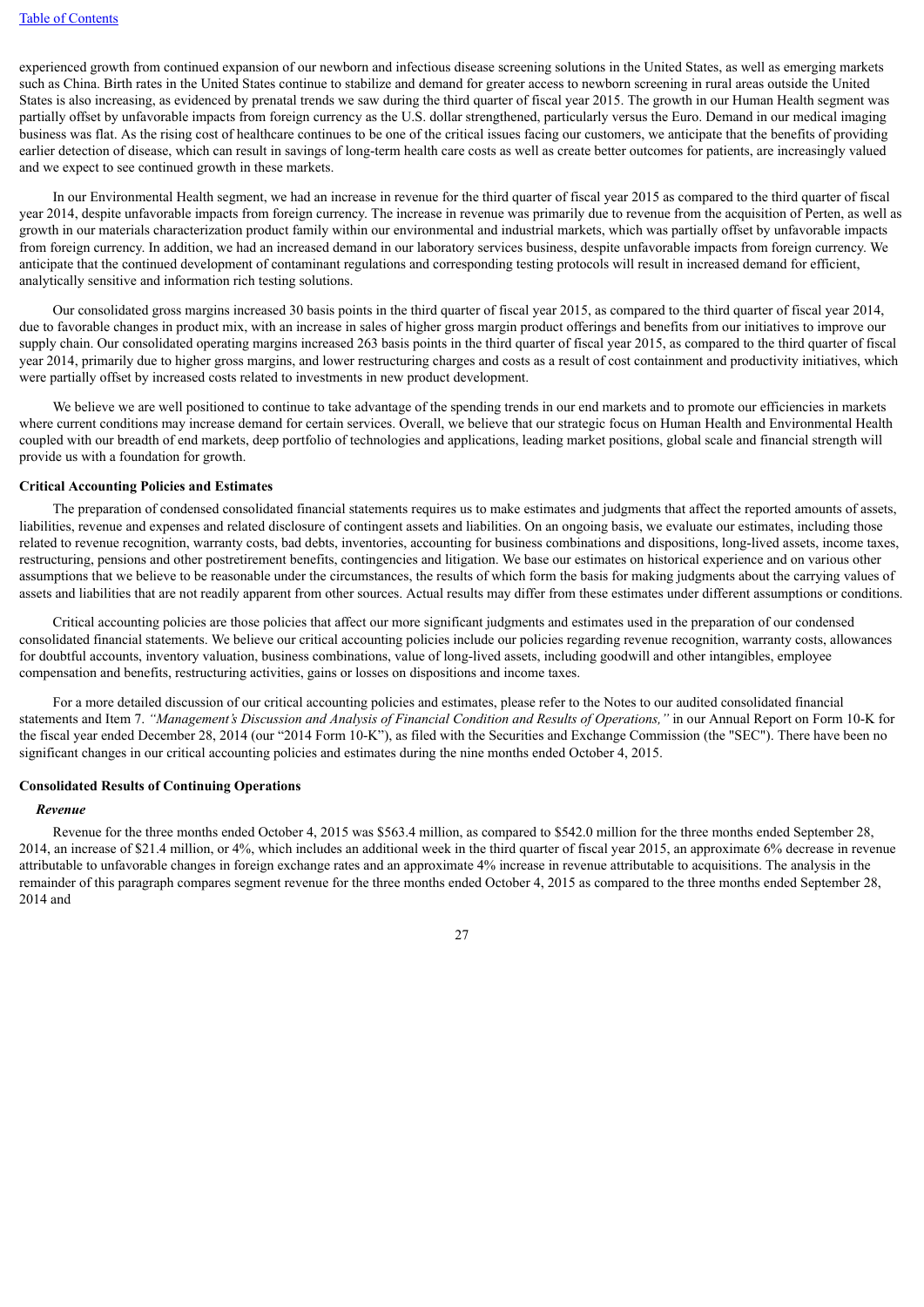includes the effect of foreign exchange rate fluctuations and acquisitions. Our Environmental Health segment revenue increased \$14.7 million, or 7%, due to an increase in our environmental and industrial markets revenue of \$14.5 million and an increase in our laboratory services market revenue of \$0.2 million. Our Human Health segment revenue increased \$6.7 million, or 2%, due to an increase in our research market revenue of \$5.8 million and an increase in our diagnostics market revenue of \$0.8 million. As a result of adjustments to deferred revenue related to certain acquisitions required by business combination accounting rules, we did not recognize \$0.2 million of revenue for the three months ended October 4, 2015 and \$0.8 million for the three months ended September 28, 2014 that otherwise would have been recorded by the acquired businesses during each of the respective periods.

Revenue for the nine months ended October 4, 2015 was \$1,654.2 million, as compared to \$1,628.8 million for the nine months ended September 28, 2014, an increase of \$25.4 million, or 2%, which includes an additional week in the third quarter of fiscal year 2015, an approximate 6% decrease in revenue attributable to unfavorable changes in foreign exchange rates and an approximate 4% increase in revenue attributable to acquisitions. The analysis in the remainder of this paragraph compares segment revenue for the nine months ended October 4, 2015 as compared to the nine months ended September 28, 2014 and includes the effect of foreign exchange rate fluctuations and acquisitions. Our Environmental Health segment revenue increased \$23.8 million, or 4%, due to an increase in environmental and industrial markets revenue of \$31.0 million, partially offset by a decrease in laboratory services market revenue of \$7.3 million. Our Human Health segment revenue increased \$1.7 million, or 0.2%, due to an increase in research market revenue of \$6.1 million, which was partially offset by a decrease in diagnostics market revenue of \$4.4 million. As a result of adjustments to deferred revenue related to certain acquisitions required by business combination accounting rules, we did not recognize \$0.6 million of revenue for the nine months ended October 4, 2015 and \$2.7 million for the nine months ended September 28, 2014 that otherwise would have been recorded by the acquired businesses during each of the respective periods.

#### *Cost of Revenue*

Cost of revenue for the three months ended October 4, 2015 was \$308.8 million, as compared to \$298.7 million for the three months ended September 28, 2014, an increase of \$10.1 million, or 3%. As a percentage of revenue, cost of revenue decreased to 54.8% for the three months ended October 4, 2015, from 55.1% for the three months ended September 28, 2014, resulting in an increase in gross margin of 30 basis points from 44.9% for the three months ended September 28, 2014 to 45.2% for the three months ended October 4, 2015. Amortization of intangible assets decreased and was \$10.7 million for the three months ended October 4, 2015, as compared to \$12.4 million for the three months ended September 28, 2014. Stock-based compensation expense was \$0.3 million for the three months ended October 4, 2015, as compared to \$0.4 million for the three months ended September 28, 2014. The amortization of purchase accounting adjustments to record the inventory from certain acquisitions added an incremental expense of \$0.8 million for the three months ended October 4, 2015. Acquisition related costs added an incremental expense of \$0.02 million for each of the three months ended October 4, 2015 and September 28, 2014. In addition to the above items, the overall increase in gross margin was primarily the result of favorable changes in product mix, with an increase in sales of higher gross margin product offerings and benefits from our initiatives to improve our supply chain.

Cost of revenue for the nine months ended October 4, 2015 was \$911.8 million, as compared to \$901.8 million for the nine months ended September 28, 2014, an increase of \$9.9 million, or 1%. As a percentage of revenue, cost of revenue decreased to 55.1% for the nine months ended October 4, 2015, from 55.4% for the nine months ended September 28, 2014, resulting in an increase in gross margin of 25 basis points from 44.6% for the nine months ended September 28, 2014 to 44.9% for the nine months ended October 4, 2015. Amortization of intangible assets decreased and was \$32.2 million for the nine months ended October 4, 2015, as compared to \$37.4 million for the nine months ended September 28, 2014. Stock-based compensation expense was \$1.0 million for the nine months ended October 4, 2015, as compared to \$1.1 million for the nine months ended September 28, 2014. The mark-to-market adjustment for postretirement benefit plans was a loss of \$0.2 million for the nine months ended October 4, 2015, as compared to a gain of \$0.1 million for the nine months ended September 28, 2014. Acquisition related costs added an incremental expense of \$0.05 million for each of the nine months ended October 4, 2015 and September 28, 2014. The amortization of purchase accounting adjustments to record the inventory from certain acquisitions added an incremental expense of \$7.3 million for the nine months ended October 4, 2015. In addition to the above items, the overall increase in gross margin was primarily the result of favorable changes in product mix, with an increase in sales of higher gross margin product offerings and benefits from our initiatives to improve our supply chain.

#### *Selling, General and Administrative Expenses*

Selling, general and administrative expenses for the three months ended October 4, 2015 were \$147.7 million, as compared to \$143.0 million for the three months ended September 28, 2014, an increase of \$4.7 million, or 3%. As a percentage of revenue, selling, general and administrative expenses decreased and were 26.2% for the three months ended October 4, 2015, as compared to 26.4% for the three months ended September 28, 2014. Amortization of intangible assets was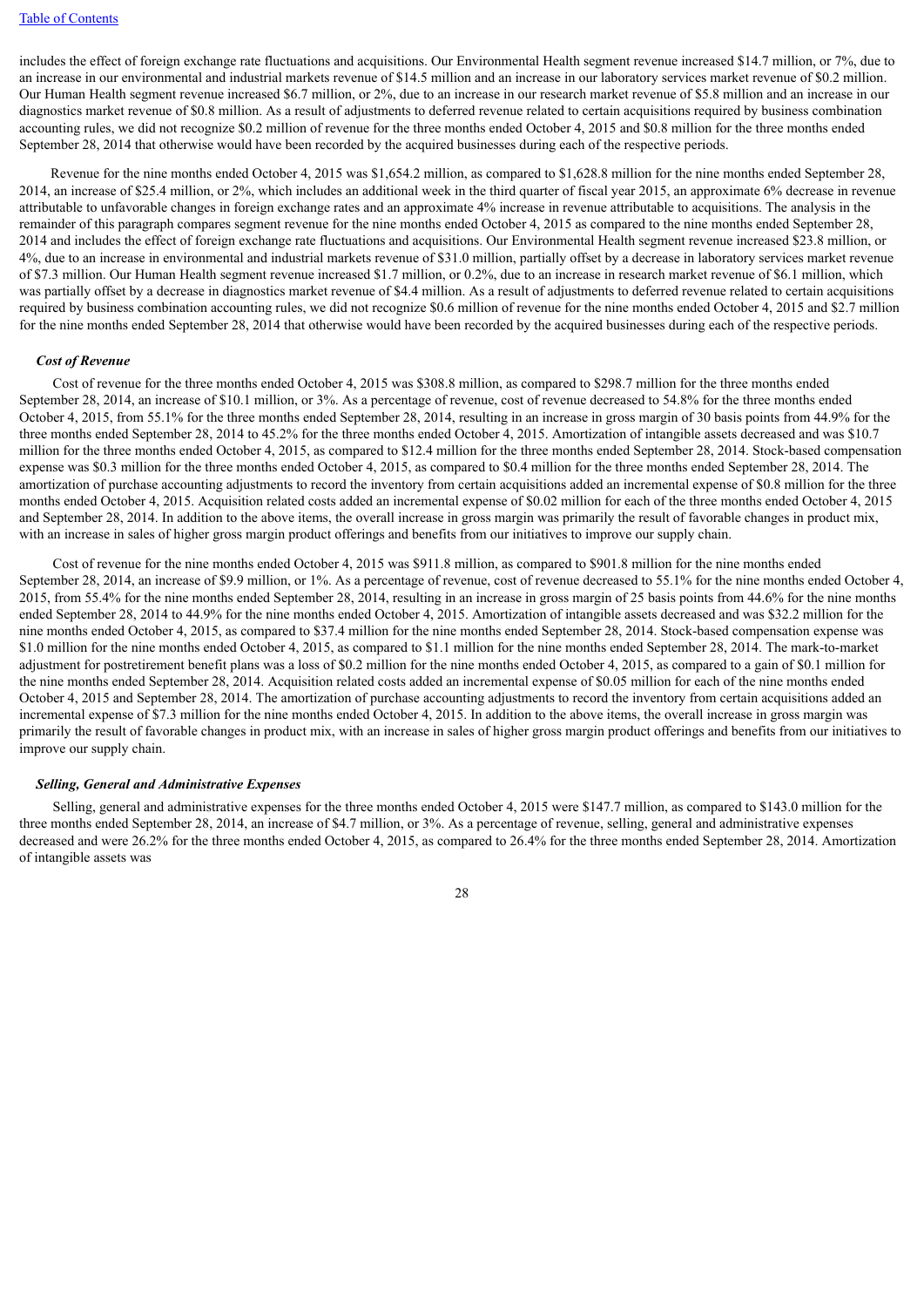\$8.0 million for each of the three months ended October 4, 2015 and September 28, 2014. Stock-based compensation expense increased and was \$3.8 million for the three months ended October 4, 2015, as compared to \$2.0 million for the three months ended September 28, 2014. Acquisition related costs for contingent consideration and other acquisition costs added an incremental expense of \$0.1 million for the three months ended October 4, 2015, as compared to adding an incremental expense of \$0.04 million for the three months ended September 28, 2014. In addition to the above items, the increase in selling, general and administrative expenses was primarily the result of increased sales and marketing expenses due to the impact of an additional week in the third quarter of fiscal year 2015, which was partially offset by lower costs as a result of cost containment and productivity initiatives.

Selling, general and administrative expenses for the nine months ended October 4, 2015 were \$440.3 million, as compared to \$442.7 million for the nine months ended September 28, 2014, a decrease of \$2.3 million, or 1%. As a percentage of revenue, selling, general and administrative expenses decreased and were 26.6% for the nine months ended October 4, 2015, as compared to 27.2% for the nine months ended September 28, 2014. Amortization of intangible assets increased and was \$26.0 million for the nine months ended October 4, 2015, as compared to \$24.0 million for the nine months ended September 28, 2014. Stock-based compensation expense increased and was \$11.1 million for the nine months ended October 4, 2015, as compared to \$10.3 million for the nine months ended September 28, 2014. The mark-to-market adjustment for postretirement benefit plans was a loss of \$0.8 million for the nine months ended October 4, 2015. Significant settlement and litigation expenses related to a particular case were \$6.6 million for the nine months ended September 28, 2014. Acquisition related costs for contingent consideration and other acquisition costs added an incremental expense of \$0.6 million for the nine months ended October 4, 2015, as compared to decreasing expenses by \$1.3 million for the nine months ended September 28, 2014. The decrease in selling, general and administrative expenses was primarily the result of lower costs as a result of cost containment and productivity initiatives, which was partially offset by the impact of an additional week in fiscal year 2015.

#### *Research and Development Expenses*

Research and development expenses for the three months ended October 4, 2015 were \$31.1 million, as compared to \$30.4 million for the three months ended September 28, 2014, an increase of \$0.7 million, or 2%. As a percentage of revenue, research and development expenses decreased and were 5.5% for the three months ended October 4, 2015, as compared to 5.6% for the three months ended September 28, 2014. Amortization of intangible assets decreased and was \$0.1 million for the three months ended October 4, 2015, as compared to \$0.2 million for the three months ended September 28, 2014. Stock-based compensation expense was \$0.1 million and \$0.04 million for the three months ended October 4, 2015 and September 28, 2014, respectively. The increase in research and development expenses was primarily the result of new product releases, investments in new product development and the impact of an additional week in fiscal year 2015, which was partially offset by lower costs as a result of cost containment and productivity initiatives.

Research and development expenses for the nine months ended October 4, 2015 were \$95.9 million, as compared to \$90.2 million for the nine months ended September 28, 2014, an increase of \$5.7 million, or 6%. As a percentage of revenue, research and development expenses increased and were 5.8% for the nine months ended October 4, 2015, as compared to 5.5% for the nine months ended September 28, 2014. Amortization of intangible assets was \$0.4 million for each of the nine months ended October 4, 2015 and September 28, 2014. Stock-based compensation expense was \$0.4 million for each of the nine months ended October 4, 2015 and September 28, 2014. In addition to the above items, the increase in research and development expenses was primarily the result of new product releases and investments in new product development and the impact of an additional week in fiscal year 2015, which was partially offset by lower costs as a result of cost containment and productivity initiatives. During the first nine months of each of fiscal years 2015 and 2014, we directed research and development efforts towards the diagnostics and research markets within our Human Health segment, and the environmental, industrial and laboratory service markets within our Environmental Health segment, in order to help accelerate our growth initiatives.

#### *Restructuring and Contract Termination Charges, Net*

Our management has approved a series of restructuring actions related to the impact of acquisitions and divestitures, the alignment of our operations with our growth strategy, the integration of our business units and productivity initiatives. The current portion of restructuring and contract termination charges is recorded in accrued restructuring and contract termination charges and the long-term portion of restructuring and contract termination charges is recorded in long-term liabilities. The activities associated with these plans have been reported as restructuring and contract termination charges, net, and are included as a component of operating expenses from continuing operations.

We implemented restructuring plans in the second quarter of fiscal year 2015 and the third quarter of fiscal year 2014 consisting of workforce reductions principally intended to realign resources to emphasize growth initiatives (the "Q2 2015 Plan" and the "Q3 2014 Plan", respectively). We implemented restructuring plans in the second and first quarters of fiscal year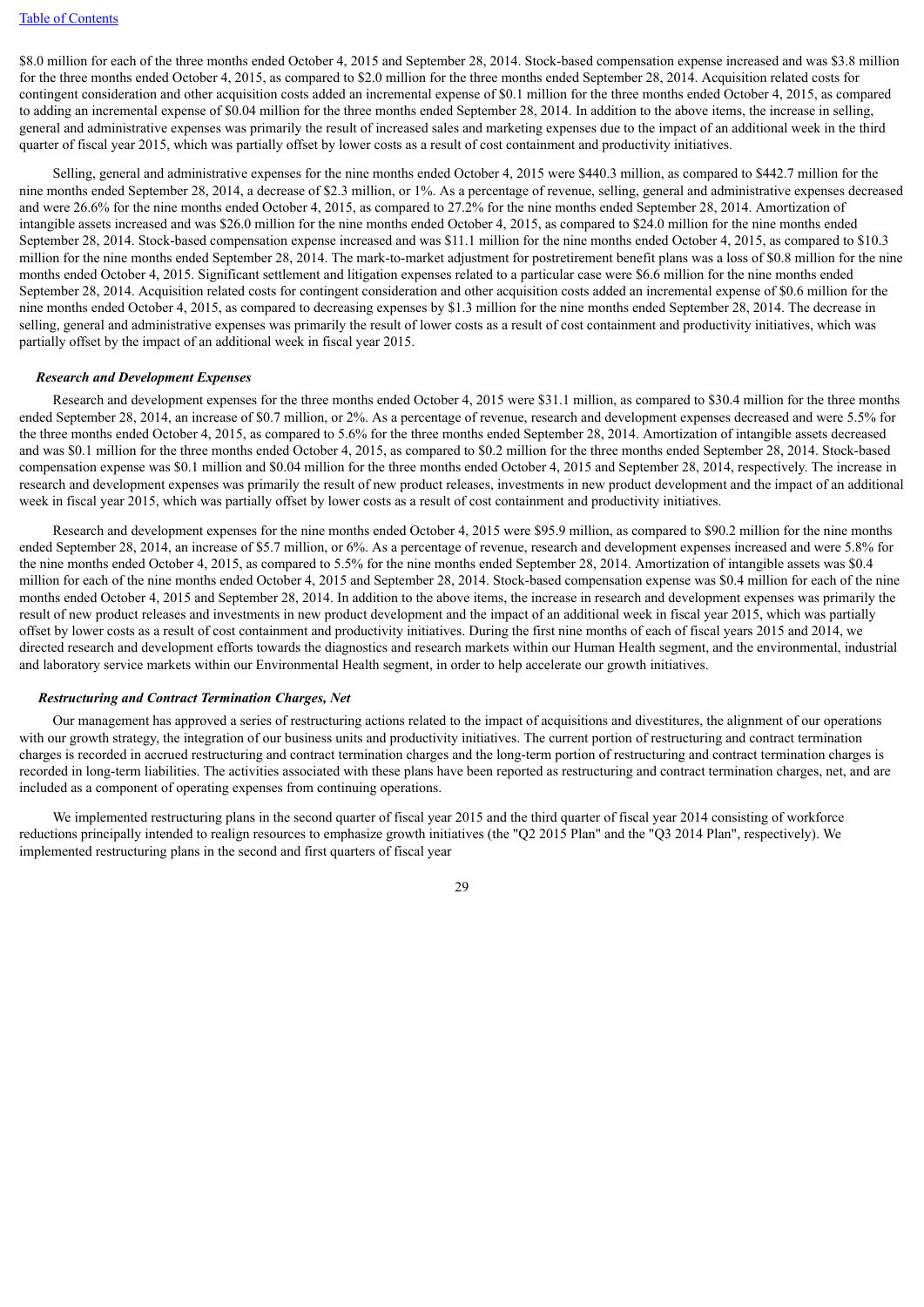2014 consisting of workforce reductions principally intended to focus resources on higher growth end markets (the "Q2 2014 Plan" and the "Q1 2014 Plan", respectively). Details of the plans initiated in previous years ("Previous Plans") are discussed more fully in Note 4 to the audited consolidated financial statements in the 2014 Form 10-K. We have also terminated various contractual commitments in connection with certain disposal activities and have recorded charges, to the extent applicable, for the costs of terminating these contracts before the end of their terms and the costs that will continue to be incurred for the remaining terms without economic benefit to us.

The following table summarizes the number of employees reduced, the initial restructuring or contract termination charges by operating segment, and the dates by which payments were substantially completed, or the expected dates by which payments will be substantially completed, for restructuring actions implemented during the nine months ended October 4, 2015 and fiscal year 2014:

|                                   |                            | <b>Initial Restructuring or Contract Termination</b><br><b>Charges</b> |   |                             |              |        | <b>Date or Expected Date</b><br><b>Payments</b> |
|-----------------------------------|----------------------------|------------------------------------------------------------------------|---|-----------------------------|--------------|--------|-------------------------------------------------|
|                                   | <b>Headcount Reduction</b> | <b>Human Health</b>                                                    |   | <b>Environmental Health</b> | <b>Total</b> |        | Substantially<br><b>Completed by</b>            |
|                                   |                            |                                                                        |   |                             |              |        |                                                 |
| Q2 2015 Plan                      | 97                         | \$<br>1,850                                                            | S | 4,160                       | \$           | 6,010  | Q2 FY2016                                       |
| 2015 Contract Termination Charges |                            | __                                                                     |   | 25                          |              | 25     | <b>Q4 FY2015</b>                                |
|                                   |                            |                                                                        |   |                             |              |        |                                                 |
| O3 2014 Plan                      | 152                        | 7,126                                                                  |   | 5,925                       |              | 13,051 | O4 FY2015                                       |
| Q2 2014 Plan                      | 22                         | 545                                                                    |   | 190                         |              | 735    | Q2 FY2015                                       |
| O1 2014 Plan                      | 17                         | 370                                                                    |   | 197                         |              | 567    | O4 FY2014                                       |
| 2014 Contract Termination Charges |                            |                                                                        |   | 1,545                       |              | 1,545  | <b>Q4 FY2015</b>                                |

We expect to make payments under the Previous Plans for remaining residual lease obligations, with terms varying in length, through fiscal year 2022.

At October 4, 2015, we had \$17.1 million recorded for accrued restructuring and contract termination charges, of which \$12.1 million was recorded in short-term accrued restructuring and contract termination charges and \$5.0 million was recorded in long-term liabilities. At December 28, 2014, we had \$23.8 million recorded for accrued restructuring and contract termination charges, of which \$17.1 million was recorded in short-accrued restructuring and \$6.7 million was recorded in long-term liabilities. The following table summarizes our restructuring and contract termination accrual balances and related activity by restructuring plan, as well as contract termination, during the nine months ended October 4, 2015:

|                                              | <b>Balance at December</b><br>28, 2014 |                          | 2015 Charges  |       |                | 2015 Changes in<br><b>Estimates, Net</b> |               | 2015 Amounts Paid |  | <b>Balance at October 4,</b><br>2015 |  |
|----------------------------------------------|----------------------------------------|--------------------------|---------------|-------|----------------|------------------------------------------|---------------|-------------------|--|--------------------------------------|--|
|                                              |                                        |                          |               |       | (In thousands) |                                          |               |                   |  |                                      |  |
| Severance:                                   |                                        |                          |               |       |                |                                          |               |                   |  |                                      |  |
| Q2 2015 Plan(1)                              | \$                                     | $\overline{\phantom{m}}$ | <sup>\$</sup> | 6,010 | S              | (540)                                    | -S            | $(3,166)$ \$      |  | 2,304                                |  |
| O3 2014 Plan                                 |                                        | 10,059                   |               |       |                |                                          |               | (5,257)           |  | 4,802                                |  |
| Q2 2014 Plan <sup>(2)</sup>                  |                                        | 251                      |               |       |                | (179)                                    |               | (8)               |  | 64                                   |  |
| Q1 2014 Plan $^{(3)}$                        |                                        | 92                       |               |       |                | (92)                                     |               |                   |  |                                      |  |
| Previous Plans <sup><math>(4)</math></sup>   |                                        | 13,124                   |               |       |                | (386)                                    |               | (2,961)           |  | 9,777                                |  |
| Restructuring                                |                                        | 23,526                   |               | 6,010 |                | (1,197)                                  |               | (11, 392)         |  | 16,947                               |  |
| <b>Contract Termination</b>                  |                                        | 304                      |               | 25    |                |                                          |               | (200)             |  | 129                                  |  |
| Total Restructuring and Contract Termination |                                        | 23,830                   | <sup>\$</sup> | 6,035 | S              | (1,197)                                  | <sup>\$</sup> | $(11,592)$ \$     |  | 17,076                               |  |

 $^{(1)}$  During the nine months ended October 4, 2015, we recognized pre-tax restructuring reversals of \$0.2 million in our Human Health segment and \$0.3 million in our Environmental Health segment related to lower than expected costs associated with workforce reductions for the Q2 2015 Plan.

<sup>(2)</sup> During the nine months ended October 4, 2015, we recognized pre-tax restructuring reversals of \$0.1 million in each of our Human Health and Environmental Health segments related to lower than expected costs associated with workforce reductions for the Q2 2014 Plan.

(3) During the nine months ended October 4, 2015, we recognized a pre-tax restructuring reversal of \$0.1 million in our Human Health segment related to lower than expected costs associated with workforce reductions for the Q1 2014 Plan.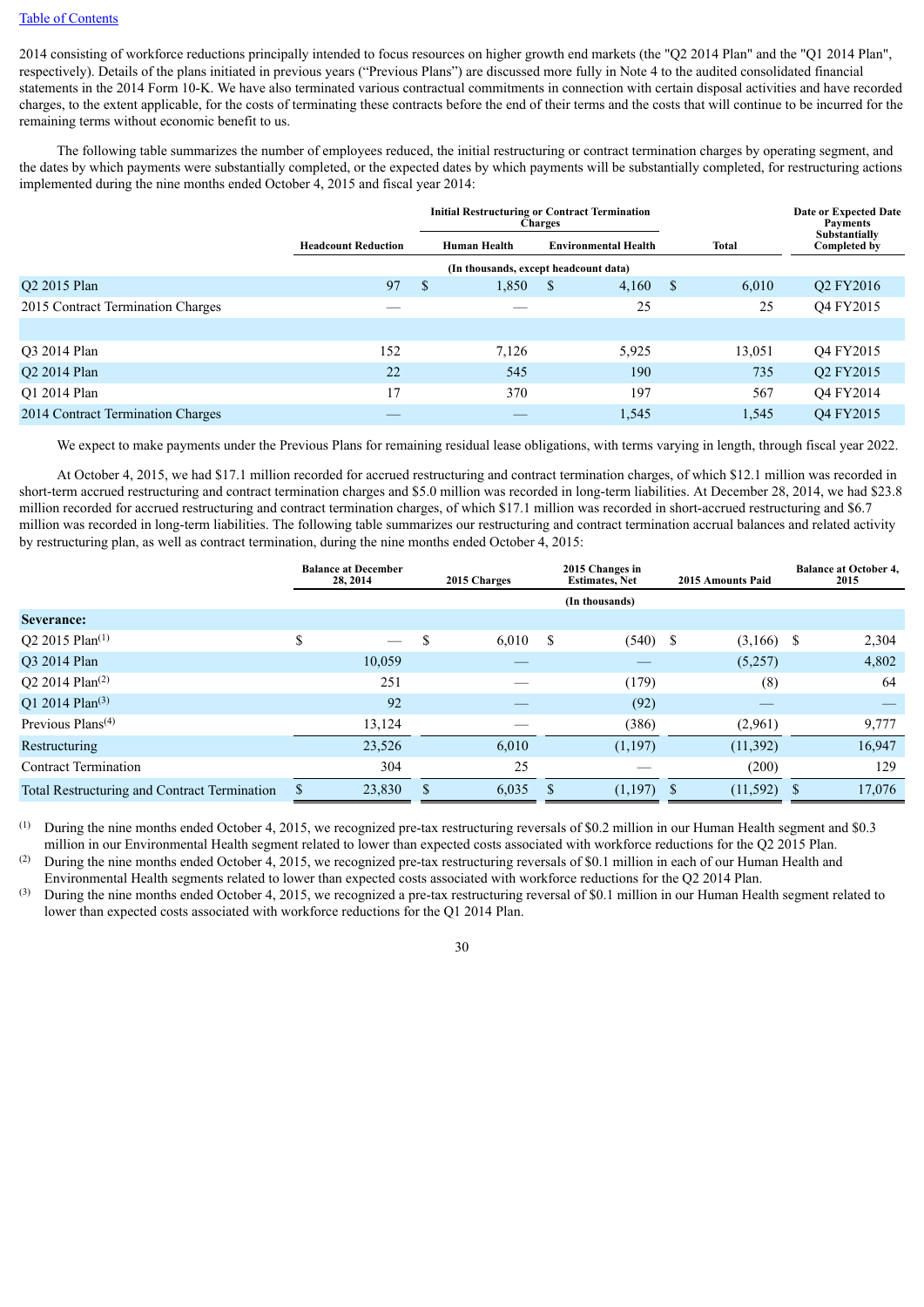#### Table of [Contents](#page-0-0)

(4) During the nine months ended October 4, 2015, we recognized a net additional pre-tax restructuring charge of \$0.6 million in our Human Health segment primarily related to higher than expected costs associated with the closure of the excess facility space and a pre-tax restructuring reversal of \$1.0 million in our Environmental Health segment related to lower than expected costs associated with workforce reductions for the Previous Plans.

#### *Interest and Other Expense, Net*

Interest and other expense, net, consisted of the following:

|                                       |   | <b>Three Months Ended</b> |  |                       |                    | <b>Nine Months Ended</b> |  |                       |  |
|---------------------------------------|---|---------------------------|--|-----------------------|--------------------|--------------------------|--|-----------------------|--|
|                                       |   | October 4,<br>2015        |  | September 28,<br>2014 | October 4,<br>2015 |                          |  | September 28,<br>2014 |  |
|                                       |   | (In thousands)            |  |                       |                    |                          |  |                       |  |
| Interest income                       | ъ | (147)                     |  | (130)                 |                    | (488)                    |  | (375)                 |  |
| Interest expense                      |   | 9,874                     |  | 8,909                 |                    | 28,564                   |  | 27,207                |  |
| Other expense, net                    |   | 2.217                     |  | 2.187                 |                    | 4.132                    |  | 4,387                 |  |
| Total interest and other expense, net |   | 11.944                    |  | 10,966                |                    | 32,208                   |  | 31,219                |  |

Interest and other expense, net, for the three months ended October 4, 2015 was an expense of \$11.9 million, as compared to an expense of \$11.0 million for the three months ended September 28, 2014, an increase of \$1.0 million. The increase in interest and other expense, net, for the three months ended October 4, 2015, as compared to the three months ended September 28, 2014, was due to an increase in interest expense due to an additional week and higher debt balances during the three months ended October 4, 2015.

Interest and other expense, net for the nine months ended October 4, 2015 was an expense of \$32.2 million, as compared to an expense of \$31.2 million for the nine months ended September 28, 2014, an increase of \$1.0 million. The increase in interest and other expense, net, for the nine months ended October 4, 2015, as compared to the nine months ended September 28, 2014, was primarily due to an increase in interest expense due to an additional week and higher debt balances during the nine months ended October 4, 2015. Other expense, net decreased by \$0.3 million for the nine months ended October 4, 2015, as compared to the nine months ended September 28, 2014, and consisted primarily of expenses related to foreign currency transactions and the translation of non-functional currency assets and liabilities.

#### *Provision for Income Taxes*

For the three months ended October 4, 2015, the provision for income taxes from continuing operations was \$9.1 million, as compared to \$4.9 million for the three months ended September 28, 2014. For the nine months ended October 4, 2015, the provision for income taxes from continuing operations was \$25.0 million, as compared to \$19.1 million for the nine months ended September 28, 2014.

The effective tax rate from continuing operations was 14.2% and 14.8% for the three and nine months ended October 4, 2015, respectively, as compared to 10.3% and 12.8% for the three and nine months ended September 28, 2014, respectively. The higher effective tax rate during the first nine months of fiscal year 2015, as compared to the first nine months of fiscal year 2014, was primarily due to certain jurisdictions with higher tax rates projecting to have higher income in fiscal year 2015, as compared to the first nine months of fiscal year 2014.

#### *Discontinued Operations*

As part of our continuing efforts to focus on higher growth opportunities, we have discontinued certain businesses. We have accounted for these businesses as discontinued operations and, accordingly, have presented the results of operations and related cash flows as discontinued operations for all periods presented. Any remaining assets and liabilities of these businesses have been presented separately, and are reflected within assets and liabilities from discontinued operations in the accompanying condensed consolidated balance sheets as of October 4, 2015 and December 28, 2014.

In May 2014, our management approved the shutdown of our microarray-based diagnostic testing laboratory in the United States, which had been reported within our Human Health segment. We determined that, with the lack of adequate reimbursement from health care payers, our microarray-based diagnostic testing laboratory in the United States would need significant investment in its operations to reduce costs in order to effectively compete in the market. The shutdown of our microarray-based diagnostic testing laboratory in the United States resulted in a \$0.3 million net pre-tax loss related to the disposal of fixed assets and inventory for the nine months ended September 28, 2014.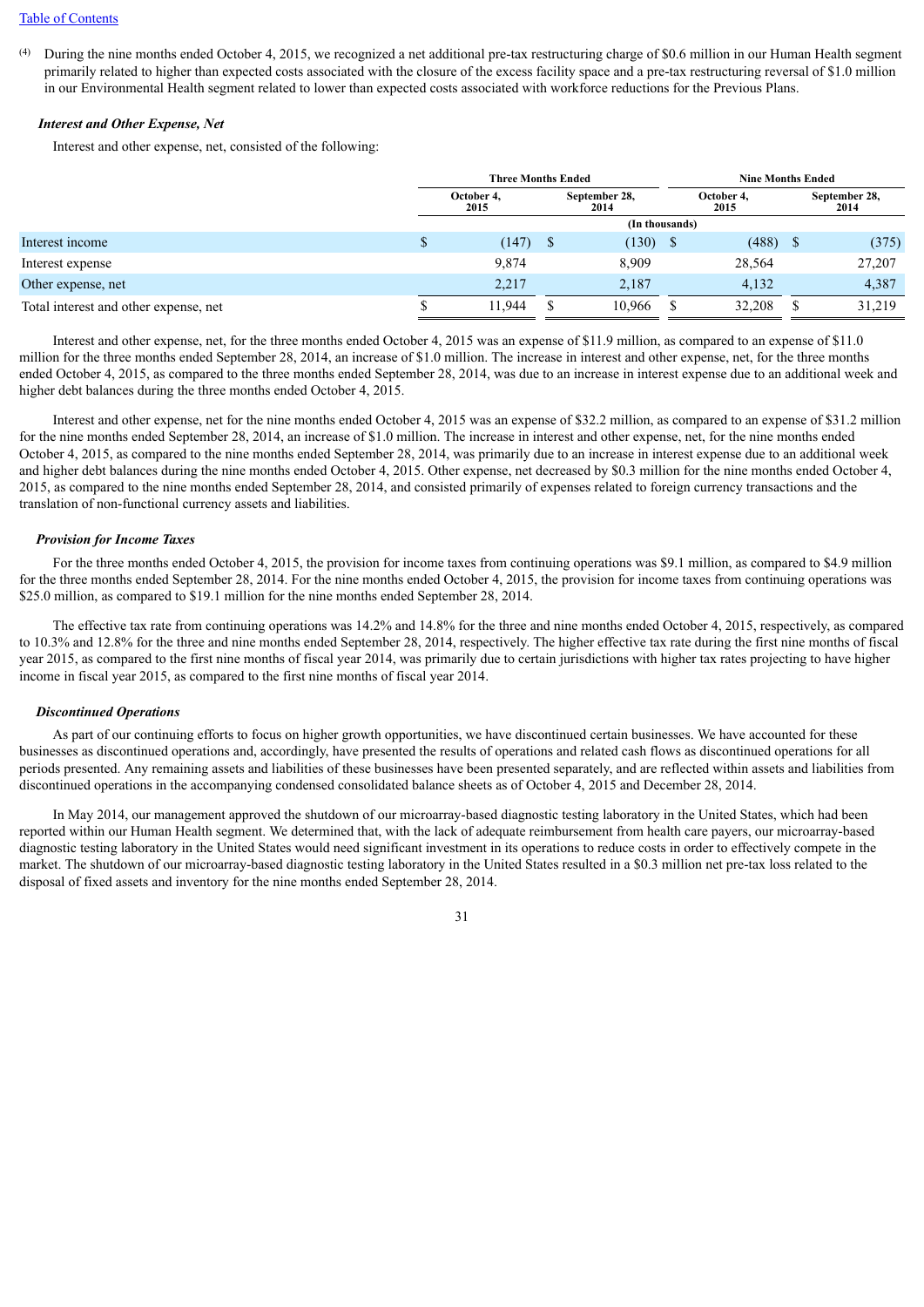During the first nine months of each of fiscal years 2015 and 2014, we settled various commitments related to the divestiture of other discontinued operations and recognized net pre-tax losses. These losses were recognized as a loss on disposition of discontinued operations.

Summary pre-tax operating results of the discontinued operations, which include the periods prior to disposition and a \$1.0 million pre-tax restructuring charge related to workforce reductions in our microarray-based diagnostic testing laboratory in the United States during the second quarter of fiscal year 2014, were as follows:

|                                                              | <b>Three Months Ended</b> |  |                                 |                | <b>Nine Months Ended</b> |  |                       |  |
|--------------------------------------------------------------|---------------------------|--|---------------------------------|----------------|--------------------------|--|-----------------------|--|
|                                                              | October 4,<br>2015        |  | September 28.<br>2014           |                | October 4,<br>2015       |  | September 28,<br>2014 |  |
|                                                              |                           |  |                                 | (In thousands) |                          |  |                       |  |
| <b>Sales</b>                                                 | 10                        |  | $\hspace{0.1mm}-\hspace{0.1mm}$ |                | 93                       |  | 960                   |  |
| Costs and expenses                                           |                           |  | 1.091                           |                | -87                      |  | 5,165                 |  |
| Gain (loss) from discontinued operations before income taxes | 8                         |  | (1,091)                         |                | 6                        |  | (4,205)               |  |

We recorded tax provisions of \$0.04 million and \$0.01 million on discontinued operations and dispositions for the three and nine months ended October 4, 2015, respectively. We recorded tax benefits of \$0.5 million and \$1.7 million on discontinued operations and dispositions for the three and nine months ended September 28, 2014, respectively.

# **Contingencies, Including Tax Matters**

We are conducting a number of environmental investigations and remedial actions at our current and former locations and, along with other companies, have been named a potentially responsible party ("PRP") for certain waste disposal sites. We accrue for environmental issues in the accounting period that our responsibility is established and when the cost can be reasonably estimated. We have accrued \$12.1 million and \$12.3 million as of October 4, 2015 and December 28, 2014, respectively, which represents our management's estimate of the cost of the remediation of known environmental matters, and does not include any potential liability for related personal injury or property damage claims. Our environmental accrual is not discounted and does not reflect the recovery of any material amounts through insurance or indemnification arrangements. The cost estimates are subject to a number of variables, including the stage of the environmental investigations, the magnitude of the possible contamination, the nature of the potential remedies, possible joint and several liability, the time period over which remediation may occur, and the possible effects of changing laws and regulations. For sites where we have been named a PRP, our management does not currently anticipate any additional liability to result from the inability of other significant named parties to contribute. We expect that the majority of such accrued amounts could be paid out over a period of up to ten years. As assessment and remediation activities progress at each individual site, these liabilities are reviewed and adjusted to reflect additional information as it becomes available. There have been no environmental problems to date that have had, or are expected to have, a material adverse effect on our condensed consolidated financial statements. While it is possible that a loss exceeding the amounts recorded in the condensed consolidated financial statements may be incurred, the potential exposure is not expected to be materially different from those amounts recorded.

Various tax years after 2007 remain open to examination by certain jurisdictions in which we have significant business operations, such as China, Finland, Germany, Italy, Netherlands, Singapore, the United Kingdom and the United States. The tax years under examination vary by jurisdiction. We regularly review our tax positions in each significant taxing jurisdiction in the process of evaluating our unrecognized tax benefits. We make adjustments to our unrecognized tax benefits when: (i) facts and circumstances regarding a tax position change, causing a change in management's judgment regarding that tax position; (ii) a tax position is effectively settled with a tax authority; and/or (iii) the statute of limitations expires regarding a tax position.

We are subject to various claims, legal proceedings and investigations covering a wide range of matters that arise in the ordinary course of our business activities. Although we have established accruals for potential losses that we believe are probable and reasonably estimable, in our opinion, based on our review of the information available at this time, the total cost of resolving these contingencies at October 4, 2015 should not have a material adverse effect on our condensed consolidated financial statements. However, each of these matters is subject to uncertainties, and it is possible that some of these matters may be resolved unfavorably to us.

# <span id="page-31-0"></span>**Reporting Segment Results of Continuing Operations**

#### *Human Health*

Revenue for the three months ended October 4, 2015 was \$343.6 million, as compared to \$336.9 million for the three months ended September 28, 2014, an increase of \$6.7 million, or 2%, which includes an approximate 5% decrease in revenue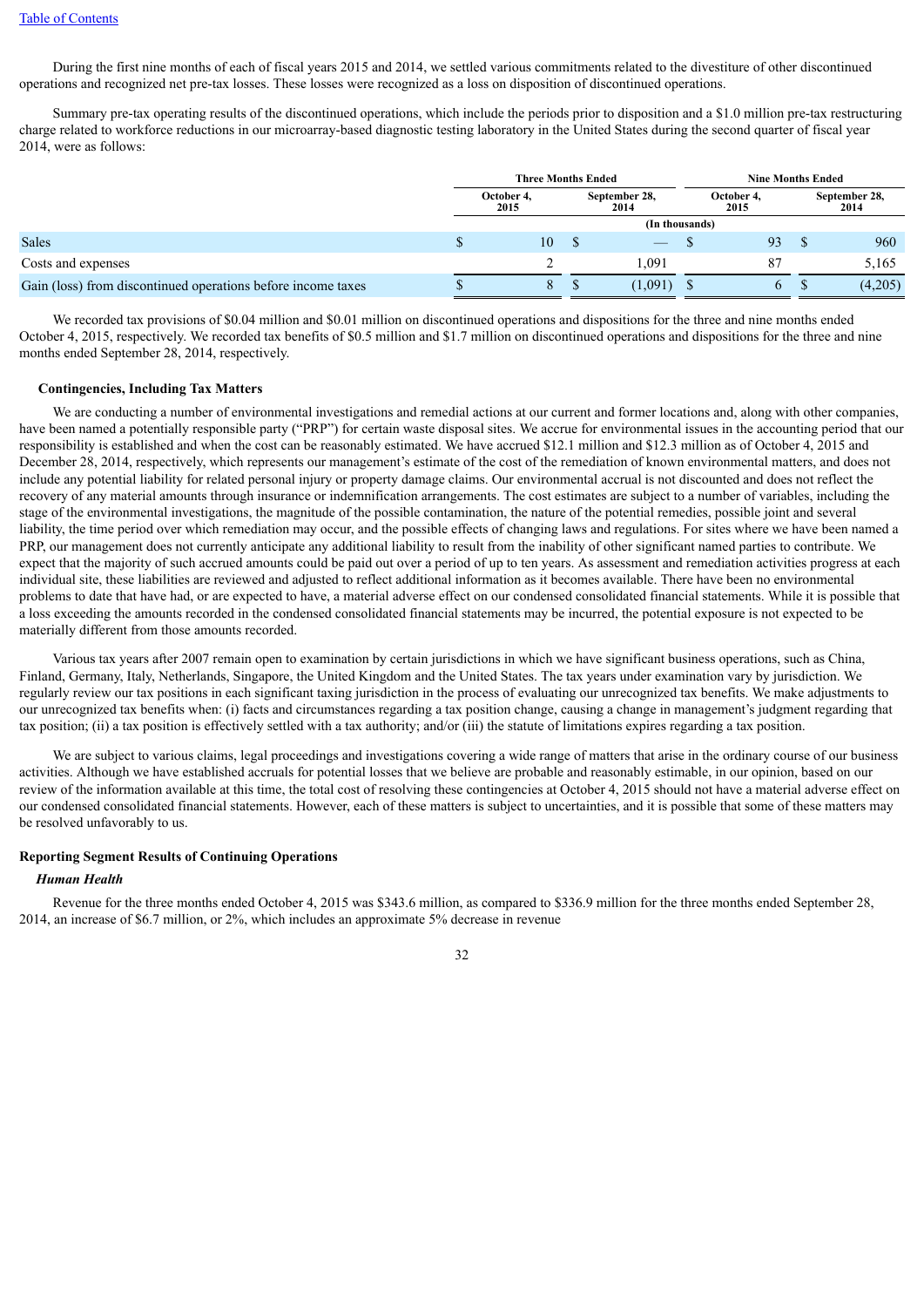attributable to unfavorable changes in foreign exchange rates and a 1% increase in revenue attributable to acquisitions. The analysis in the remainder of this paragraph compares selected revenue by market and product type for the three months ended October 4, 2015, as compared to the three months ended September 28, 2014, and includes the effect of foreign exchange fluctuations and acquisitions. The increase in revenue in our Human Health segment reflects an increase in research market revenue of \$5.8 million and an increase in our diagnostics market revenue of \$0.8 million. As a result of adjustments to deferred revenue related to certain acquisitions required by business combination accounting rules, we did not recognize \$0.2 million of revenue in our Human Health segment for the three months ended October 4, 2015 and \$0.8 million for the three months ended September 28, 2014 that otherwise would have been recorded by the acquired businesses during each of the respective periods. In our Human Health segment, we experienced growth during the third quarter of fiscal year 2015 in several of our products within our end markets, as compared to the third quarter of fiscal year 2014. In our research market, we experienced growth due to increased demand for our OneSource service offerings, as well as new product introductions, such as the Opera Phenix. Our OneSource business offers services designed to enable our customers to increase efficiencies and production time while reducing maintenance costs, all of which continue to be critical for our customers. In our diagnostics market, we experienced growth from continued expansion of our newborn and infectious disease screening solutions in the United States, as well as emerging markets such as China. Birth rates in the United States continue to stabilize and demand for greater access to newborn screening in rural areas outside the United States is also increasing, as evidenced by prenatal trends we saw during the third quarter of fiscal year 2015. The growth in our Human Health segment was partially offset by unfavorable impacts from foreign currency as the U.S. dollar strengthened, particularly versus the Euro. Demand in our medical imaging business was flat for the three months ended October 4, 2015.

Revenue for the nine months ended October 4, 2015 was \$1,011.2 million, as compared to \$1,009.5 million for the nine months ended September 28, 2014, an increase of \$1.7 million, or 0.2%, which includes an approximate 5% decrease in revenue attributable to unfavorable changes in foreign exchange rates and an approximate 1% increase in revenue attributable to acquisitions. The analysis in the remainder of this paragraph compares selected revenue by market and product type for the nine months ended October 4, 2015, as compared to the nine months ended September 28, 2014, and includes the effect of foreign exchange fluctuations and acquisitions. The increase in revenue in our Human Health segment reflects an increase in research market revenue of \$6.1 million, which was partially offset by a decrease in diagnostics market revenue of \$4.4 million. As a result of adjustments to deferred revenue related to certain acquisitions required by business combination accounting rules, we did not recognize \$0.6 million of revenue in our Human Health segment for the nine months ended October 4, 2015 and \$2.7 million for the nine months ended September 28, 2014 that otherwise would have been recorded by the acquired businesses during each of the respective periods. In our research market, we experienced growth due to new product introductions, such as the Opera Phenix, as well as increased demand for our radio-chemicals, OneSource and informatics offerings. In our diagnostics market, we experienced growth from continued expansion of our newborn and infectious disease screening solutions in the United States, as well as emerging markets such as China, which was more than offset by the impact of unfavorable foreign currency. Revenue from our medical imaging business declined during the nine months ended October 4, 2015 primarily due to the impact of unfavorable foreign currency.

Operating income from continuing operations for the three months ended October 4, 2015 was \$63.1 million, as compared to \$48.1 million for the three months ended September 28, 2014, an increase of \$15.1 million, or 31%. Amortization of intangible assets decreased and was \$15.3 million for the three months ended October 4, 2015, as compared to \$18.4 million for the three months ended September 28, 2014. Restructuring and contract termination charges, net, were \$0.2 million for the three months ended October 4, 2015, as compared to \$6.3 million for the three months ended September 28, 2014. Acquisition related costs for contingent consideration and other acquisition costs added an incremental expense of \$0.1 million for the three months ended October 4, 2015, as compared to an incremental expense of \$0.04 million for the three months ended September 28, 2014. In addition to the above items, increased operating income for the three months ended October 4, 2015, as compared to the three months ended September 28, 2014, was primarily the result of favorable changes in product mix, with an increase in sales of higher gross margin product offerings and lower costs as a result of cost containment and productivity initiatives, which was partially offset by unfavorable impacts from foreign currency.

Operating income from continuing operations for the nine months ended October 4, 2015 was \$179.6 million, as compared to \$150.0 million for the nine months ended September 28, 2014, an increase of \$29.6 million, or 20%. Amortization of intangible assets decreased and was \$46.0 million for the nine months ended October 4, 2015, as compared to \$54.7 million for the nine months ended September 28, 2014. Restructuring and contract termination charges, net, were \$2.0 million for the nine months ended October 4, 2015, as compared to \$7.1 million for the nine months ended September 28, 2014. Acquisition related costs for contingent consideration and other acquisition costs added an incremental expense of \$0.4 million for the nine months ended October 4, 2015, as compared to decreasing expenses by \$0.6 million for the nine months ended September 28, 2014. In addition to the above items, increased operating income for the nine months ended October 4, 2015, as compared to the nine months ended September 28, 2014, was primarily the result of favorable changes in product mix, with an increase in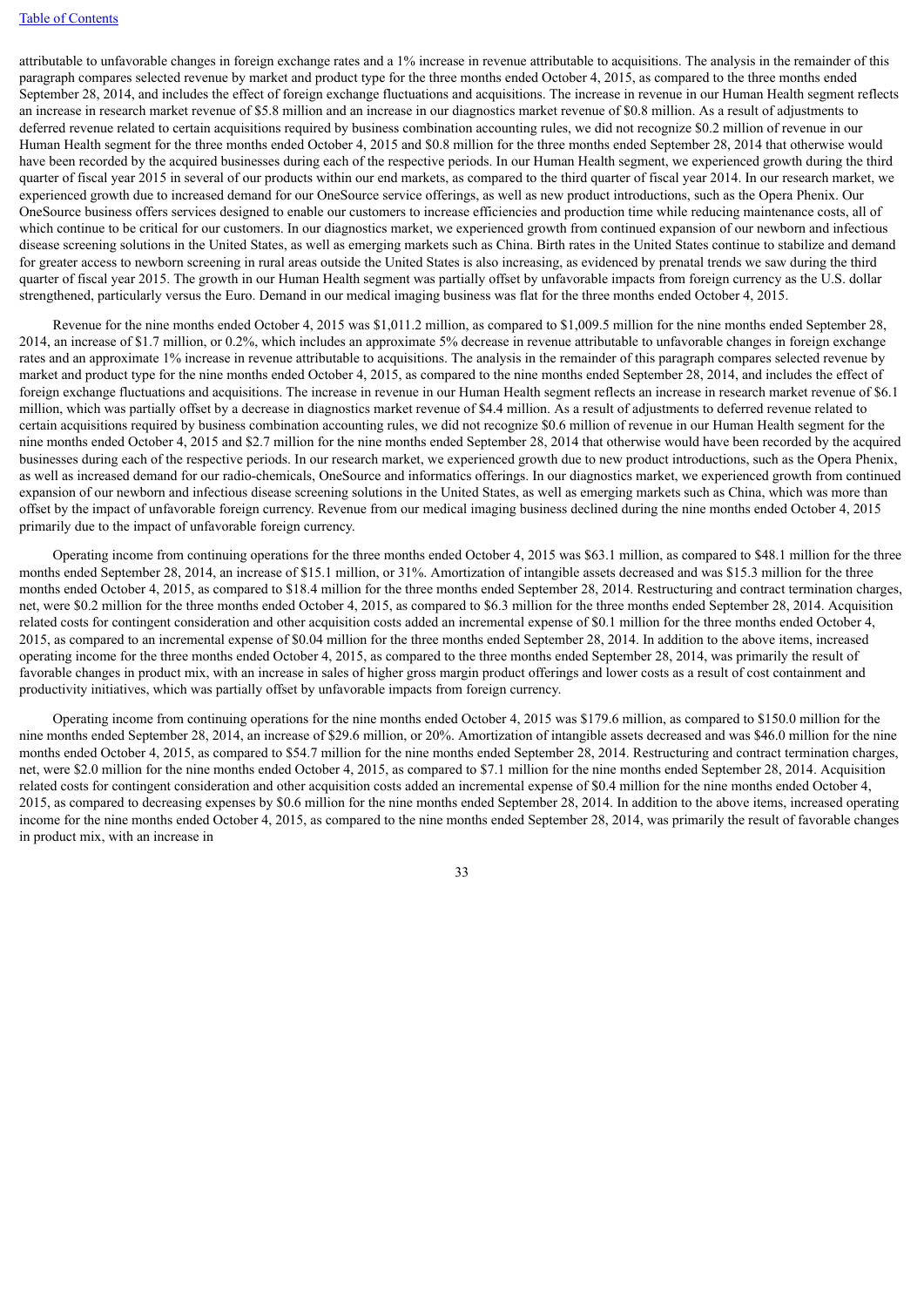sales of higher gross margin product offerings and lower costs as a result of cost containment and productivity initiatives, which was partially offset by unfavorable impacts from foreign currency.

# *Environmental Health*

Revenue for the three months ended October 4, 2015 was \$219.8 million, as compared to \$205.1 million for the three months ended September 28, 2014, an increase of \$14.7 million, or 7%, which includes an approximate 9% decrease in revenue attributable to unfavorable changes in foreign exchange rates and an approximate 11% increase in revenue attributable to acquisitions. The analysis in the remainder of this paragraph compares selected revenue by market and product type for the three months ended October 4, 2015, as compared to the three months ended September 28, 2014, and includes the effect of foreign exchange fluctuations and acquisitions. The increase in revenue in our Environmental Health segment reflects an increase in our environmental and industrial revenue of \$14.5 million and an increase in our laboratory services market revenue of \$0.2 million. The increase in our Environmental Health segment revenue during the three months ended October 4, 2015 as compared to the three months ended September 28, 2014 was primarily due to revenue from the acquisition of Perten, as well as growth in our materials characterization product family within our environmental and industrial markets, which was partially offset by unfavorable impacts from foreign currency. In addition, we had an increased demand in our laboratory services business, despite unfavorable impacts from foreign currency.

Revenue for the nine months ended October 4, 2015 was \$643.1 million, as compared to \$619.3 million for the nine months ended September 28, 2014, an increase of \$23.8 million, or 4%, which includes an approximate 8% decrease in revenue attributable to unfavorable changes in foreign exchange rates and an approximate 9% increase in revenue attributable to acquisitions. The analysis in the remainder of this paragraph compares selected revenue by market and product type for the nine months ended October 4, 2015, as compared to the nine months ended September 28, 2014, and includes the effect of foreign exchange fluctuations and acquisitions. The increase in revenue in our Environmental Health segment reflects an increase in environmental and industrial markets revenue of \$31.0 million, partially offset by a decrease in laboratory services market revenue of \$7.3 million. The increase in our Environmental Health segment revenue during the nine months ended October 4, 2015 was primarily due to revenue from the acquisition of Perten, as well as growth in our materials characterization product family within our environmental and industrial markets, which was partially offset by unfavorable impacts from foreign currency. In addition, we had an increased demand in our laboratory services business, despite a decrease in revenue due to unfavorable impacts from foreign currency.

Operating income from continuing operations for the three months ended October 4, 2015 was \$22.8 million, as compared to \$18.5 million for the three months ended September 28, 2014, an increase of \$4.3 million, or 23%. Amortization of intangible assets increased and was \$3.6 million for the three months ended October 4, 2015, as compared to \$2.2 million for the three months ended September 28, 2014. Restructuring and contract termination charges, net, was a reversal of an expense of \$0.3 million for the three months ended October 4, 2015, as compared to a charge of \$4.8 million for the three months ended September 28, 2014. Acquisition related costs for contingent consideration and other acquisition costs added an incremental expense of \$0.02 million for each of the three months ended October 4, 2015 and September 28, 2014. The amortization of purchase accounting adjustments to record the inventory from certain acquisitions was \$0.8 million for the three months ended October 4, 2015. In addition to the above items, operating income increased for the three months ended October 4, 2015, as compared to the three months ended September 28, 2014, due to benefits from our initiatives to improve our supply chain and lower costs as a result of cost containment initiatives, which were partially offset by increased costs related to investments in new product development and unfavorable impacts from foreign currency.

<span id="page-33-0"></span>Operating income from continuing operations for the nine months ended October 4, 2015 was \$53.6 million, as compared to \$65.7 million for the nine months ended September 28, 2014, a decrease of \$12.1 million, or 18%. Amortization of intangible assets increased and was \$12.5 million for the nine months ended October 4, 2015, as compared to \$7.1 million for the nine months ended September 28, 2014. Restructuring and contract termination charges, net, were \$2.8 million for the nine months ended October 4, 2015, as compared to \$6.8 million for the nine months ended September 28, 2014. Acquisition related costs for contingent consideration and other acquisition costs added an incremental expense of \$0.2 million for the nine months ended October 4, 2015, as compared to decreasing expenses by \$0.7 million for the nine months ended September 28, 2014. The amortization of purchase accounting adjustments to record the inventory from certain acquisitions was \$7.3 million for the nine months ended October 4, 2015. In addition to the above items, decreased operating income for the nine months ended October 4, 2015, as compared to the nine months ended September 28, 2014, was primarily due to increased costs related to investments in new product development and unfavorable impacts from foreign currency, which was partially offset by favorable changes in product mix, with an increase in sales of higher gross margin product offerings, benefits from our initiatives to improve our supply chain and lower costs as a result of cost containment initiatives.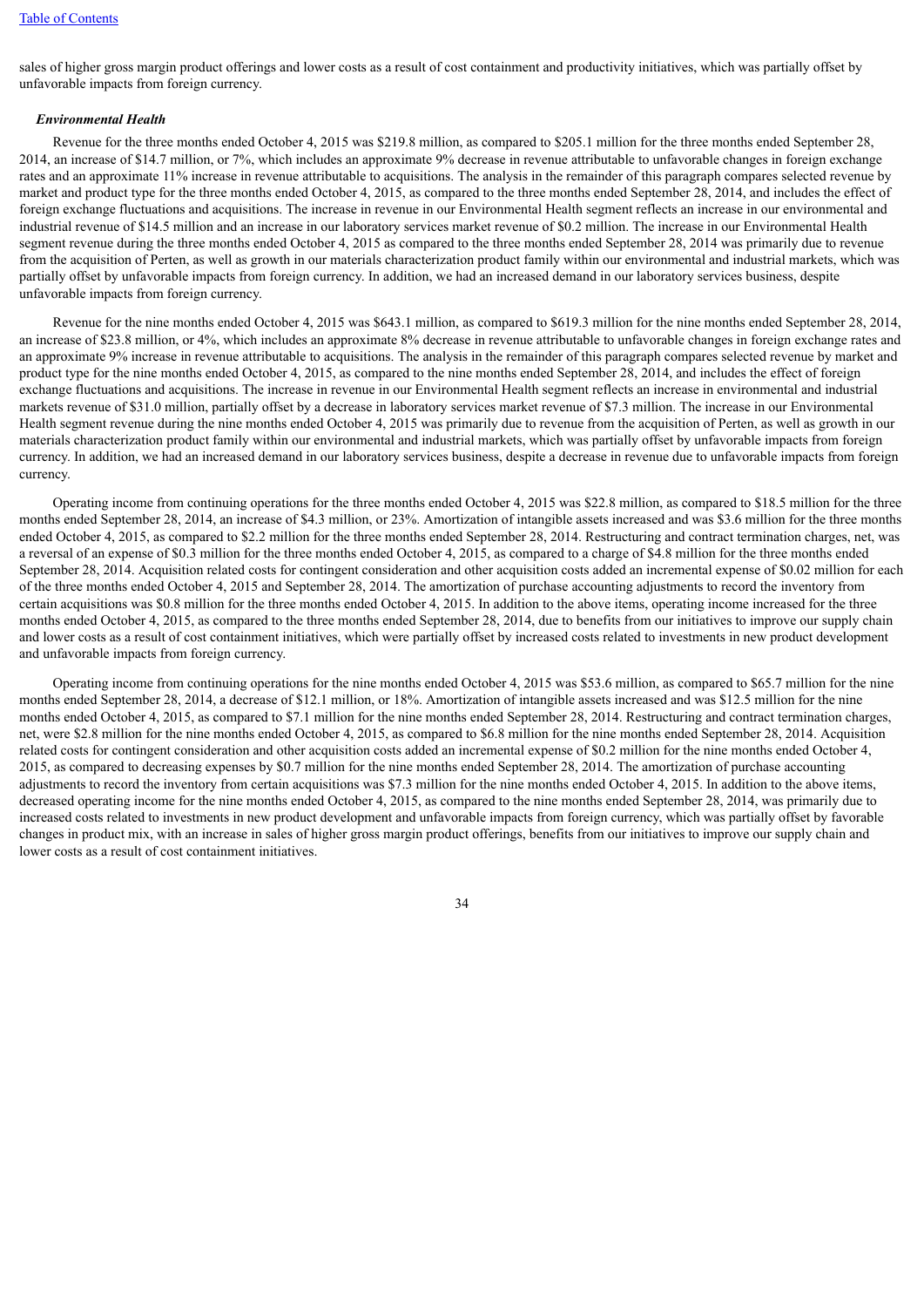# **Liquidity and Capital Resources**

We require cash to pay our operating expenses, make capital expenditures, make strategic acquisitions, service our debt and other long-term liabilities, repurchase shares of our common stock and pay dividends on our common stock. Our principal sources of funds are from our operations and the capital markets, particularly the debt markets. We anticipate that our internal operations will generate sufficient cash to fund our operating expenses, capital expenditures, smaller acquisitions, interest payments on our debt and dividends on our common stock. However, we expect to use external sources to satisfy the balance of our debt when due, any larger acquisitions and other long-term liabilities, such as contributions to our postretirement benefit plans.

Principal factors that could affect the availability of our internally generated funds include:

- changes in sales due to weakness in markets in which we sell our products and services, and
- changes in our working capital requirements.

Principal factors that could affect our ability to obtain cash from external sources include:

- financial covenants contained in the financial instruments controlling our borrowings that limit our total borrowing capacity,
- increases in interest rates applicable to our outstanding variable rate debt,
- a ratings downgrade that could limit the amount we can borrow under our senior unsecured revolving credit facility and our overall access to the corporate debt market,
- increases in interest rates or credit spreads, as well as limitations on the availability of credit, that affect our ability to borrow under future potential facilities on a secured or unsecured basis,
- a decrease in the market price for our common stock, and
- volatility in the public debt and equity markets.

At October 4, 2015, we had cash and cash equivalents of \$195.1 million, of which \$183.4 million was held by our non-U.S. subsidiaries, and we had \$196.5 million of additional borrowing capacity available under a senior unsecured revolving credit facility. We had no other liquid investments at October 4, 2015.

We utilize a variety of tax planning and financing strategies to ensure that our worldwide cash is available in the locations in which it is needed. Of the \$183.4 million of cash and cash equivalents held by our non-U.S. subsidiaries at October 4, 2015, we would incur U.S. taxes on approximately \$99.6 million if transferred to the U.S. without proper planning. We expect the accumulated non-U.S. cash balances, which may not be transferred to the U.S. without incurring U.S. taxes, will remain outside of the U.S. and that we will meet U.S. liquidity needs through future cash flows, use of U.S. cash balances, external borrowings, or some combination of these sources.

On October 23, 2014, our Board of Directors (our "Board") authorized us to repurchase up to 8.0 million shares of common stock under a stock repurchase program (the "Repurchase Program"). The Repurchase Program will expire on October 23, 2016 unless terminated earlier by our Board, and may be suspended or discontinued at any time. During the nine months ended October 4, 2015, we repurchased 1.5 million shares of common stock in the open market at an aggregate cost of \$72.0 million, including commissions, under the Repurchase Program. As of October 4, 2015, 5.9 million shares remained available for repurchase under the Repurchase Program.

In addition, our Board has authorized us to repurchase shares of common stock to satisfy minimum statutory tax withholding obligations in connection with the vesting of restricted stock awards and restricted stock unit awards granted pursuant to our equity incentive plans and to satisfy obligations related to the exercise of stock options made pursuant to our equity incentive plans. During the nine months ended October 4, 2015, we repurchased 89,558 shares of common stock for this purpose at an aggregate cost of \$4.2 million.

The repurchased shares have been reflected as additional authorized but unissued shares, with the payments reflected in common stock and capital in excess of par value. Any repurchased shares will be available for use in connection with corporate programs. If we continue to repurchase shares, the Repurchase Program will be funded using our existing financial resources, including cash and cash equivalents, and our existing senior unsecured revolving credit facility.

Distressed global financial markets could adversely impact general economic conditions by reducing liquidity and credit availability, creating increased volatility in security prices, widening credit spreads and decreasing valuations of certain investments. The widening of credit spreads may create a less favorable environment for certain of our businesses and may affect the fair value of financial instruments that we issue or hold. Increases in credit spreads, as well as limitations on the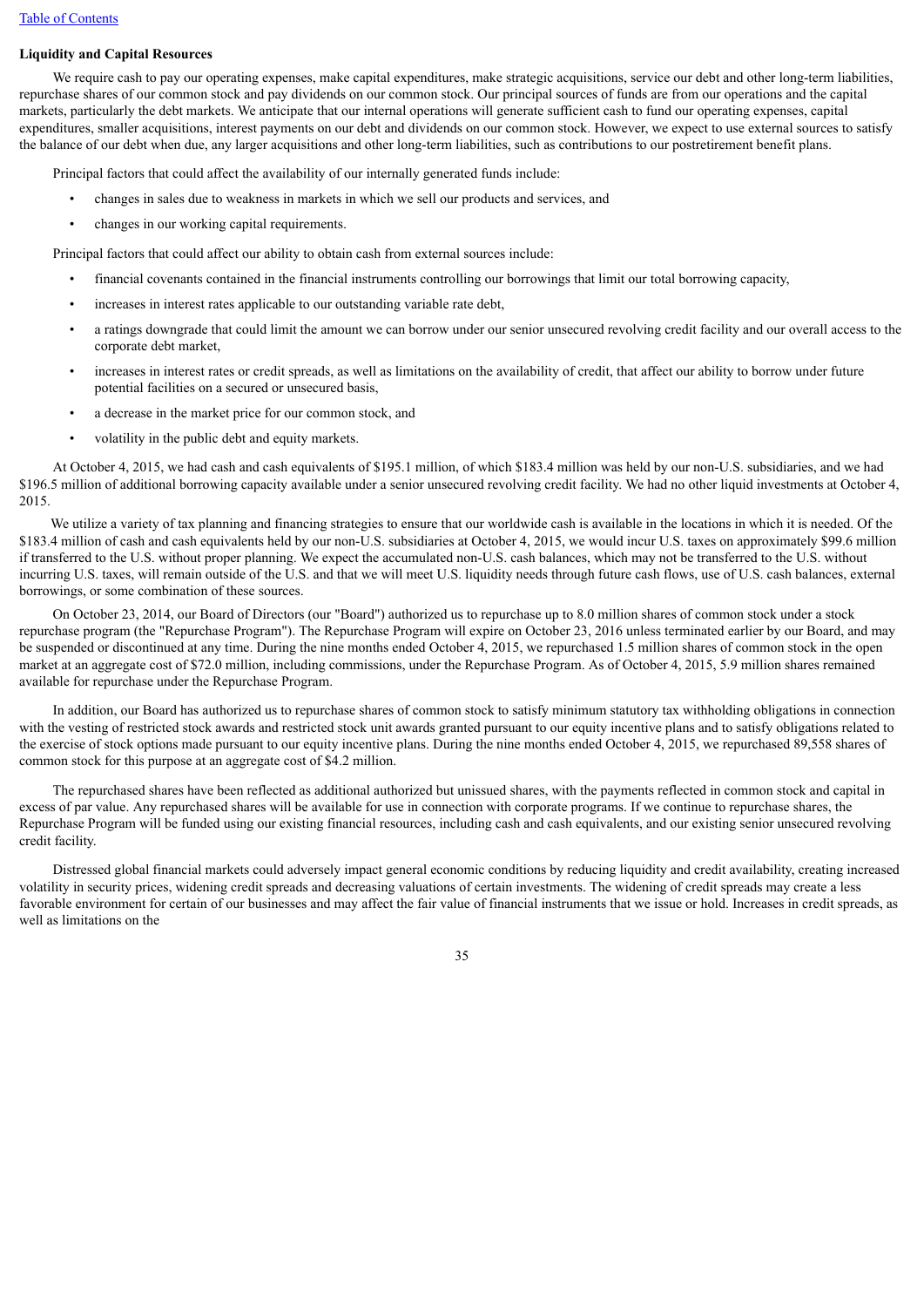availability of credit at rates we consider to be reasonable, could affect our ability to borrow under future potential facilities on a secured or unsecured basis, which may adversely affect our liquidity and results of operations. In difficult global financial markets, we may be forced to fund our operations at a higher cost, or we may be unable to raise as much funding as we need to support our business activities.

During the first nine months of fiscal year 2015, we contributed \$20.0 million, in the aggregate, to our defined benefit pension plan in the United States. During the first nine months of fiscal year 2015, we contributed \$6.5 million, in the aggregate, to our defined benefit pension plans outside of the United States, and expect to contribute an additional \$0.9 million by the end of fiscal year 2015. We could potentially have to make additional funding payments in future periods for all pension plans. We expect to use existing cash and external sources to satisfy future contributions to our pension plans. In the third quarter of fiscal year 2014, we notified certain employees of our intention to terminate their employment as part of the Q3 2014 restructuring plan. During the second quarter of fiscal year 2015, the termination of these participants decreased the expected future service lives in excess of the curtailment limit for one of our pension plans, which resulted in a curtailment gain. We recorded the curtailment gain of \$0.8 million during the second quarter of fiscal year 2015. As part of the curtailment, we remeasured the assets and liabilities of the plan that had the curtailment based upon current discount rates and the fair value of the pension plan's assets as of the curtailment date, which resulted in an actuarial loss of \$0.8 million.

Our pension plans have not experienced a material impact on liquidity or counterparty exposure due to the volatility and uncertainty in the credit markets. We recognize actuarial gains and losses in operating results in the fourth quarter of the year in which the gains and losses occur, unless there is an interim remeasurement required for one of our plans. It is difficult to reliably predict the magnitude of such adjustments for gains and losses in fiscal year 2015. These adjustments are primarily driven by events and circumstances beyond our control, including changes in interest rates, the performance of the financial markets and mortality assumptions. To the extent the discount rates decrease or the value of our pension and postretirement investments decrease, a loss to operations will be recorded in fiscal year 2015. Conversely, to the extent the discount rates increase or the value of our pension and postretirement investments increase more than expected, a gain will be recorded in fiscal year 2015.

#### *Cash Flows*

*Operating Activities.* Net cash provided by continuing operations was \$161.9 million for the nine months ended October 4, 2015, as compared to net cash provided by continuing operations of \$185.7 million for the nine months ended September 28, 2014, a decrease in cash provided of \$23.7 million. The cash provided by operating activities for the nine months ended October 4, 2015 was principally a result of income from continuing operations of \$144.2 million adjusted for depreciation and amortization of \$83.8 million, stock-based compensation expense of \$12.5 million and restructuring and contract termination charges of \$4.8 million. These items were partially offset by a net cash decrease in accrued expenses, other assets and liabilities and other items of \$49.0 million and a net cash decrease in working capital of \$34.4 million. Contributing to the net cash decrease in working capital for the nine months ended October 4, 2015, excluding the effect of foreign exchange rate fluctuations, was an increase in inventory of \$50.8 million and a decrease in accounts payable of \$19.9 million, which were partially offset by a decrease in accounts receivable of \$36.4 million. The increase in inventory was primarily a result of expanding the amount of inventory held at sales locations within our Environmental Health and Human Health segments to improve responsiveness to customer requirements and for the introduction of new products. The decrease in accounts payable was primarily a result of the timing of disbursements during the first nine months of fiscal year 2015. The decrease in accounts receivable was a result of strong performance in accounts receivable collections during the first nine months of fiscal year 2015. Changes in accrued expenses, other assets and liabilities and other items decreased cash provided by operating activities by \$49.0 million for the nine months ended October 4, 2015, as compared to \$51.1 million for the nine months ended September 28, 2014. These changes primarily related to the timing of payments for taxes, restructuring, and salary and benefits. During the nine months ended October 4, 2015, we made contributions of \$6.5 million, in the aggregate, to pension plans outside of the United States and \$20.0 million to our defined benefit pension plan in the United States, which was included in the change in accrued expenses.

*Investing Activities*. Net cash used in the investing activities of our continuing operations was \$35.7 million for the nine months ended October 4, 2015, as compared to \$23.6 million for the nine months ended September 28, 2014, an increase of \$12.1 million. For the nine months ended October 4, 2015, the net cash used in investing activities of our continuing operations was principally a result of \$18.7 million of cash used for acquisitions and investments and capital expenditures of \$17.8 million. These items were partially offset by cash proceeds of \$0.8 million due to the settlement of life insurance policies. Net cash used for capital expenditures was \$22.2 million for the nine months ended September 28, 2014. The capital expenditures in each period were primarily for manufacturing and other capital equipment purchases. In addition, during the nine months ended September 28, 2014, we received \$0.5 million for the settlement of life insurance policies and used \$1.9 million in cash for acquisitions and investments.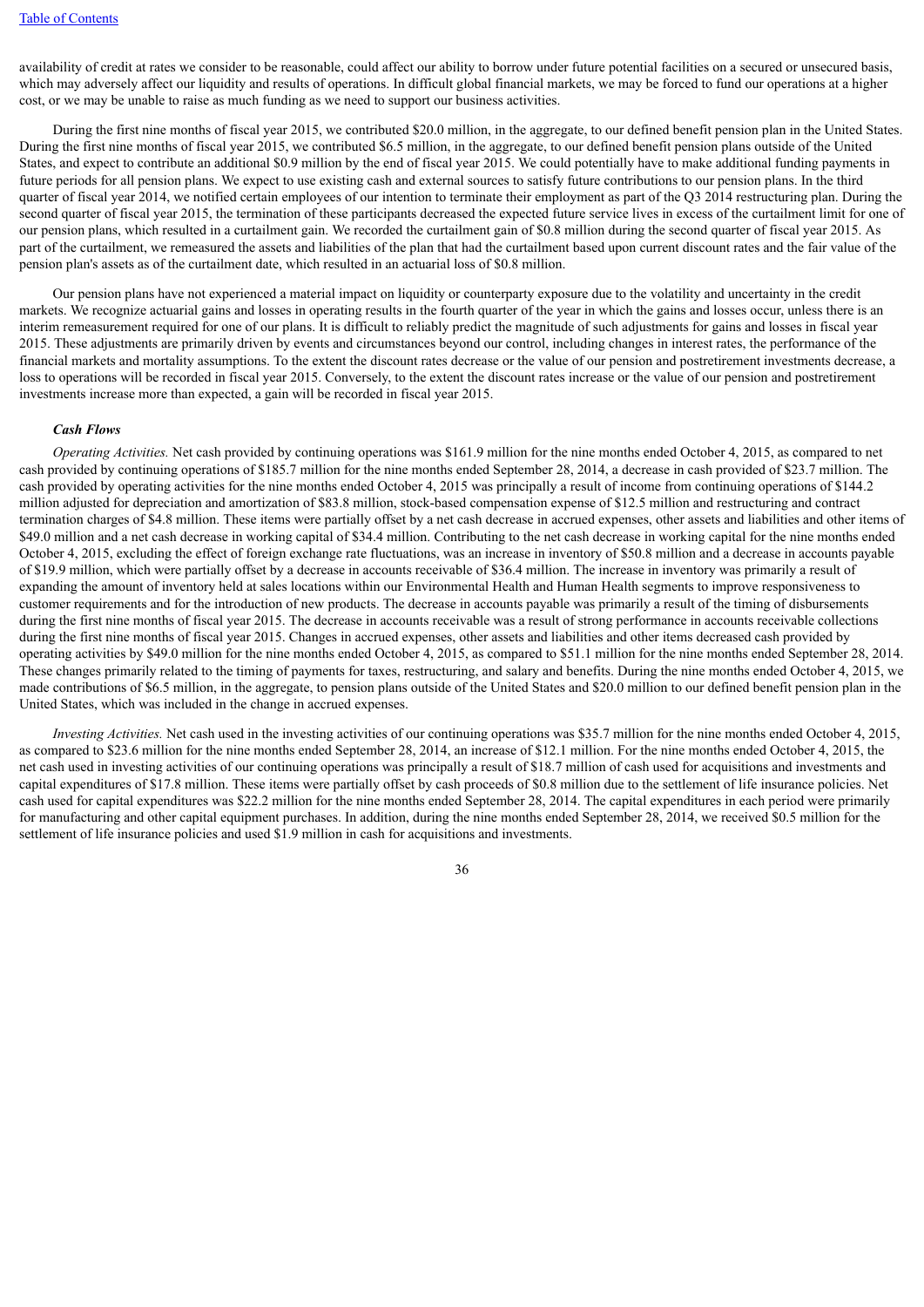*Financing Activities.* Net cash used in financing activities was \$92.4 million for the nine months ended October 4, 2015, as compared to \$123.7 million for the nine months ended September 28, 2014, a decrease of \$31.3 million. For the nine months ended October 4, 2015, we repurchased 1.6 million shares of our common stock, including 89,558 shares of our common stock pursuant to our equity incentive plans, for a total cost of \$76.2 million, including commissions. This compares to repurchases of 0.8 million shares of our common stock, including 97,774 shares of our common stock pursuant to our equity incentive plans, for the nine months ended September 28, 2014, for a total cost of \$39.0 million, including commissions. Proceeds from the issuance of common stock under stock plans was \$13.1 million for the nine months ended October 4, 2015 as compared to proceeds from the issuance of common stock under stock plans of \$20.9 million for the nine months ended September 28, 2014. During the nine months ended October 4, 2015, debt payments on our senior unsecured revolving credit facility totaled \$371.0 million, which were partially offset by debt borrowings of \$347.0 million. During the nine months ended September 28, 2014, debt payments on our senior unsecured revolving credit facility totaled \$305.0 million, which were partially offset by debt borrowings of \$227.0 million. We paid \$23.7 million in dividends during each of the nine months ended October 4, 2015 and September 28, 2014. During the nine months ended October 4, 2015, we had net payments on other credit facilities of \$0.8 million, as compared to net payments on other credit facilities of \$1.2 million for the nine months ended September 28, 2014. During the nine months ended October 4, 2015, we received \$19.2 million for settlement of forward foreign exchange contracts. During the nine months ended September 28, 2014, we paid \$1.8 million of debt financing costs for the refinancing of our debt held under the previous senior unsecured revolving credit facility and made \$0.9 million in payments for acquisition-related contingent consideration.

#### *Borrowing Arrangements*

*Senior Unsecured Revolving Credit Facility.* On January 8, 2014, we refinanced our debt held under a previous senior unsecured revolving credit facility and entered into a new senior unsecured revolving credit facility. The senior unsecured revolving credit facility provides for \$700.0 million of revolving loans and has an initial maturity of January 8, 2019. As of October 4, 2015, undrawn letters of credit in the aggregate amount of \$11.5 million were treated as issued and outstanding under the senior unsecured revolving credit facility. As of October 4, 2015, we had \$196.5 million available for additional borrowing under the facility. We use the senior unsecured revolving credit facility for general corporate purposes, which may include working capital, refinancing existing indebtedness, capital expenditures, share repurchases, acquisitions and strategic alliances. The interest rates under the senior unsecured revolving credit facility are based on the Eurocurrency rate or the base rate at the time of borrowing, plus a margin. The base rate is the higher of (i) the rate of interest in effect for such day as publicly announced from time to time by JP Morgan Chase Bank, N.A. as its "prime rate," (ii) the Federal Funds rate plus 50 basis points or (iii) one-month Libor plus 1.00%. At October 4, 2015, borrowings under the senior unsecured revolving credit facility were accruing interest primarily based on the Eurocurrency rate. The Eurocurrency margin as of October 4, 2015 was 108 basis points. The weighted average Eurocurrency interest rate as of October 4, 2015 was 0.25%, resulting in a weighted average effective Eurocurrency rate, including the margin, of 1.33%. At October 4, 2015 and December 28, 2014, we had \$492.0 million and \$516.0 million, respectively, of borrowings in U.S. dollars outstanding under the senior unsecured revolving credit facility. The credit agreement for the facility contains affirmative, negative and financial covenants and events of default similar to those contained in the credit agreement for our previous facility. The financial covenants in our senior unsecured revolving credit facility include a debt-to-capital ratio, and two contingent covenants, a maximum consolidated leverage ratio and a minimum consolidated interest coverage ratio, applicable if our credit rating is downgraded below investment grade. We were in compliance with all applicable covenants as of October 4, 2015.

*5% Senior Unsecured Notes due in 2021.* On October 25, 2011, we issued \$500.0 million aggregate principal amount of senior unsecured notes due in 2021 (the "2021 Notes") in a registered public offering and received \$496.9 million of net proceeds from the issuance. The 2021 Notes were issued at 99.372% of the principal amount, which resulted in a discount of \$3.1 million. As of October 4, 2015, the 2021 Notes had an aggregate carrying value of \$497.9 million, net of \$2.1 million of unamortized original issue discount. As of December 28, 2014, the 2021 Notes had an aggregate carrying value of \$497.7 million, net of \$2.3 million of unamortized original issue discount. The 2021 Notes mature in November 2021 and bear interest at an annual rate of 5%. Interest on the 2021 Notes is payable semi-annually on May 15th and November 15th each year. Prior to August 15, 2021 (three months prior to their maturity date), we may redeem the 2021 Notes in whole or in part, at our option, at a redemption price equal to the greater of (i) 100% of the principal amount of the 2021 Notes to be redeemed, plus accrued and unpaid interest, or (ii) the sum of the present values of the remaining scheduled payments of principal and interest in respect to the 2021 Notes being redeemed, discounted on a semi-annual basis, at the Treasury Rate plus 45 basis points, plus accrued and unpaid interest. At any time on or after August 15, 2021 (three months prior to their maturity date), we may redeem the 2021 Notes, at our option, at a redemption price equal to 100% of the principal amount of the 2021 Notes to be redeemed plus accrued and unpaid interest. Upon a change of control (as defined in the indenture governing the 2021 Notes) and a contemporaneous downgrade of the 2021 Notes below investment grade, each holder of 2021 Notes will have the right to require us to repurchase such holder's 2021 Notes for 101% of their principal amount, plus accrued and unpaid interest. We were in compliance with all applicable covenants as of October 4, 2015.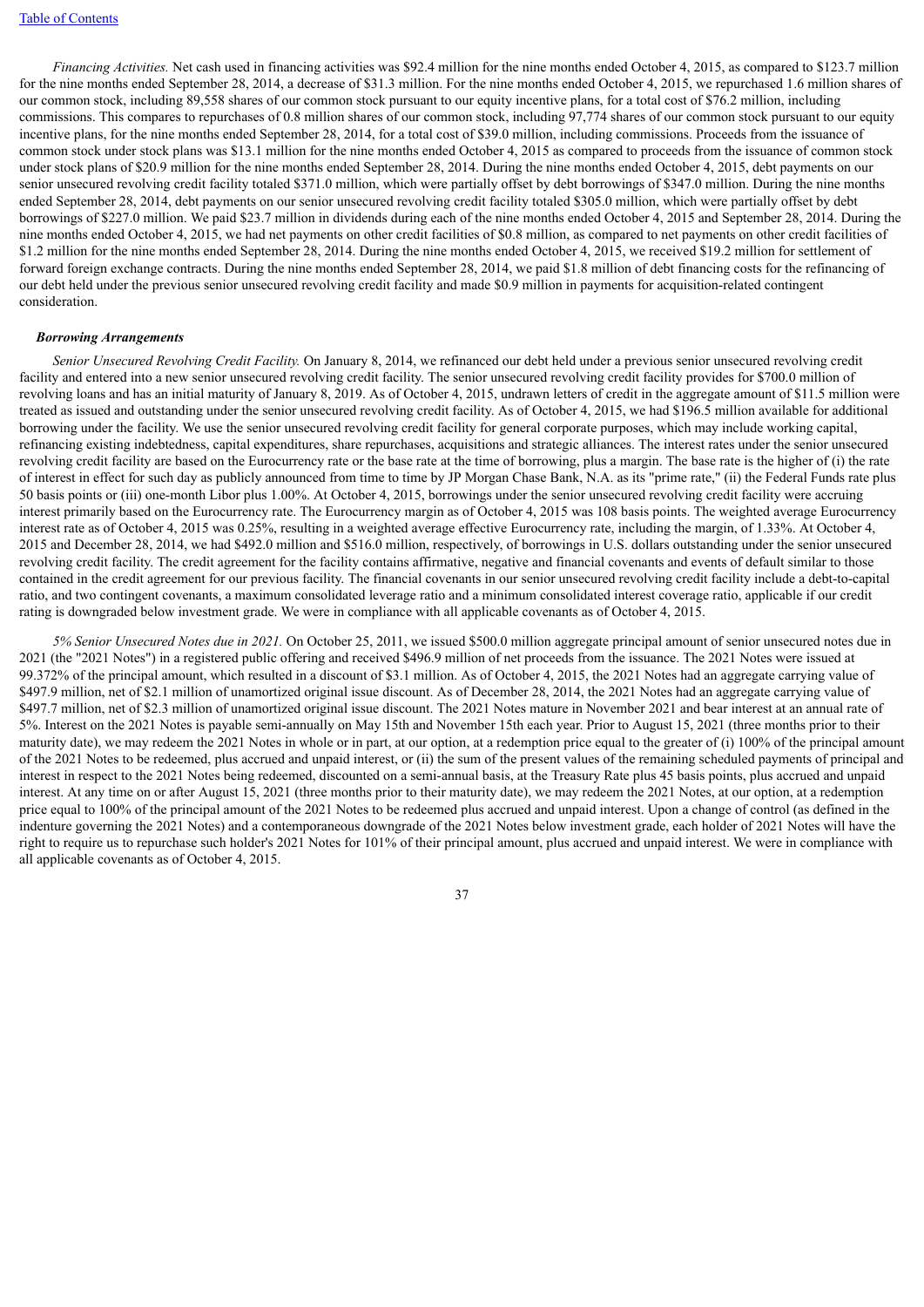*Financing Lease Obligations.* In fiscal year 2012, we entered into agreements with the lessors of certain buildings that we are currently occupying and leasing to expand those buildings. We provided a portion of the funds needed for the construction of the additions to the buildings, and as a result we were considered the owner of the buildings during the construction period. At the end of the construction period, we were not reimbursed by the lessors for all of the construction costs. We are therefore deemed to have continuing involvement and the leases qualify as financing leases under sale-leaseback accounting guidance, representing debt obligations for us and non-cash investing and financing activities. As a result, we capitalized \$29.3 million in property and equipment, net, representing the fair value of the buildings with a corresponding increase to debt. We have also capitalized \$11.5 million in additional construction costs necessary to complete the renovations to the buildings, which were funded by the lessors, with a corresponding increase to debt. At October 4, 2015, we had \$38.5 million recorded for these financing lease obligations, of which \$1.1 million was recorded as short-term debt and \$37.4 million was recorded as long-term debt. At December 28, 2014, we had \$39.3 million recorded for these financing lease obligations, of which \$1.1 million was recorded as short-term debt and \$38.2 million was recorded as long-term debt. The buildings are being depreciated on a straight-line basis over the terms of the leases to their estimated residual values, which will equal the remaining financing obligation at the end of the lease term. At the end of the lease term, the remaining balances in property, plant and equipment, net and debt will be reversed against each other.

## <span id="page-37-0"></span>**Dividends**

Our Board declared a regular quarterly cash dividend of \$0.07 per share for each of the first three quarters of fiscal year 2015 and for each quarter of fiscal year 2014. At October 4, 2015, we had accrued \$7.8 million for dividends declared on July 22, 2015 for the third quarter of fiscal year 2015, payable in November 2015. On October 29, 2015, we announced that our Board had declared a quarterly dividend of \$0.07 per share for the fourth quarter of fiscal year 2015 that will be payable in February 2016. In the future, our Board may determine to reduce or eliminate our common stock dividend in order to fund investments for growth, repurchase shares or conserve capital resources.

#### <span id="page-37-1"></span>**Effects of Recently Adopted and Issued Accounting Pronouncements**

From time to time, new accounting pronouncements are issued by the Financial Accounting Standards Board (the "FASB") and are adopted by us as of the specified effective dates. Unless otherwise discussed, such pronouncements did not have or will not have a significant impact on our condensed consolidated financial position, results of operations and cash flows or do not apply to our operations.

In September 2015, the FASB issued Accounting Standards Update No. 2015-16, *Simplifying the Accounting for Measurement-Period Adjustments*. Under this new guidance, an acquirer should recognize adjustments to provisional amounts for items in a business combination that are identified during the measurement period in the reporting period in which the adjustment amounts are determined. The acquirer should record, in the same period's financial statements, the effect on earnings of changes in depreciation, amortization, or other income effects, if any, as a result of the change to the provisional amounts, calculated as if the accounting had been completed at the acquisition date. The provisions of this guidance are to be applied prospectively and are effective for interim and annual periods beginning after December 15, 2015, with early adoption permitted. During the third quarter of fiscal year 2015, we early adopted the new guidance and adjusted the provisional amounts recorded for acquisitions in which the purchase accounting allocations as of October 4, 2015 were preliminary. During the three and nine months ended October 4, 2015, there was an immaterial impact on the current period net income as a result of the change to the provisional amounts for items that would have been recognized in previous periods if the adjustments to provisional amounts had been recognized as of the acquisition date.

In July 2015, the FASB issued Accounting Standards Update No. 2015-11, *Simplifying the Measurement of Inventory*. Under this new guidance, companies that use inventory measurement methods other than last-in, first-out or the retail inventory method should measure inventory at the lower of cost and net realizable value. The provisions of this guidance are to be applied prospectively and are effective for interim and annual periods beginning after December 15, 2016, with early adoption permitted. We are evaluating the requirements of this guidance. The adoption is not expected to have a material impact on our consolidated financial position, results of operations and cash flows.

In April 2015, the FASB issued Accounting Standards Update No. 2015-04, *Practical Expedient for the Measurement Date of an Employer's Defined Benefit Obligation and Plan Assets*. Under this new guidance, an entity with a fiscal year-end that does not coincide with a calendar month-end (for example an entity that has a 52/53 week fiscal year) has the ability, as a practical expedient, to measure its defined benefit retirement obligations and related plan assets as of the month-end that is closest to its fiscal year end. The guidance should be applied prospectively. During the second quarter of fiscal year 2015, we early adopted the new guidance. The adoption did not have a material impact on our consolidated financial position, results of operations and cash flows.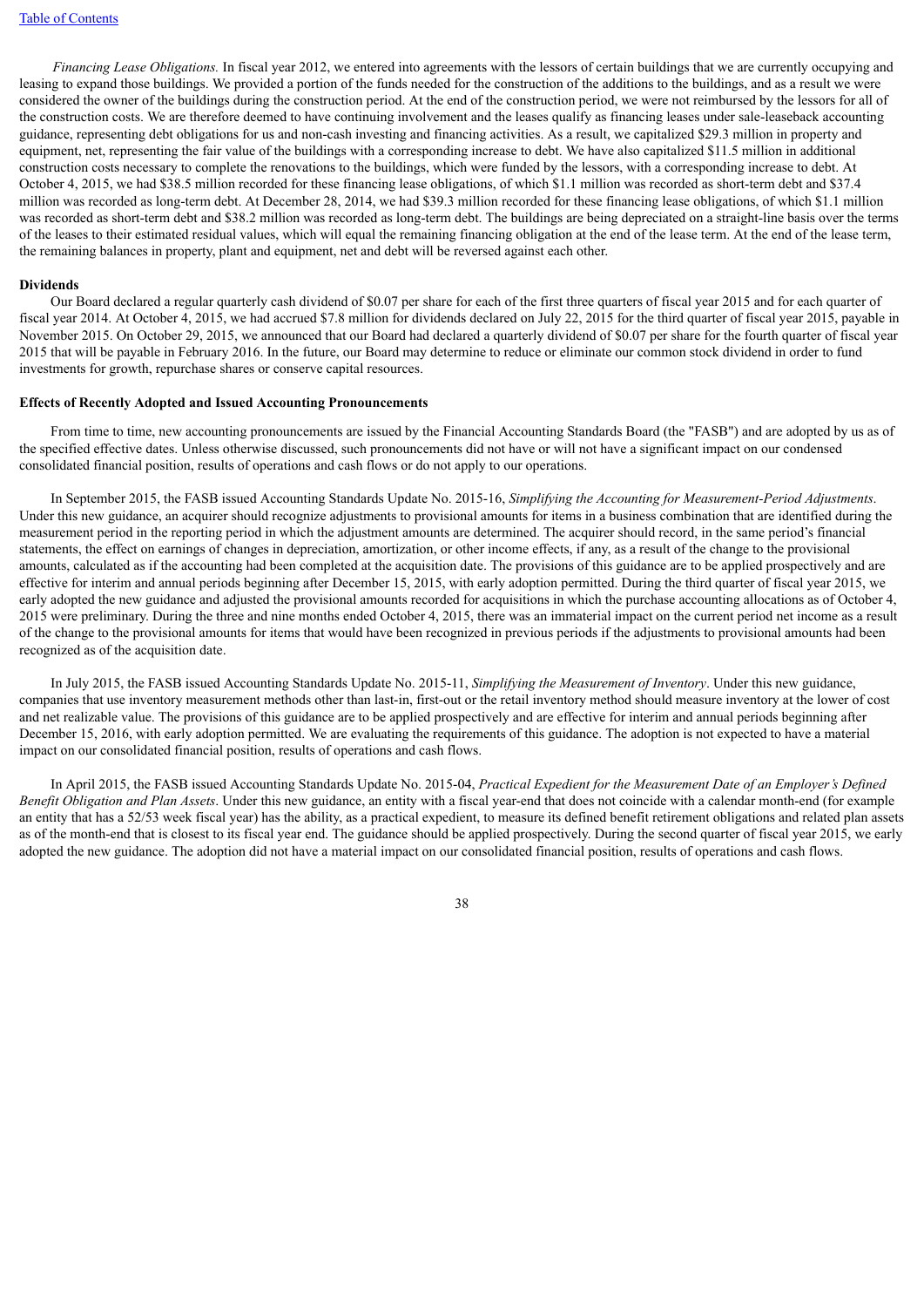In April 2015, the FASB issued Accounting Standards Update No. 2015-03, *Interest - Imputation of Interest - Simplifying the Presentation of Debt Issuance Costs*. Under this new guidance, debt issuance costs should be presented in the balance sheet as a reduction of the carrying value of the associated debt liability. The provisions of this guidance are to be applied retrospectively and are effective for interim and annual periods beginning after December 15, 2015, with early adoption permitted. We are expecting to early adopt this guidance in the fourth quarter of fiscal year 2015. The adoption is not expected to have a material impact on our consolidated financial position, results of operations and cash flows.

<span id="page-38-0"></span>In May 2014, the FASB issued Accounting Standards Update No. 2014-09, *Revenue from Contracts with Customers*. Under this new guidance, an entity should use a five-step process to recognize revenue, depicting the transfer of promised goods or services to customers in an amount that reflects the consideration to which the entity expects to be entitled in exchange for those goods or services. The standard also requires new disclosures regarding the nature, amount, timing and uncertainty of revenue and cash flows arising from contracts with customers. Subsequent to the issuance of the standard, the FASB decided to defer the effective date for one year to annual periods beginning after December 15, 2017, with early adoption permitted for annual periods beginning after December 15, 2016. The standard may be adopted either using a full retrospective approach or a modified retrospective approach. We are evaluating the requirements of this guidance and have not yet determined the transition method to use or the impact of its adoption on our consolidated financial position, results of operations and cash flows.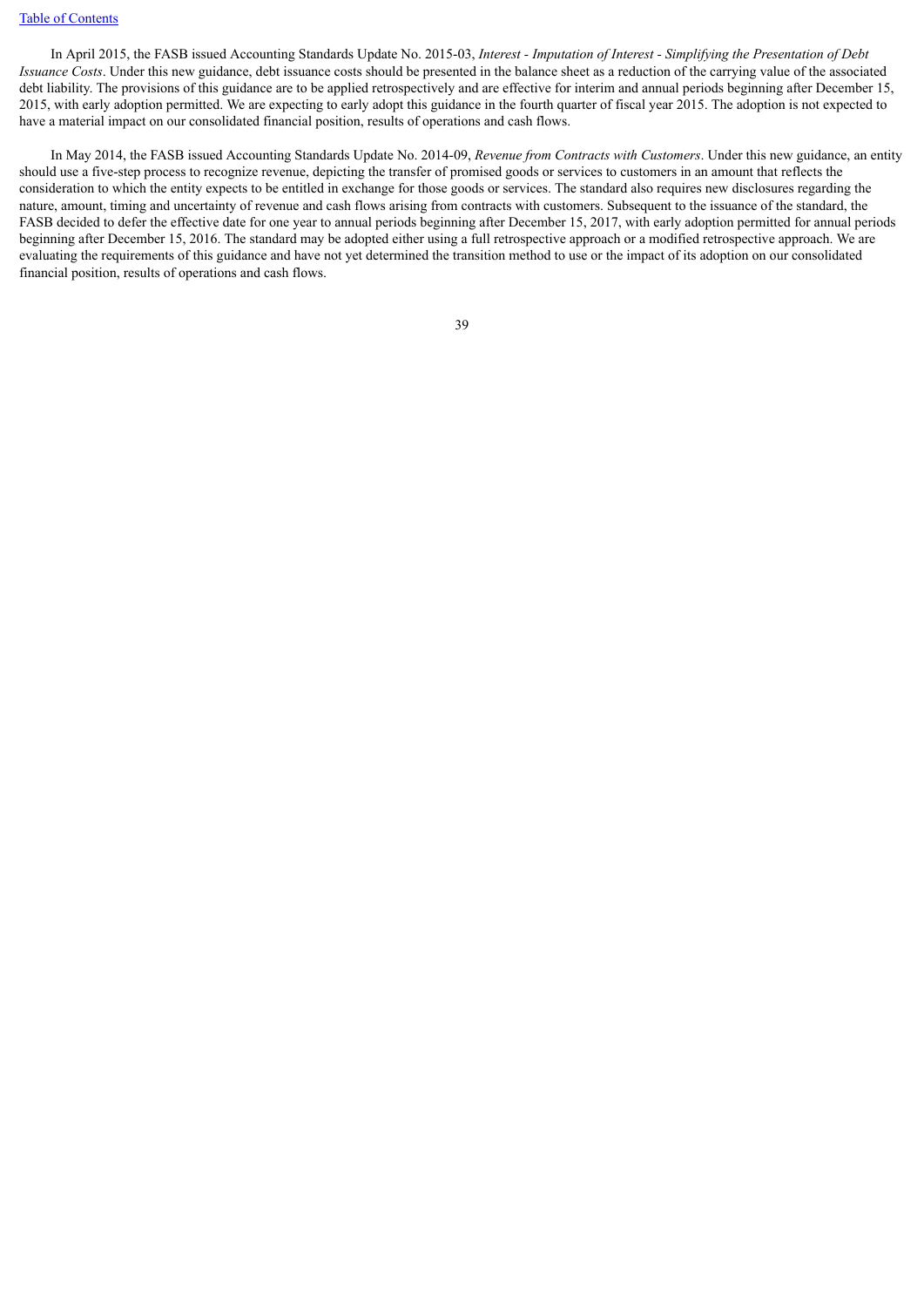#### **Item 3.** *Quantitative and Qualitative Disclosures About Market Risk*

*Market Risk.* We are exposed to market risk, including changes in interest rates and currency exchange rates. To manage the volatility relating to these exposures, we enter into various derivative transactions pursuant to our policies to hedge against known or forecasted market exposures. We briefly describe several of the market risks we face below. The following disclosure is not materially different from the disclosure provided under the heading, Item 7A. *"Quantitative and Qualitative Disclosure About Market Risk,"* in our 2014 Form 10-K.

*Foreign Currency Exchange Risk.* The potential change in foreign currency exchange rates offers a substantial risk to us, as approximately 60% of our business is conducted outside of the United States, generally in foreign currencies. Our risk management strategy currently uses forward contracts to mitigate certain balance sheet foreign currency transaction exposures. The intent of these economic hedges is to offset gains and losses that occur on the underlying exposures, with gains and losses resulting from the forward contracts that hedge these exposures. Moreover, we are able to partially mitigate the impact that fluctuations in currencies have on our net income as a result of our manufacturing facilities located in countries outside the United States, material sourcing and other spending which occur in countries outside the United States, resulting in natural hedges.

We do not enter into derivative contracts for trading or other speculative purposes, nor do we use leveraged financial instruments. Although we attempt to manage our foreign currency exchange risk through the above activities, when the U.S. dollar weakens against other currencies in which we transact business, sales and net income generally will be positively but not proportionately impacted. Conversely, when the U.S. dollar strengthens against other currencies in which we transact business, sales and net income will generally be negatively but not proportionately impacted.

In the ordinary course of business, we enter into foreign exchange contracts for periods consistent with our committed exposures to mitigate the effect of foreign currency movements on transactions denominated in foreign currencies. Transactions covered by hedge contracts include intercompany and thirdparty receivables and payables. The contracts are primarily in European and Asian currencies, have maturities that do not exceed 12 months, have no cash requirements until maturity, and are recorded at fair value on our condensed consolidated balance sheets. The unrealized gains and losses on our foreign currency contracts are recognized immediately in earnings, included in interest and other expense, net. The cash flows related to the settlement of these hedges are included in cash flows from operating activities within our condensed consolidated statement of cash flows.

Principal hedged currencies include the British Pound, Euro, Japanese Yen and Singapore Dollar. We held forward foreign exchange contracts, designated as economic hedges, with U.S. dollar equivalent notional amounts totaling \$104.7 million, \$95.0 million and \$127.2 million at October 4, 2015, December 28, 2014 and September 28, 2014, respectively, and the fair value of these foreign currency derivative contracts was insignificant. The gains and losses realized on these foreign currency derivative contracts are not material. The duration of these contracts was generally 30 days or less during each of the nine months ended October 4, 2015 and September 28, 2014.

In addition, in connection with certain intercompany loan agreements we enter into forward foreign exchange contracts intended to hedge movements in foreign exchange rates prior to settlement of such intercompany loans denominated in foreign currencies. We record these hedges at fair value on our condensed consolidated balance sheets. The unrealized gains and losses on these hedges, as well as the gains and losses associated with the remeasurement of the intercompany loans, are recognized immediately in earnings, included in interest and other expense, net. The cash flows related to the settlement of these hedges are included in cash flows from financing activities within our condensed consolidated statement of cash flows.

During the nine months ended October 4, 2015, we settled several of these forward exchange contracts and entered into additional new contracts that will settle in fiscal year 2015. The combined Euro denominated notional amounts of these outstanding hedges was  $\epsilon$ 108.7 million and  $\epsilon$ 238.2 million as of October 4, 2015 and December 28, 2014, respectively. The net gains and losses on these derivatives, combined with the gains and losses on the remeasurement of the hedged intercompany loans were not material for the nine months ending October 4, 2015. We received \$19.2 million as a result of the settlement of these hedges in the nine months ended October 4, 2015.

*Foreign Currency Exchange Risk—Value-at-Risk Disclosure*. We continue to measure foreign currency risk using the Value-at-Risk model described in Item 7A. *"Quantitative and Qualitative Disclosure About Market Risk,"* in our 2014 Form 10-K. The measures for our Value-at-Risk analysis have not changed materially.

*Interest Rate Risk.* As described above, our debt portfolio includes variable rate instruments. Fluctuations in interest rates can therefore have a direct impact on both our short-term cash flows, as they relate to interest, and our earnings. To manage the volatility relating to these exposures, we periodically enter into various derivative transactions pursuant to our policies to hedge against known or forecasted interest rate exposures.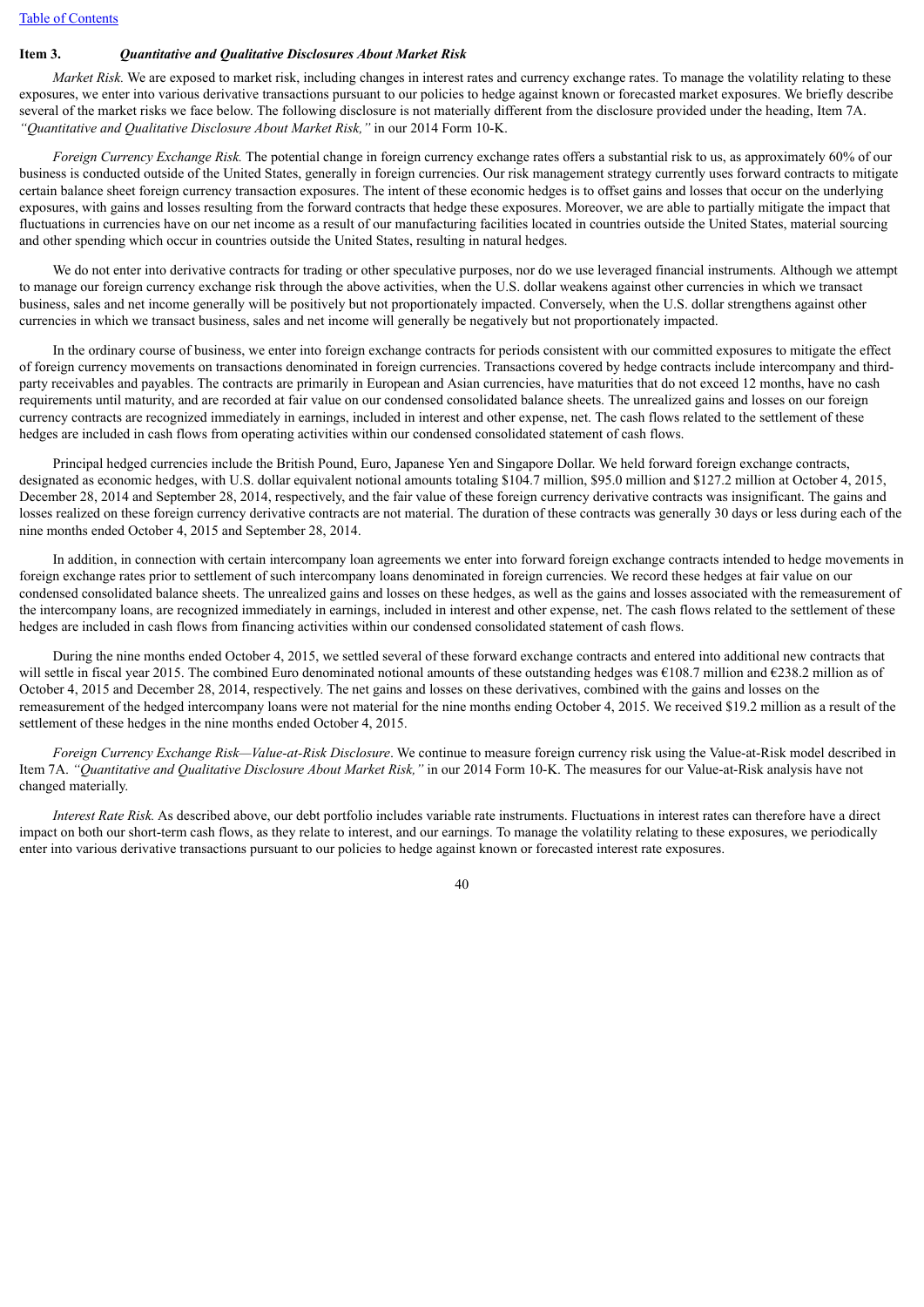*Interest Rate Risk—Sensitivity*. Our 2014 Form 10-K presents sensitivity measures for our interest rate risk. The measures for our sensitivity analysis have not changed materially. More information is available in Item 7A. *"Quantitative and Qualitative Disclosure About Market Risk,"* in our 2014 Form 10- K for our sensitivity disclosure.

### <span id="page-40-0"></span>**Item 4.** *Controls and Procedures*

Our management, with the participation of our Chief Executive Officer and Chief Financial Officer, evaluated the effectiveness of our disclosure controls and procedures as of the end of our fiscal quarter ended October 4, 2015. The term "disclosure controls and procedures" as defined in Rules 13a-15(e) and 15d-15(e) under the Securities Exchange Act of 1934, as amended (the "Exchange Act"), means controls and other procedures of a company that are designed to ensure that information required to be disclosed by a company in the reports that it files or submits under the Exchange Act is recorded, processed, summarized and reported, within the time periods specified in the Securities and Exchange Commission's rules and forms. Disclosure controls and procedures include, without limitation, controls and procedures designed to ensure that information required to be disclosed by a company in the reports that it files or submits under the Exchange Act is accumulated and communicated to the company's management, including its principal executive and principal financial officers, as appropriate to allow timely decisions regarding required disclosure. Management recognizes that any controls and procedures, no matter how well designed and operated, can provide only reasonable assurance of achieving their objectives and management necessarily applies its judgment in evaluating the cost-benefit relationship of possible controls and procedures. Based on the evaluation of our disclosure controls and procedures as of the end of our fiscal quarter ended October 4, 2015, our Chief Executive Officer and Chief Financial Officer concluded that, as of such date, our disclosure controls and procedures were effective at the reasonable assurance level.

No change in our internal control over financial reporting (as defined in Rules 13a-15(f) and 15d-15(f) under the Exchange Act) occurred during the fiscal quarter ended October 4, 2015 that has materially affected, or is reasonably likely to materially affect, our internal control over financial reporting.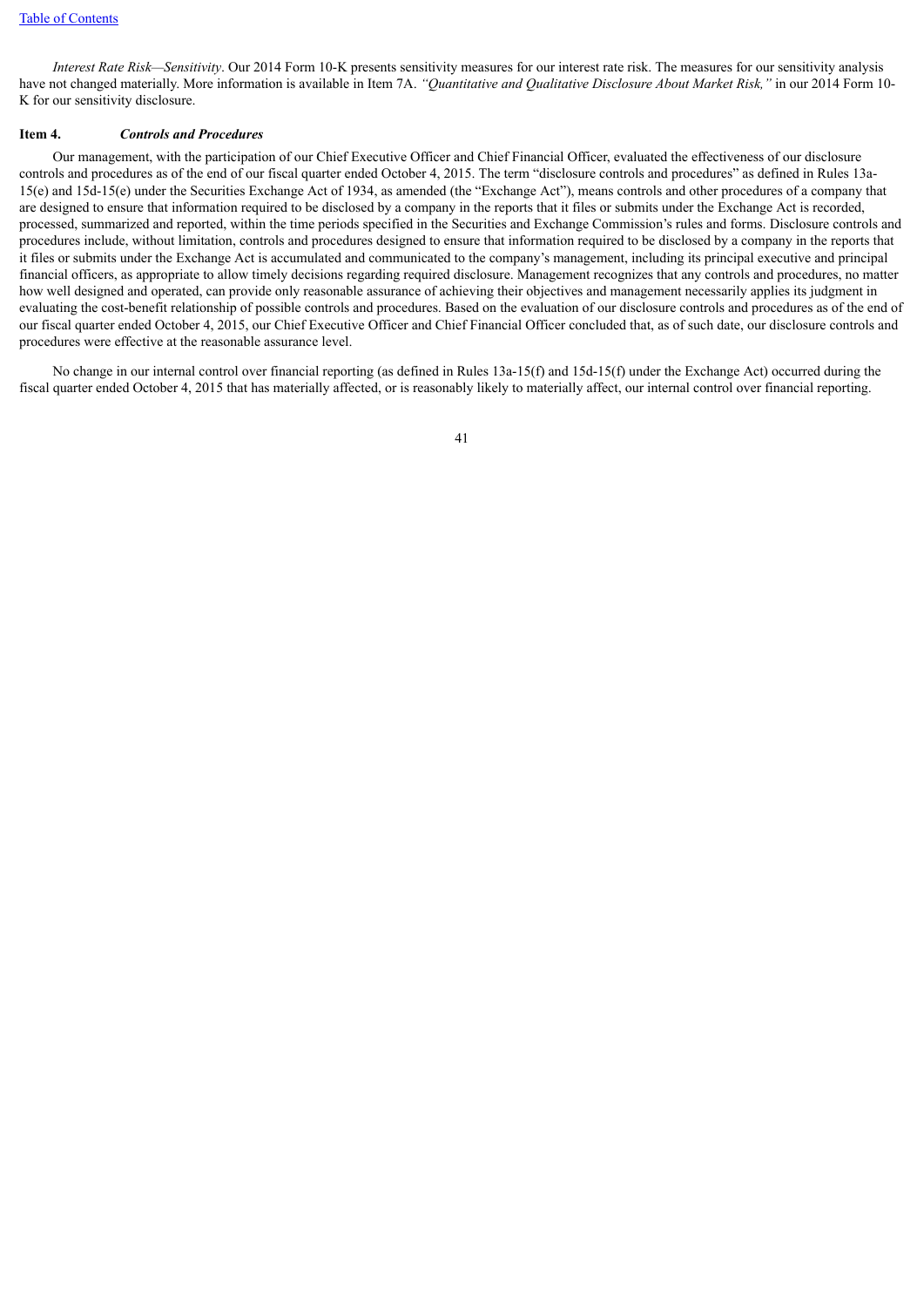# **PART II. OTHER INFORMATION**

# <span id="page-41-0"></span>**Item 1.** *Legal Proceedings*

We are subject to various claims, legal proceedings and investigations covering a wide range of matters that arise in the ordinary course of our business activities. Although we have established accruals for potential losses that we believe are probable and reasonably estimable, in the opinion of our management, based on its review of the information available at this time, the total cost of resolving these contingencies at October 4, 2015 should not have a material adverse effect on our condensed consolidated financial statements. However, each of these matters is subject to uncertainties, and it is possible that some of these matters may be resolved unfavorably to us.

# <span id="page-41-1"></span>**Item 1A.** *Risk Factors*

The following important factors affect our business and operations generally or affect multiple segments of our business and operations:

# If the markets into which we sell our products decline or do not grow as anticipated due to a decline in general economic conditions, or there are uncertainties surrounding the approval of government or industrial funding proposals, or there are unfavorable changes in government regulations, we *may see an adverse ef ect on the results of our business operations.*

Our customers include pharmaceutical and biotechnology companies, laboratories, academic and research institutions, public health authorities, private healthcare organizations, doctors and government agencies. Our quarterly revenue and results of operations are highly dependent on the volume and timing of orders received during the quarter. In addition, our revenues and earnings forecasts for future quarters are often based on the expected trends in our markets. However, the markets we serve do not always experience the trends that we may expect. Negative fluctuations in our customers' markets, the inability of our customers to secure credit or funding, restrictions in capital expenditures, general economic conditions, cuts in government funding or unfavorable changes in government regulations would likely result in a reduction in demand for our products and services. In addition, government funding is subject to economic conditions and the political process, which is inherently fluid and unpredictable. Our revenues may be adversely affected if our customers delay or reduce purchases as a result of uncertainties surrounding the approval of government or industrial funding proposals. Such declines could harm our consolidated financial position, results of operations, cash flows and trading price of our common stock, and could limit our ability to sustain profitability.

#### Our growth is subject to global economic and political conditions, and operational disruptions at our facilities.

Our business is affected by global economic conditions and the state of the financial markets, particularly as the United States and other countries balance concerns around debt, inflation, growth and budget allocations in their policy initiatives. There can be no assurance that global economic conditions and financial markets will not worsen and that we will not experience any adverse effects that may be material to our consolidated cash flows, results of operations, financial position or our ability to access capital, such as the adverse effects resulting from a prolonged shutdown in government operations both in the United States and internationally. Our business is also affected by local economic environments, including inflation, recession, financial liquidity and currency volatility or devaluation. Political changes, some of which may be disruptive, could interfere with our supply chain, our customers and all of our activities in a particular location.

While we take precautions to prevent production or service interruptions at our global facilities, a major earthquake, fire, flood, power loss or other catastrophic event that results in the destruction or delay of any of our critical business operations could result in our incurring significant liability to customers or other third parties, cause significant reputational damage or have a material adverse effect on our business, operating results or financial condition.

Certain of these risks can be hedged to a limited degree using financial instruments, or other measures, and some of these risks are insurable, but any such mitigation efforts are costly and may not always be fully successful. Our ability to engage in such mitigation efforts has decreased or become even more costly as a result of recent market developments.

## If we do not introduce new products in a timely manner, we may lose market share and be unable to achieve revenue growth targets.

We sell many of our products in industries characterized by rapid technological change, frequent new product and service introductions, and evolving customer needs and industry standards. Many of the businesses competing with us in these industries have significant financial and other resources to invest in new technologies, substantial intellectual property portfolios, substantial experience in new product development, regulatory expertise, manufacturing capabilities, and established distribution channels to deliver products to customers. Our products could become technologically obsolete over time, or we may invest in technology that does not lead to revenue growth or continue to sell products for which the demand from our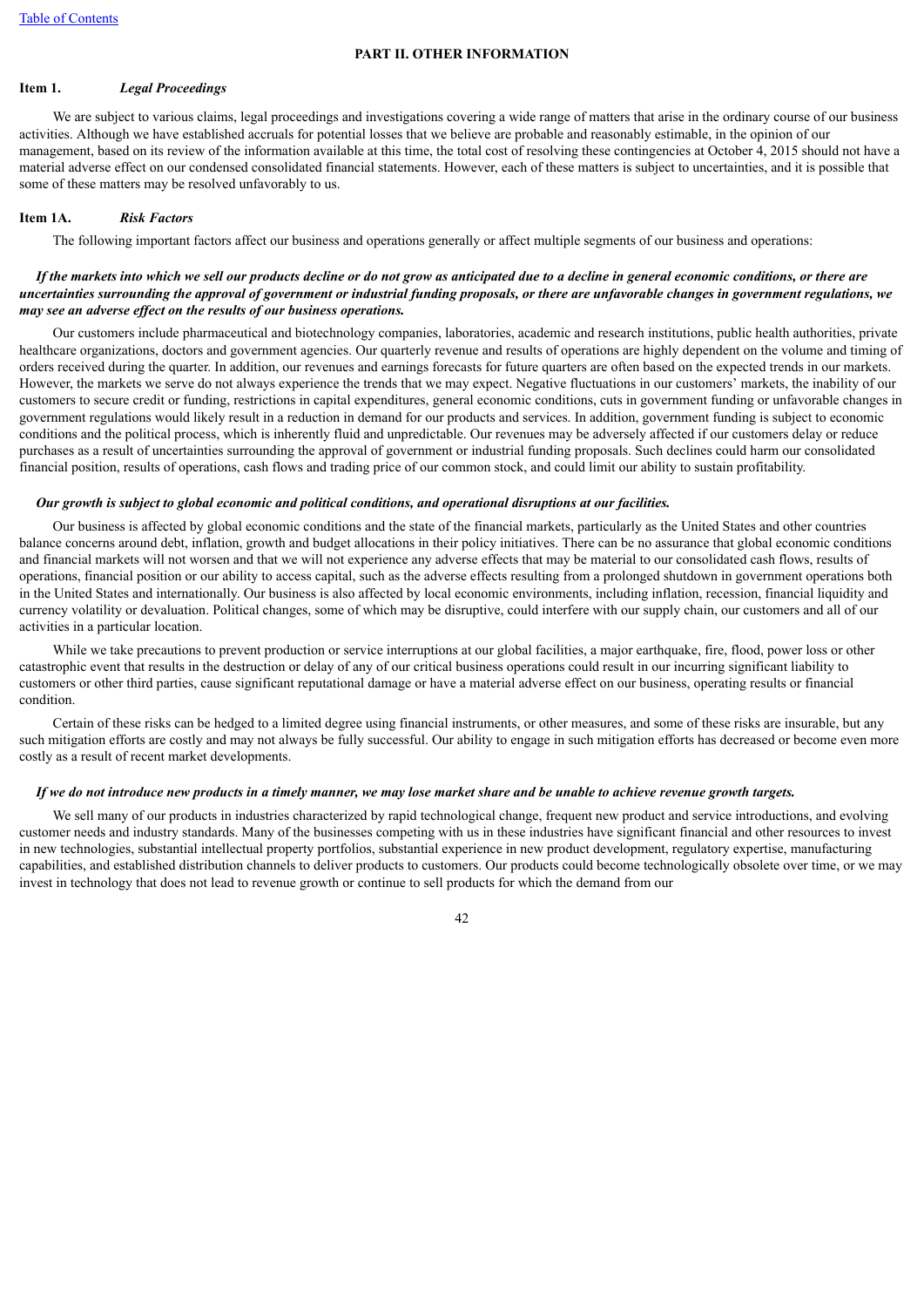customers is declining, in which case we may lose market share or not achieve our revenue growth targets. The success of our new product offerings will depend upon several factors, including our ability to:

- accurately anticipate customer needs,
- innovate and develop new reliable technologies and applications,
- successfully commercialize new technologies in a timely manner,
- price our products competitively, and manufacture and deliver our products in sufficient volumes and on time, and
- differentiate our offerings from our competitors' offerings.

Many of our products are used by our customers to develop, test and manufacture their products. We must anticipate industry trends and consistently develop new products to meet our customers' expectations. In developing new products, we may be required to make significant investments before we can determine the commercial viability of the new product. If we fail to accurately foresee our customers' needs and future activities, we may invest heavily in research and development of products that do not lead to significant revenue. We may also suffer a loss in market share and potential revenue if we are unable to commercialize our technology in a timely and efficient manner.

In addition, some of our licensed technology is subject to contractual restrictions, which may limit our ability to develop or commercialize products for some applications.

# We may not be able to successfully execute acquisitions or license technologies, integrate acquired businesses or licensed technologies into our existing *businesses, make acquired businesses or licensed technologies profitable, or successfully divest businesses.*

We have in the past supplemented, and may in the future supplement, our internal growth by acquiring businesses and licensing technologies that complement or augment our existing product lines, such as our acquisition of Perten Instruments Group AB in the fourth quarter of fiscal year 2014. However, we may be unable to identify or complete promising acquisitions or license transactions for many reasons, such as:

- competition among buyers and licensees,
- the high valuations of businesses and technologies,
- the need for regulatory and other approval, and
- our inability to raise capital to fund these acquisitions.

Some of the businesses we acquire may be unprofitable or marginally profitable, or may increase the variability of our revenue recognition. Accordingly, the earnings or losses of acquired businesses may dilute our earnings. For these acquired businesses to achieve acceptable levels of profitability, we would have to improve their management, operations, products and market penetration. We may not be successful in this regard and may encounter other difficulties in integrating acquired businesses into our existing operations, such as incompatible management, information or other systems, cultural differences, loss of key personnel, unforeseen regulatory requirements, previously undisclosed liabilities or difficulties in predicting financial results. Additionally, if we are not successful in selling businesses we seek to divest, the activity of such businesses may dilute our earnings and we may not be able to achieve the expected benefits of such divestitures. As a result, our financial results may differ from our forecasts or the expectations of the investment community in a given quarter or over the long term.

To finance our acquisitions, we may have to raise additional funds, either through public or private financings. We may be unable to obtain such funds or may be able to do so only on terms unacceptable to us. We may also incur expenses related to completing acquisitions or licensing technologies, or in evaluating potential acquisitions or technologies, which may adversely impact our profitability.

#### *We may not be successful in adequately protecting our intellectual property.*

Patent and trade secret protection is important to us because developing new products, processes and technologies gives us a competitive advantage, although it is time-consuming and expensive. We own many United States and foreign patents and intend to apply for additional patents. Patent applications we file, however, may not result in issued patents or, if they do, the claims allowed in the patents may be narrower than what is needed to protect fully our products, processes and technologies. The expiration of our previously issued patents may cause us to lose a competitive advantage in certain of the products and services we provide. Similarly, applications to register our trademarks may not be granted in all countries in which they are filed. For our intellectual property that is protected by keeping it secret, such as trade secrets and know-how, we may not use adequate measures to protect this intellectual property.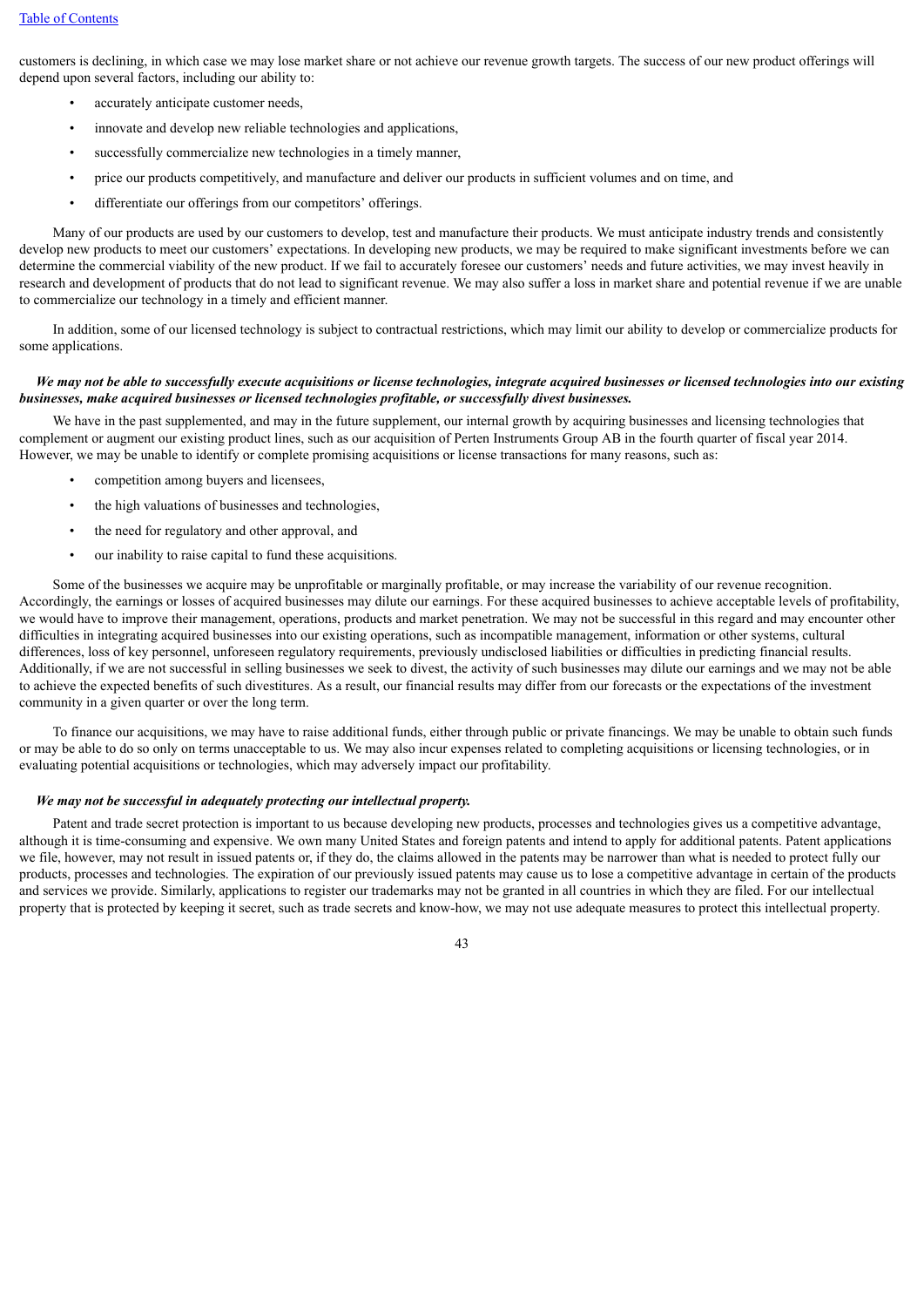Third parties may also challenge the validity of our issued patents, may circumvent or "design around" our patents and patent applications, or may claim that our products, processes or technologies infringe their patents. In addition, third parties may assert that our product names infringe their trademarks. We may incur significant expense in legal proceedings to protect our intellectual property against infringement by third parties or to defend against claims of infringement by third parties. Claims by third parties in pending or future lawsuits could result in awards of substantial damages against us or court orders that could effectively prevent us from manufacturing, using, importing or selling our products in the United States or other countries.

# If we are unable to renew our licenses or otherwise lose our licensed rights, we may have to stop selling products or we may lose competitive *advantage.*

We may not be able to renew our existing licenses, or licenses we may obtain in the future, on terms acceptable to us, or at all. If we lose the rights to a patented or other proprietary technology, we may need to stop selling products incorporating that technology and possibly other products, redesign our products or lose a competitive advantage. Potential competitors could in-license technologies that we fail to license and potentially erode our market share.

Our licenses typically subject us to various economic and commercialization obligations. If we fail to comply with these obligations, we could lose important rights under a license, such as the right to exclusivity in a market. In some cases, we could lose all rights under the license. In addition, rights granted under the license could be lost for reasons out of our control. For example, the licensor could lose patent protection for a number of reasons, including invalidity of the licensed patent, or a third-party could obtain a patent that curtails our freedom to operate under one or more licenses.

# *If we do not compete ef ectively, our business will be harmed.*

We encounter aggressive competition from numerous competitors in many areas of our business. We may not be able to compete effectively with all of these competitors. To remain competitive, we must develop new products and periodically enhance our existing products. We anticipate that we may also have to adjust the prices of many of our products to stay competitive. In addition, new competitors, technologies or market trends may emerge to threaten or reduce the value of entire product lines.

# Our quarterly operating results could be subject to significant fluctuation, and we may not be able to adjust our operations to effectively address changes we do not anticipate, which could increase the volatility of our stock price and potentially cause losses to our shareholders.

Given the nature of the markets in which we participate, we cannot reliably predict future revenue and profitability. Changes in competitive, market and economic conditions may require us to adjust our operations, and we may not be able to make those adjustments or make them quickly enough to adapt to changing conditions. A high proportion of our costs are fixed, due in part to our research and development and manufacturing costs. As a result, small declines in sales could disproportionately affect our operating results in a quarter. Factors that may affect our quarterly operating results include:

- demand for and market acceptance of our products,
- competitive pressures resulting in lower selling prices,
- changes in the level of economic activity in regions in which we do business,
- changes in general economic conditions or government funding,
- settlements of income tax audits,
- expenses incurred in connection with claims related to environmental conditions at locations where we conduct or formerly conducted operations,
- differing tax laws and changes in those laws, or changes in the countries in which we are subject to taxation,
- changes in our effective tax rate,
- changes in industries, such as pharmaceutical and biomedical,
- changes in the portions of our revenue represented by our various products and customers,
- our ability to introduce new products,
- our competitors' announcement or introduction of new products, services or technological innovations,
- costs of raw materials, energy or supplies,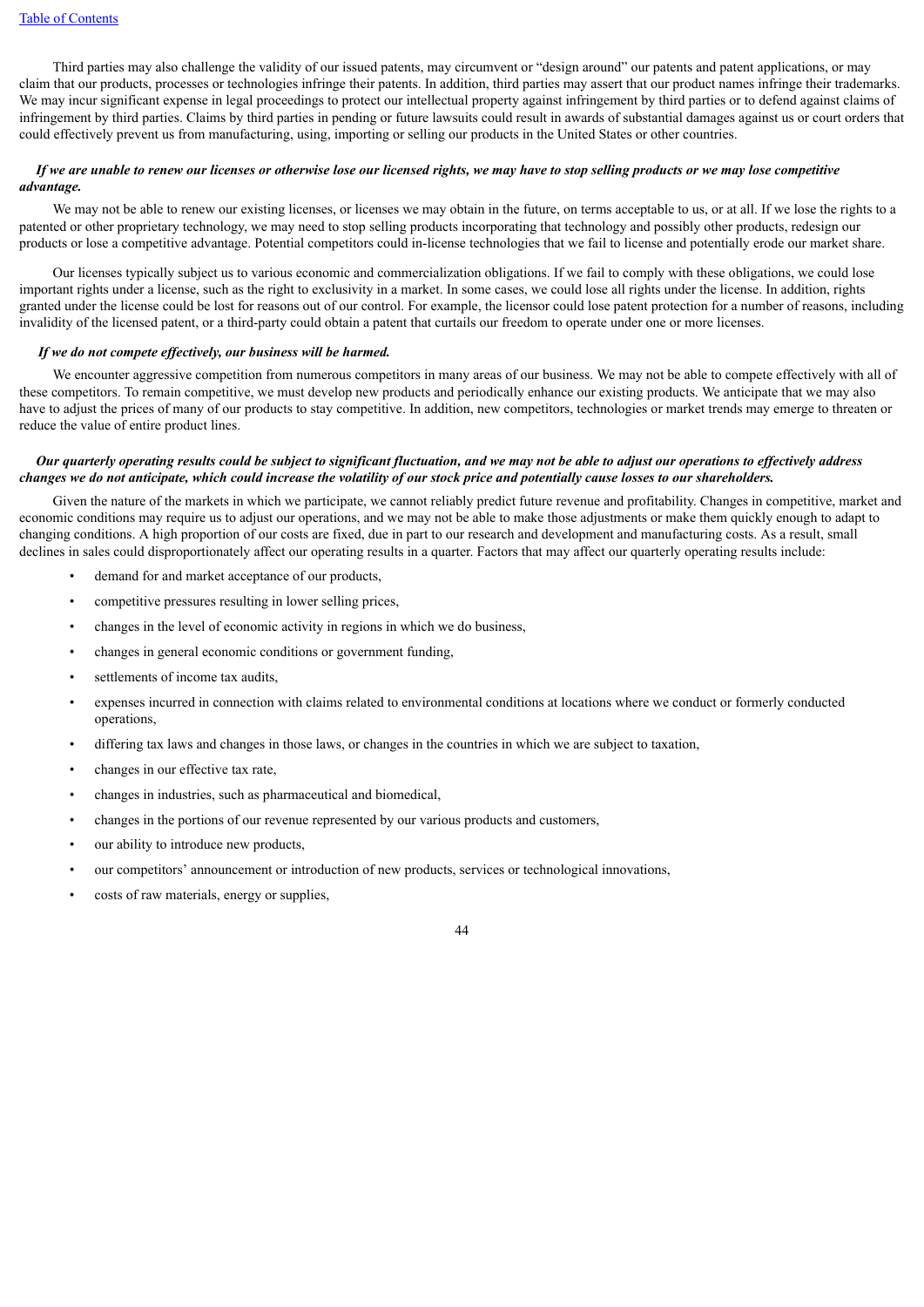- changes in healthcare or other reimbursement rates paid by government agencies and other third parties for certain of our products and services,
- our ability to realize the benefit of ongoing productivity initiatives,
- changes in the volume or timing of product orders,
- fluctuation in the expense related to the mark-to-market adjustment on postretirement benefit plans,
- changes in our assumptions underlying future funding of pension obligations, and
- changes in assumptions used to determine contingent consideration in acquisitions.

#### A significant disruption in third-party package delivery and import/export services, or significant increases in prices for those services, could interfere *with our ability to ship products, increase our costs and lower our profitability.*

We ship a significant portion of our products to our customers through independent package delivery and import/export companies, including UPS and Federal Express in the United States; TNT, UPS and DHL in Europe; and UPS in Asia. We also ship our products through other carriers, including national trucking firms, overnight carrier services and the United States Postal Service. If one or more of the package delivery or import/export providers experiences a significant disruption in services or institutes a significant price increase, we may have to seek alternative providers and the delivery of our products could be prevented or delayed. Such events could cause us to incur increased shipping costs that could not be passed on to our customers, negatively impacting our profitability and our relationships with certain of our customers.

# Disruptions in the supply of raw materials, certain key components and other goods from our limited or single source suppliers could have an adverse *ef ect on the results of our business operations, and could damage our relationships with customers.*

The production of our products requires a wide variety of raw materials, key components and other goods that are generally available from alternate sources of supply. However, certain critical raw materials, key components and other goods required for the production and sale of some of our principal products are available from limited or single sources of supply. We generally have multi-year contracts with no minimum purchase requirements with these suppliers, but those contracts may not fully protect us from a failure by certain suppliers to supply critical materials or from the delays inherent in being required to change suppliers and, in some cases, validate new raw materials. Such raw materials, key components and other goods can usually be obtained from alternative sources with the potential for an increase in price, decline in quality or delay in delivery. A prolonged inability to obtain certain raw materials, key components or other goods is possible and could have an adverse effect on our business operations, and could damage our relationships with customers.

We are subject to the rules of the Securities and Exchange Commission requiring disclosure as to whether certain materials known as conflict minerals (tantalum, tin, gold, tungsten and their derivatives), which may be contained in our products are mined from the Democratic Republic of the Congo and adjoining countries. As a result of these rules, we may incur additional costs in complying with the disclosure requirements and in satisfying those customers who require that the components used in our products be certified as conflict-free, and the potential lack of availability of these materials at competitive prices could increase our production costs.

#### The manufacture and sale of products and services may expose us to product liability claims for which we could have substantial liability.

We face an inherent business risk of exposure to product liability claims if our products, services or product candidates are alleged or found to have caused injury, damage or loss. We may in the future be unable to obtain insurance with adequate levels of coverage for potential liability on acceptable terms or claims of this nature may be excluded from coverage under the terms of any insurance policy that we can obtain. If we are unable to obtain such insurance or the amounts of any claims successfully brought against us substantially exceed our coverage, then our business could be adversely impacted.

# If we fail to maintain satisfactory compliance with the regulations of the United States Food and Drug Administration and other governmental agencies in the United States and abroad, we may be forced to recall products and cease their manufacture and distribution, and we could be subject to *civil, criminal or monetary penalties.*

Our operations are subject to regulation by different state and federal government agencies in the United States and other countries, as well as to the standards established by international standards bodies. If we fail to comply with those regulations or standards, we could be subject to fines, penalties, criminal prosecution or other sanctions. Some of the products produced by our Human Health segment are subject to regulation by the United States Food and Drug Administration and similar foreign and domestic agencies. These regulations govern a wide variety of product activities, from design and development to labeling,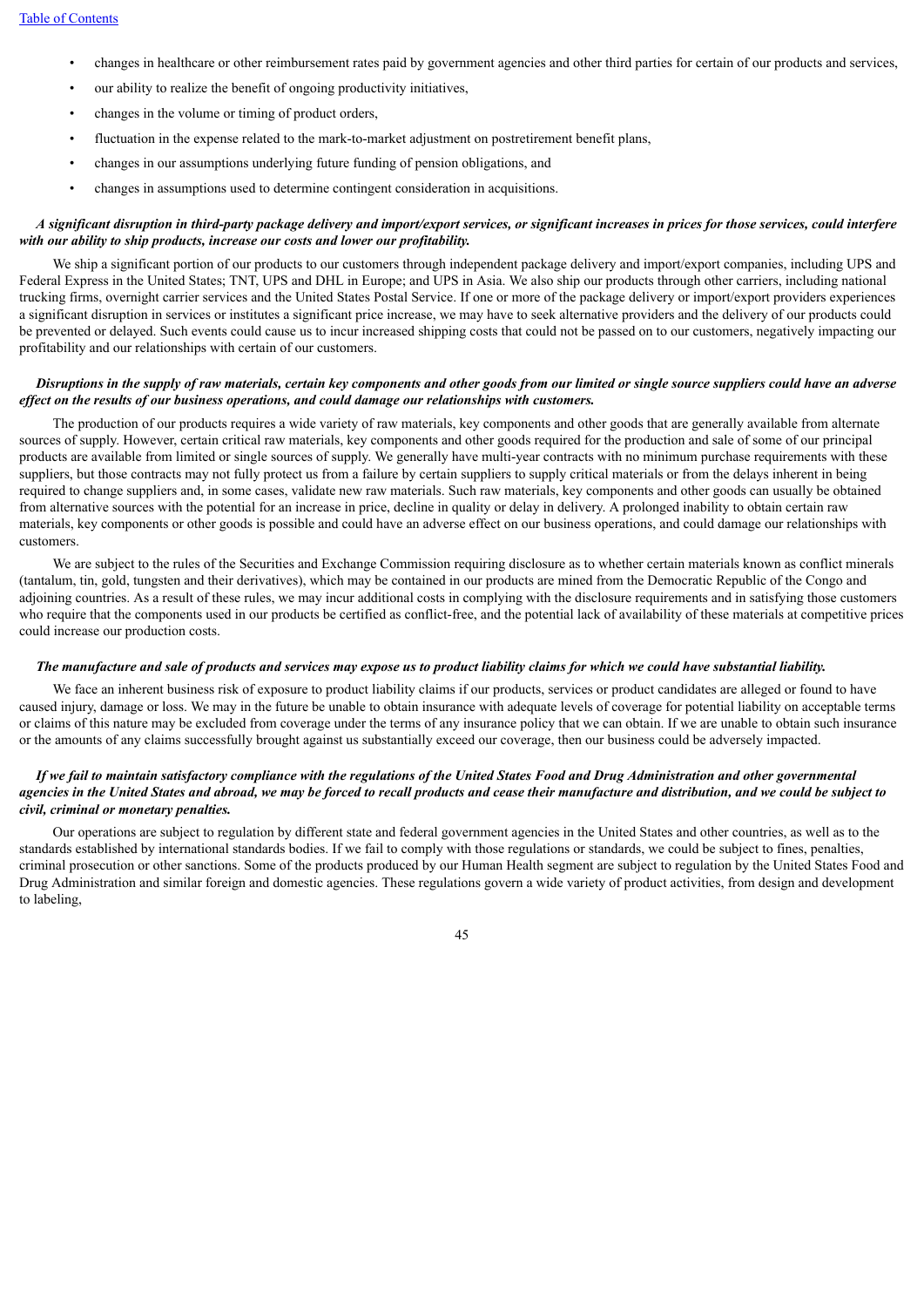manufacturing, promotion, sales and distribution. If we fail to comply with those regulations or standards, we may have to recall products, cease their manufacture and distribution, and may be subject to fines or criminal prosecution.

We are also subject to a variety of laws, regulations and standards that govern, among other things, the importation and exportation of products, the handling, transportation and manufacture of toxic or hazardous substances, and our business practices in the United States and abroad such as anti-bribery, anti-corruption and competition laws. This requires that we devote substantial resources to maintaining our compliance with those laws, regulations and standards. A failure to do so could result in the imposition of civil, criminal or monetary penalties having a material adverse effect on our operations.

#### *Changes in governmental regulations may reduce demand for our products or increase our expenses.*

We compete in markets in which we or our customers must comply with federal, state, local and foreign regulations, such as environmental, health and safety, and food and drug regulations. We develop, configure and market our products to meet customer needs created by these regulations. Any significant change in these regulations could reduce demand for our products or increase our costs of producing these products.

# The healthcare industry is highly regulated and if we fail to comply with its extensive system of laws and regulations, we could suffer fines and penalties or be required to make significant changes to our operations which could have a significant adverse effect on the results of our business *operations.*

The healthcare industry, including the genetic screening market, is subject to extensive and frequently changing international and United States federal, state and local laws and regulations. In addition, legislative provisions relating to healthcare fraud and abuse, patient privacy violations and misconduct involving government insurance programs provide federal enforcement personnel with substantial powers and remedies to pursue suspected violations. We believe that our business will continue to be subject to increasing regulation as the federal government continues to strengthen its position on healthcare matters, the scope and effect of which we cannot predict. If we fail to comply with applicable laws and regulations, we could suffer civil and criminal damages, fines and penalties, exclusion from participation in governmental healthcare programs, and the loss of various licenses, certificates and authorizations necessary to operate our business, as well as incur liabilities from third-party claims, all of which could have a significant adverse effect on our business.

#### Economic, political and other risks associated with foreign operations could adversely affect our international sales and profitability.

Because we sell our products worldwide, our businesses are subject to risks associated with doing business internationally. Our sales originating outside the United States represented the majority of our total revenue in the nine months ended October 4, 2015. We anticipate that sales from international operations will continue to represent a substantial portion of our total revenue. In addition, many of our manufacturing facilities, employees and suppliers are located outside the United States. Accordingly, our future results of operations could be harmed by a variety of factors, including:

- changes in actual, or from projected, foreign currency exchange rates,
- changes in a country's or region's political or economic conditions, particularly in developing or emerging markets,
- longer payment cycles of foreign customers and timing of collections in foreign jurisdictions,
- embargoes, trade protection measures and import or export licensing requirements,
- policies in foreign countries benefiting domestic manufacturers or other policies detrimental to companies headquartered in the United States,
- differing tax laws and changes in those laws, or changes in the countries in which we are subject to tax,
- adverse income tax audit settlements or loss of previously negotiated tax incentives,
- differing business practices associated with foreign operations,
- difficulty in transferring cash between international operations and the United States,
- difficulty in staffing and managing widespread operations,
- differing labor laws and changes in those laws,
- differing protection of intellectual property and changes in that protection,
- increasing global enforcement of anti-bribery and anti-corruption laws, and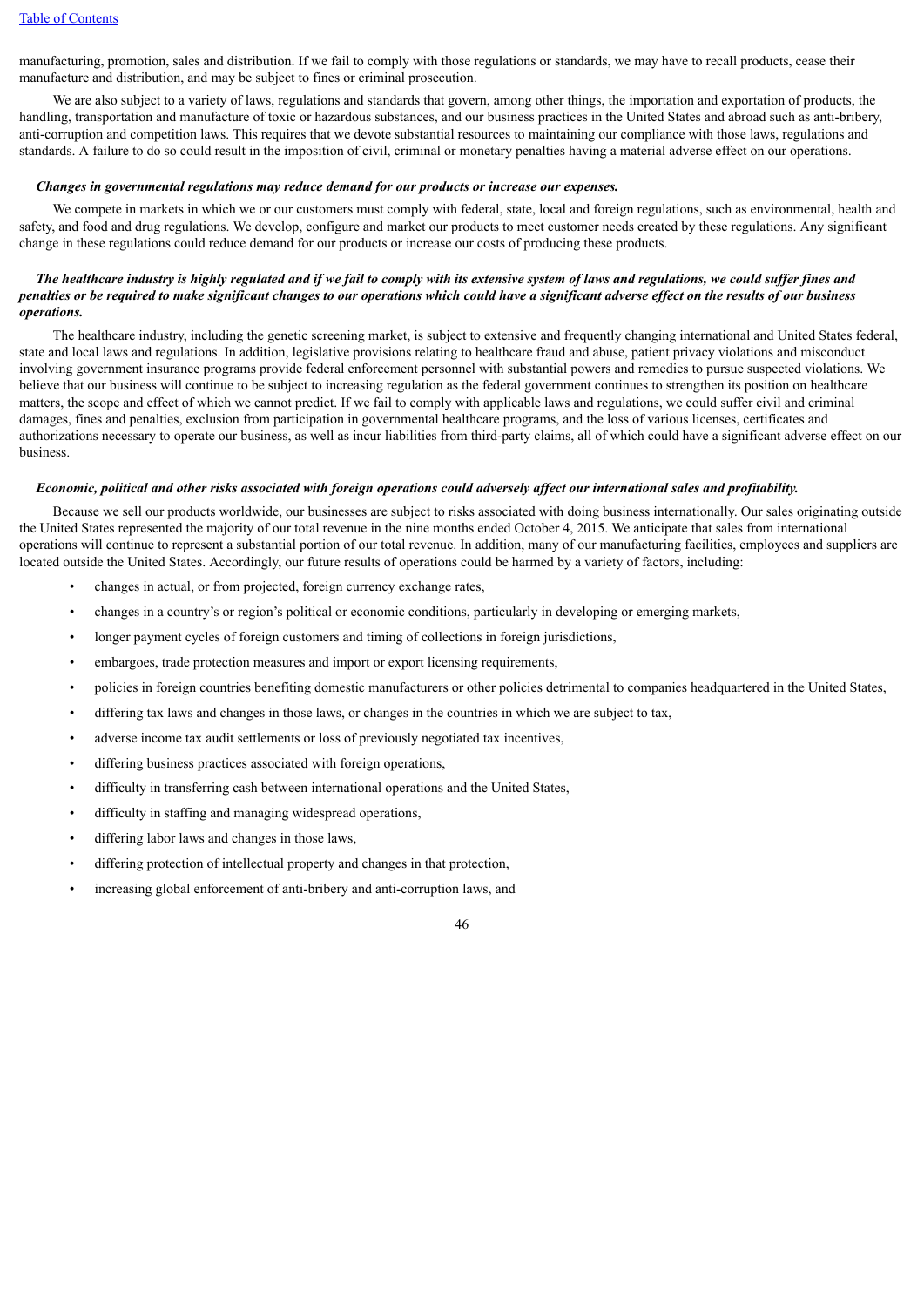• differing regulatory requirements and changes in those requirements.

### If we do not retain our key personnel, our ability to execute our business strategy will be limited.

Our success depends to a significant extent upon the continued service of our executive officers and key management and technical personnel, particularly our experienced engineers and scientists, and on our ability to continue to attract, retain, and motivate qualified personnel. The competition for these employees is intense. The loss of the services of key personnel could have a material adverse effect on our operating results. In addition, there could be a material adverse effect on us should the turnover rates for key personnel increase significantly or if we are unable to continue to attract qualified personnel. We do not maintain any key person life insurance policies on any of our officers or employees.

Our success also depends on our ability to execute leadership succession plans. The inability to successfully transition key management roles could have a material adverse effect on our operating results.

# If we experience a significant disruption in, or breach in security of, our information technology systems, or if we fail to implement new systems, *software and technologies successfully, our business could be adversely af ected.*

We rely on several centralized information technology systems throughout our company to develop, manufacture and provide products and services, keep financial records, process orders, manage inventory, process shipments to customers and operate other critical functions. Our information technology systems may be susceptible to damage, disruptions or shutdowns due to power outages, hardware failures, computer viruses, attacks by computer hackers, telecommunication failures, user errors, catastrophes or other unforeseen events. If we were to experience a prolonged system disruption in the information technology systems that involve our interactions with customers or suppliers, it could result in the loss of sales and customers and significant incremental costs, which could adversely affect our business. In addition, security breaches of our information technology systems could result in the misappropriation or unauthorized disclosure of confidential information belonging to us or to our employees, partners, customers or suppliers, which could result in our suffering significant financial or reputational damage.

# We have a substantial amount of outstanding debt, which could impact our ability to obtain future financing and limit our ability to make other *expenditures in the conduct of our business.*

Our debt level and related debt service obligations could have negative consequences, including:

- requiring us to dedicate significant cash flow from operations to the payment of principal and interest on our debt, which reduces the funds we have available for other purposes, such as acquisitions and stock repurchases;
- reducing our flexibility in planning for or reacting to changes in our business and market conditions; and
- exposing us to interest rate risk since a portion of our debt obligations are at variable rates.

In addition, we may incur additional indebtedness in the future to meet future financing needs. If we add new debt, the risks described above could increase.

# Restrictions in our senior unsecured revolving credit facility and other debt instruments may limit our activities.

Our senior unsecured revolving credit facility and our 2021 Notes include restrictive covenants that limit our ability to engage in activities that could otherwise benefit our company. These include restrictions on our ability and the ability of our subsidiaries to:

- pay dividends on, redeem or repurchase our capital stock,
- sell assets,
- incur obligations that restrict our subsidiaries' ability to make dividend or other payments to us,
- guarantee or secure indebtedness,
- enter into transactions with affiliates, and
- consolidate, merge or transfer all, or substantially all, of our assets and the assets of our subsidiaries on a consolidated basis.

We are also required to meet specified financial ratios under the terms of certain of our existing debt instruments. Our ability to comply with these financial restrictions and covenants is dependent on our future performance, which is subject to prevailing economic conditions and other factors, including factors that are beyond our control, such as foreign exchange rates, interest rates, changes in technology and changes in the level of competition. In addition, if we are unable to maintain our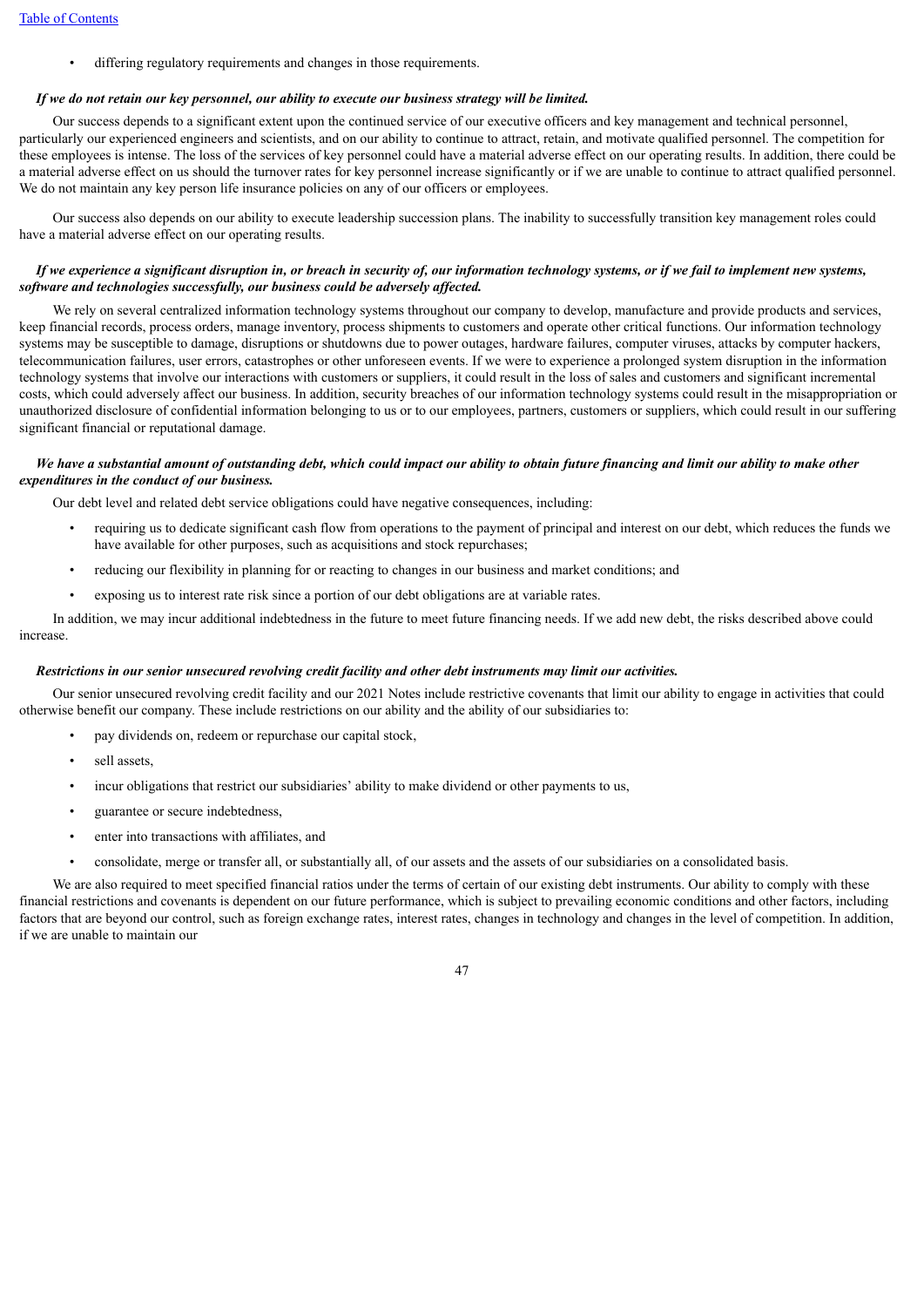investment grade credit rating, our borrowing costs would increase and we would be subject to different and potentially more restrictive financial covenants under some of our existing debt instruments.

Any future indebtedness that we incur may include similar or more restrictive covenants. Our failure to comply with any of the restrictions in our senior unsecured revolving credit facility, our 2021 Notes or any future indebtedness may result in an event of default under those debt instruments, which could permit acceleration of the debt under those debt instruments, and require us to prepay that debt before its scheduled due date under certain circumstances.

# Our results of operations will be adversely affected if we fail to realize the full value of our intangible assets.

As of October 4, 2015, our total assets included \$2.7 billion of net intangible assets. Net intangible assets consist principally of goodwill associated with acquisitions and costs associated with securing patent rights, trademark rights, customer relationships, core technology and technology licenses, net of accumulated amortization. We test certain of these items—specifically all of those that are considered "non-amortizing"—at least annually for potential impairment by comparing the carrying value to the fair market value of the reporting unit to which they are assigned. All of our amortizing intangible assets are also evaluated for impairment should events occur that call into question the value of the intangible assets.

Adverse changes in our business, adverse changes in the assumptions used to determine the fair value of our reporting units, or the failure to grow our Human Health and Environmental Health segments may result in impairment of our intangible assets, which could adversely affect our results of operations.

#### *Our share price will fluctuate.*

Over the last several years, stock markets in general and our common stock in particular have experienced significant price and volume volatility. Both the market price and the daily trading volume of our common stock may continue to be subject to significant fluctuations due not only to general stock market conditions but also to a change in sentiment in the market regarding our operations and business prospects. In addition to the risk factors discussed above, the price and volume volatility of our common stock may be affected by:

- operating results that vary from our financial guidance or the expectations of securities analysts and investors,
- the financial performance of the major end markets that we target,
- the operating and securities price performance of companies that investors consider to be comparable to us,
- announcements of strategic developments, acquisitions and other material events by us or our competitors, and
- changes in global financial markets and global economies and general market conditions, such as interest or foreign exchange rates, commodity and equity prices and the value of financial assets.

# *Dividends on our common stock could be reduced or eliminated in the future.*

<span id="page-47-0"></span>On July 22, 2015, we announced that our Board had declared a quarterly dividend of \$0.07 per share for the third quarter of fiscal year 2015 that will be payable in November 2015. On October 29, 2015, we announced that our Board had declared a quarterly dividend of \$0.07 per share for the fourth quarter of fiscal year 2015 that will be payable in February 2016. In the future, our Board may determine to reduce or eliminate our common stock dividend in order to fund investments for growth, repurchase shares or conserve capital resources.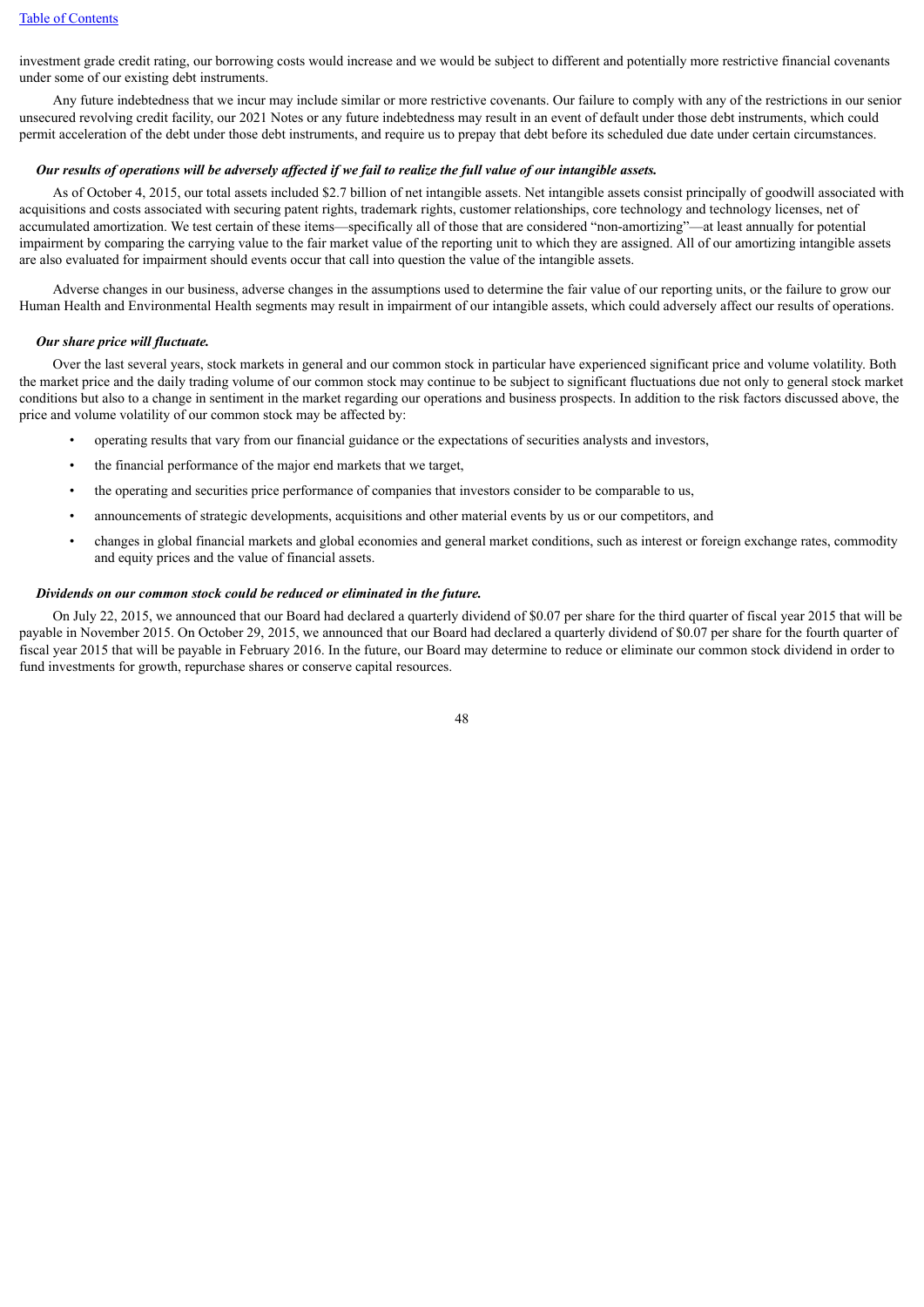# **Item 2.** *Unregistered Sales of Equity Securities and Use of Proceeds*

# **Stock Repurchases**

The following table provides information with respect to the shares of common stock repurchased by us for the periods indicated.

|                                            | <b>Issuer Repurchases of Equity Securities</b>                                                          |   |       |                                                                                                                          |                                                                                                                        |  |  |  |  |  |
|--------------------------------------------|---------------------------------------------------------------------------------------------------------|---|-------|--------------------------------------------------------------------------------------------------------------------------|------------------------------------------------------------------------------------------------------------------------|--|--|--|--|--|
| Period                                     | <b>Total Number</b><br><b>Average Price</b><br><b>Paid Per</b><br>of Shares<br>Purchased(1)(2)<br>Share |   |       | <b>Total Number of</b><br><b>Shares Purchased as</b><br><b>Part of Publicly</b><br><b>Announced Plans or</b><br>Programs | <b>Maximum Number of</b><br><b>Shares that May Yet</b><br><b>Be Purchased</b><br><b>Under the Plans or</b><br>Programs |  |  |  |  |  |
| June 29, 2015—August 2, 2015               | 612                                                                                                     |   | 53.00 |                                                                                                                          | 7,400,000                                                                                                              |  |  |  |  |  |
| August 3, 2015—August 30, 2015             | 453                                                                                                     |   | 50.52 |                                                                                                                          | 7,400,000                                                                                                              |  |  |  |  |  |
| August 31, 2015—October 4, 2015            | 1,500,037                                                                                               |   | 47.98 | 1.500.000                                                                                                                | 5,900,000                                                                                                              |  |  |  |  |  |
| Activity for quarter ended October 4, 2015 | 1,501,102                                                                                               | S | 47.98 | 1.500.000                                                                                                                | 5,900,000                                                                                                              |  |  |  |  |  |

 $(1)$  On October 23, 2014, our Board authorized us to repurchase up to 8.0 million shares of common stock under a stock repurchase program (the "Repurchase Program"). The Repurchase Program will expire on October 23, 2016 unless terminated earlier by our Board, and may be suspended or discontinued at any time. During the third quarter of fiscal year 2015, we repurchased 1.5 million shares of common stock in the open market at an aggregate cost of \$72.0 million, including commissions, under the Repurchase Program. As of October 4, 2015, 5.9 million shares remained available for repurchase under the Repurchase Program.

(2) Our Board has authorized us to repurchase shares of common stock to satisfy minimum statutory tax withholding obligations in connection with the vesting of restricted stock awards and restricted stock unit awards granted pursuant to our equity incentive plans and to satisfy obligations related to the exercise of stock options made pursuant to our equity incentive plans. During the third quarter of fiscal year 2015, we repurchased 1,102 shares of common stock for this purpose. The repurchased shares have been reflected as additional authorized but unissued shares, with the payments reflected in common stock and capital in excess of par value.

<span id="page-48-0"></span>**Item 6.** *Exhibits*

| Exhibit<br><b>Number</b> | <b>Exhibit Name</b>                                                                                                                                                               |
|--------------------------|-----------------------------------------------------------------------------------------------------------------------------------------------------------------------------------|
| 31.1                     | Certification of Chief Executive Officer pursuant to Rule 13a-14(a), as adopted pursuant to Section 302 of the Sarbanes-Oxley Act of<br>2002.                                     |
| 31.2                     | Certification of Chief Financial Officer pursuant to Rule 13a-14(a), as adopted pursuant to Section 302 of the Sarbanes-Oxley Act of<br>2002.                                     |
| 32.1                     | Certification of Chief Executive Officer and Chief Financial Officer pursuant to 18 U.S.C. Section 1350, as adopted pursuant to Section<br>906 of the Sarbanes-Oxley Act of 2002. |
| 101.INS                  | <b>XBRL</b> Instance Document.                                                                                                                                                    |
| 101.SCH                  | XBRL Taxonomy Extension Schema Document.                                                                                                                                          |
| 101.CAL                  | XBRL Taxonomy Extension Calculation Linkbase Document.                                                                                                                            |
| 101.DEF                  | XBRL Taxonomy Extension Definition Linkbase Document.                                                                                                                             |
| $101$ .LAB               | XBRL Taxonomy Extension Labels Linkbase Document.                                                                                                                                 |
| 101.PRE                  | XBRL Taxonomy Extension Presentation Linkbase Document.                                                                                                                           |

Attached as Exhibit 101 to this report are the following formatted in XBRL (Extensible Business Reporting Language):

(i) Condensed Consolidated Statements of Operations for the three and nine months ended October 4, 2015 and September 28, 2014, (ii) Condensed Consolidated Statements of Comprehensive Income for the three and nine months ended October 4, 2015 and September 28, 2014, (iii) Condensed Consolidated Balance Sheets at October 4, 2015 and December 28,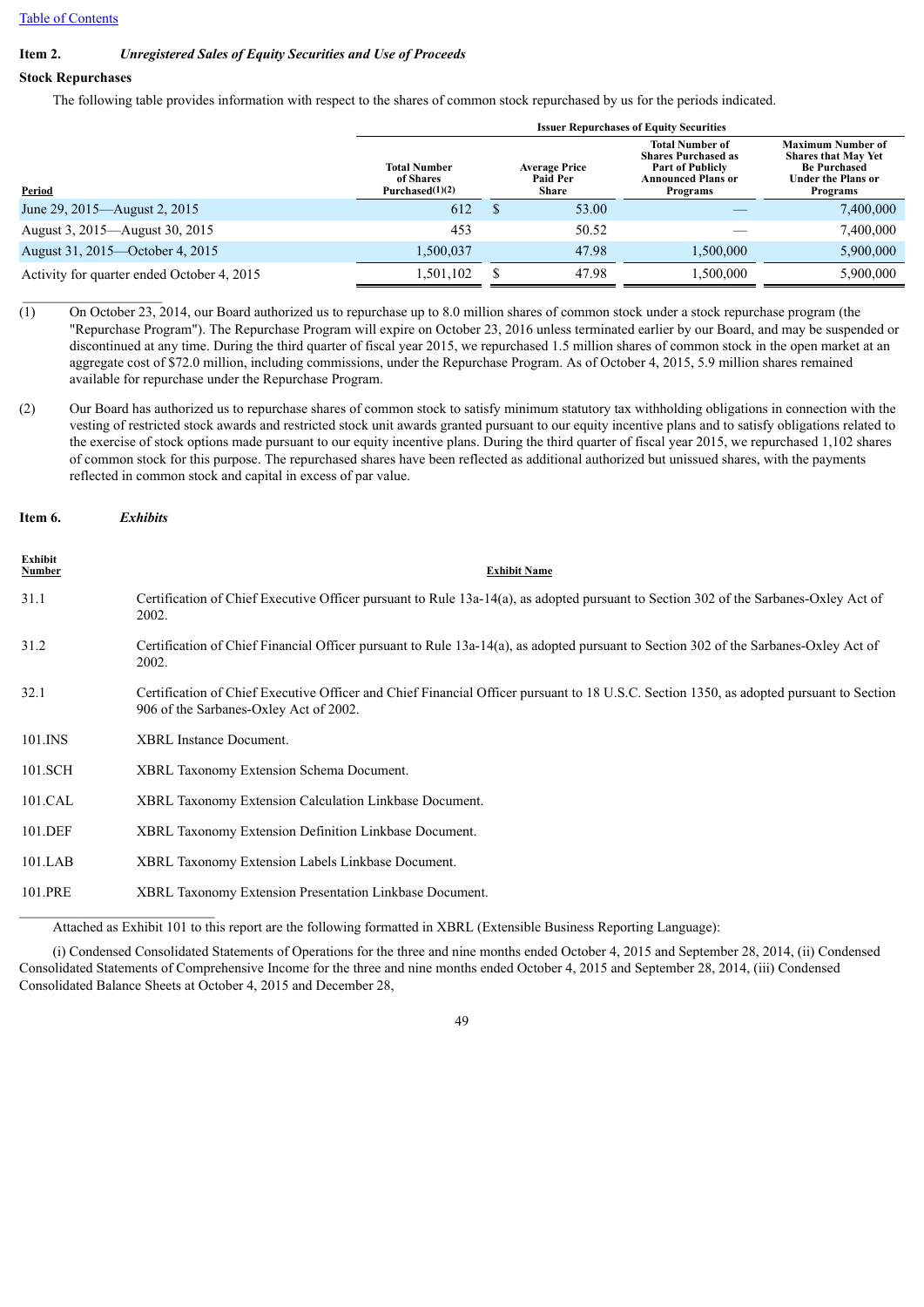# Table of [Contents](#page-0-0)

<span id="page-49-0"></span>2014, (iv) Condensed Consolidated Statement of Cash Flows for the nine months ended October 4, 2015 and September 28, 2014, and (v) Notes to Condensed Consolidated Financial Statements.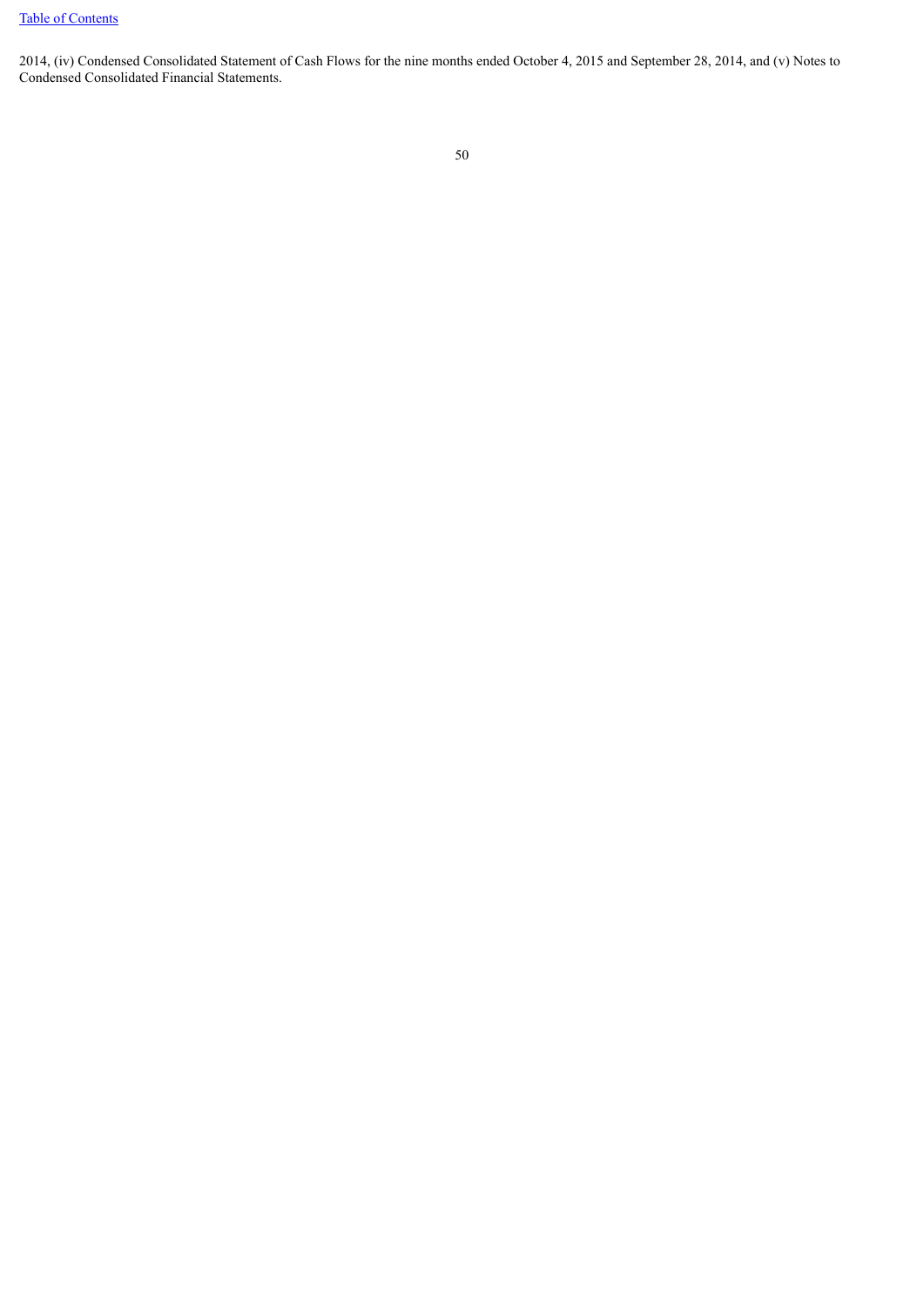# **SIGNATURES**

Pursuant to the requirements of the Securities Exchange Act of 1934, the registrant has duly caused this report to be signed on its behalf by the undersigned thereunto duly authorized.

PERKINELMER, INC.

November 10, 2015 By: *By: By: Similar By: Similar By: Similar By: Similar By: By: Similar By: Similar By: Similar By: Similar By: Similar By: Similar By: Similar By: Similar By: Similar By:*

**Frank A. Wilson Senior Vice President and Chief Financial Officer (Principal Financial Officer)**

PERKINELMER, INC.

<span id="page-50-0"></span>November 10, 2015 By: /s/ ANDREW OKUN

**Andrew Okun Vice President and Chief Accounting Officer (Principal Accounting Officer)**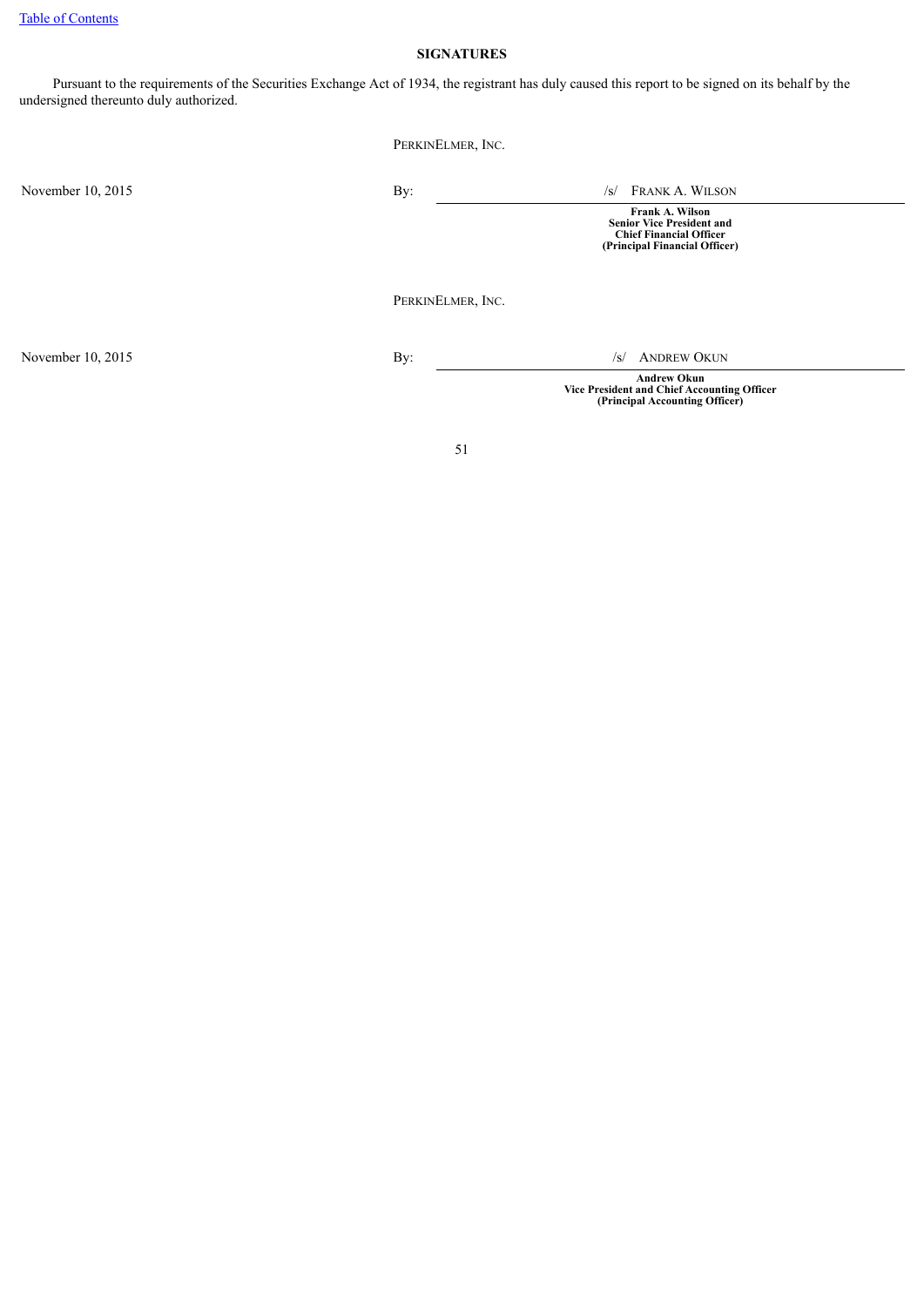# **EXHIBIT INDEX**

| Exhibit<br><b>Number</b> | <b>Exhibit Name</b>                                                                                                                                                               |
|--------------------------|-----------------------------------------------------------------------------------------------------------------------------------------------------------------------------------|
| 31.1                     | Certification of Chief Executive Officer pursuant to Rule 13a-14(a), as adopted pursuant to Section 302 of the Sarbanes-Oxley Act of<br>2002.                                     |
| 31.2                     | Certification of Chief Financial Officer pursuant to Rule 13a-14(a), as adopted pursuant to Section 302 of the Sarbanes-Oxley Act of<br>2002.                                     |
| 32.1                     | Certification of Chief Executive Officer and Chief Financial Officer pursuant to 18 U.S.C. Section 1350, as adopted pursuant to Section<br>906 of the Sarbanes-Oxley Act of 2002. |
| 101.INS                  | <b>XBRL</b> Instance Document.                                                                                                                                                    |
| 101.SCH                  | XBRL Taxonomy Extension Schema Document.                                                                                                                                          |
| 101.CAL                  | XBRL Taxonomy Extension Calculation Linkbase Document.                                                                                                                            |
| 101.DEF                  | XBRL Taxonomy Extension Definition Linkbase Document.                                                                                                                             |
| $101$ .LAB               | XBRL Taxonomy Extension Labels Linkbase Document.                                                                                                                                 |
| 101.PRE                  | XBRL Taxonomy Extension Presentation Linkbase Document.                                                                                                                           |

Attached as Exhibit 101 to this report are the following formatted in XBRL (Extensible Business Reporting Language):

(i) Condensed Consolidated Statements of Operations for the three and nine months ended October 4, 2015 and September 28, 2014, (ii) Condensed Consolidated Statements of Comprehensive Income for the three and nine months ended October 4, 2015 and September 28, 2014, (iii) Condensed Consolidated Balance Sheets at October 4, 2015 and December 28, 2014, (iv) Condensed Consolidated Statement of Cash Flows for the nine months ended October 4, 2015 and September 28, 2014, and (v) Notes to Condensed Consolidated Financial Statements.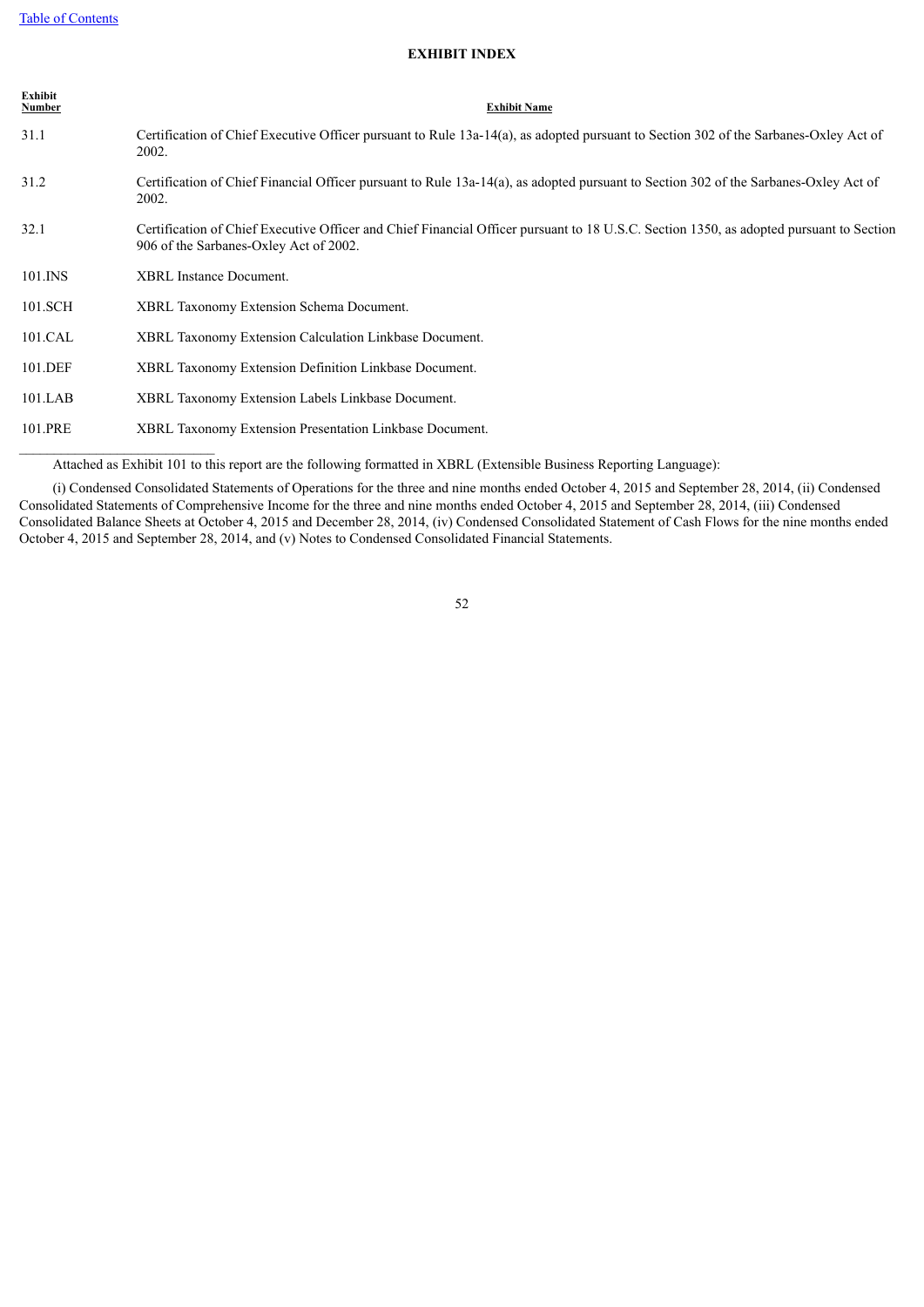# **CERTIFICATION**

I, Robert F. Friel, certify that:

- 1. I have reviewed this Quarterly Report on Form 10-Q of PerkinElmer, Inc.;
- 2. Based on my knowledge, this report does not contain any untrue statement of a material fact or omit to state a material fact necessary to make the statements made, in light of the circumstances under which such statements were made, not misleading with respect to the period covered by this report;
- 3. Based on my knowledge, the financial statements, and other financial information included in this report, fairly present in all material respects the financial condition, results of operations and cash flows of the registrant as of, and for, the periods presented in this report;
- 4. The registrant's other certifying officer and I are responsible for establishing and maintaining disclosure controls and procedures (as defined in Exchange Act Rules 13a-15(e) and 15d-15(e)) and internal control over financial reporting (as defined in Exchange Act Rules 13a-15(f) and 15d-15(f)) for the registrant and have:
	- a) Designed such disclosure controls and procedures, or caused such disclosure controls and procedures to be designed under our supervision, to ensure that material information relating to the registrant, including its consolidated subsidiaries, is made known to us by others within those entities, particularly during the period in which this report is being prepared;
	- b) Designed such internal control over financial reporting, or caused such internal control over financial reporting to be designed under our supervision, to provide reasonable assurance regarding the reliability of financial reporting and the preparation of financial statements for external purposes in accordance with generally accepted accounting principles;
	- c) Evaluated the effectiveness of the registrant's disclosure controls and procedures and presented in this report our conclusions about the effectiveness of the disclosure controls and procedures, as of the end of the period covered by this report based on such evaluation; and
	- d) Disclosed in this report any change in the registrant's internal control over financial reporting that occurred during the registrant's most recent fiscal quarter (the registrant's fourth fiscal quarter in the case of an annual report) that has materially affected, or is reasonably likely to materially affect, the registrant's internal control over financial reporting; and
- 5. The registrant's other certifying officer and I have disclosed, based on our most recent evaluation of internal control over financial reporting, to the registrant's auditors and the audit committee of the registrant's board of directors (or persons performing the equivalent functions):
	- a) All significant deficiencies and material weaknesses in the design or operation of internal control over financial reporting which are reasonably likely to adversely affect the registrant's ability to record, process, summarize and report financial information; and
	- b) Any fraud, whether or not material, that involves management or other employees who have a significant role in the registrant's internal control over financial reporting.

Date: November 10, 2015 /s/ ROBERT F. FRIEL

**Robert F. Friel Chairman, Chief Executive Officer and President**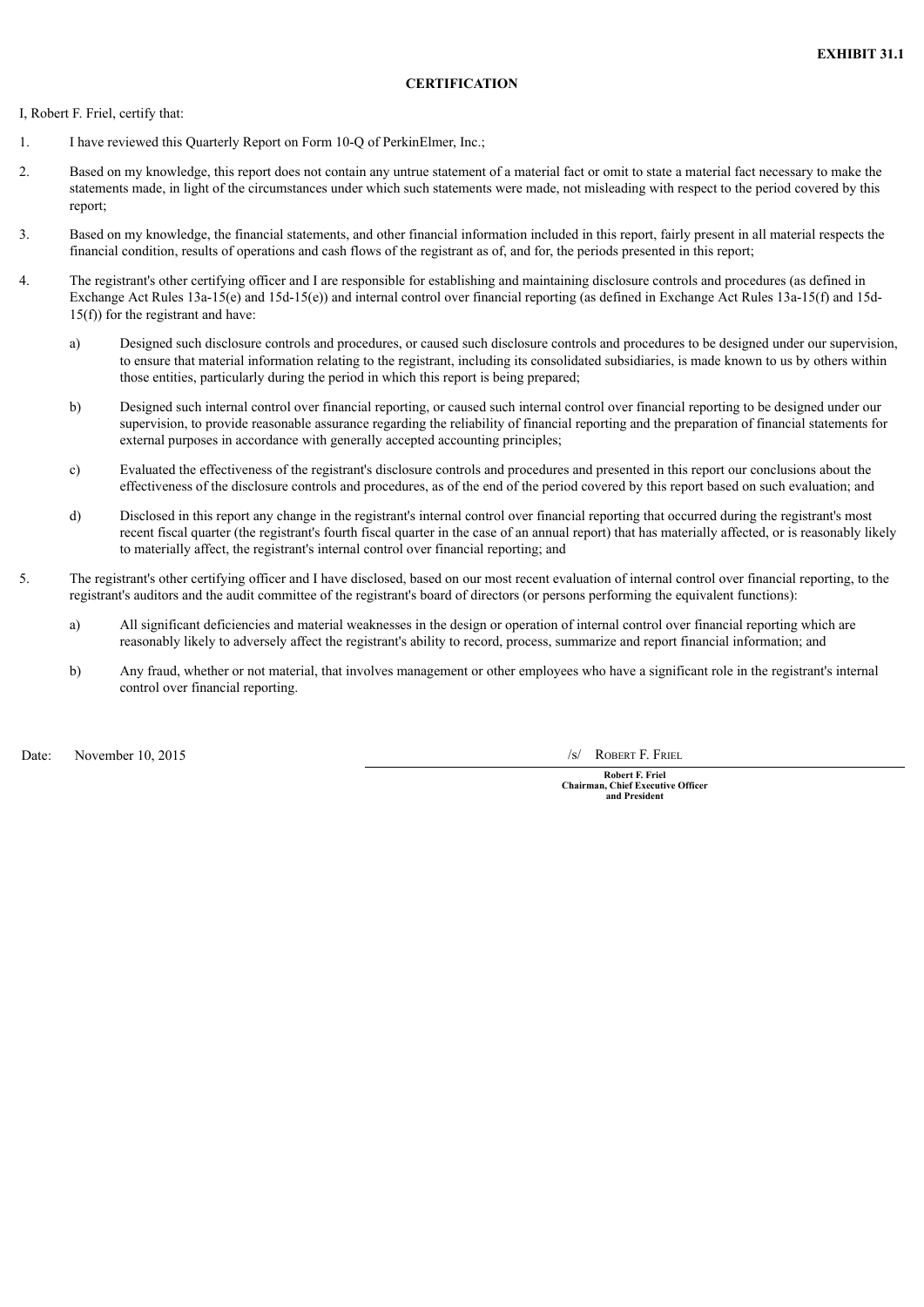#### **CERTIFICATION**

I, Frank A. Wilson, certify that:

- 1. I have reviewed this Quarterly Report on Form 10-Q of PerkinElmer, Inc.;
- 2. Based on my knowledge, this report does not contain any untrue statement of a material fact or omit to state a material fact necessary to make the statements made, in light of the circumstances under which such statements were made, not misleading with respect to the period covered by this report;
- 3. Based on my knowledge, the financial statements, and other financial information included in this report, fairly present in all material respects the financial condition, results of operations and cash flows of the registrant as of, and for, the periods presented in this report;
- 4. The registrant's other certifying officer and I are responsible for establishing and maintaining disclosure controls and procedures (as defined in Exchange Act Rules 13a-15(e) and 15d-15(e)) and internal control over financial reporting (as defined in Exchange Act Rules 13a-15(f) and 15d-15(f)) for the registrant and have:
	- a) Designed such disclosure controls and procedures, or caused such disclosure controls and procedures to be designed under our supervision, to ensure that material information relating to the registrant, including its consolidated subsidiaries, is made known to us by others within those entities, particularly during the period in which this report is being prepared;
	- b) Designed such internal control over financial reporting, or caused such internal control over financial reporting to be designed under our supervision, to provide reasonable assurance regarding the reliability of financial reporting and the preparation of financial statements for external purposes in accordance with generally accepted accounting principles;
	- c) Evaluated the effectiveness of the registrant's disclosure controls and procedures and presented in this report our conclusions about the effectiveness of the disclosure controls and procedures, as of the end of the period covered by this report based on such evaluation; and
	- d) Disclosed in this report any change in the registrant's internal control over financial reporting that occurred during the registrant's most recent fiscal quarter (the registrant's fourth fiscal quarter in the case of an annual report) that has materially affected, or is reasonably likely to materially affect, the registrant's internal control over financial reporting; and
- 5. The registrant's other certifying officer and I have disclosed, based on our most recent evaluation of internal control over financial reporting, to the registrant's auditors and the audit committee of the registrant's board of directors (or persons performing the equivalent functions):
	- a) All significant deficiencies and material weaknesses in the design or operation of internal control over financial reporting which are reasonably likely to adversely affect the registrant's ability to record, process, summarize and report financial information; and
	- b) Any fraud, whether or not material, that involves management or other employees who have a significant role in the registrant's internal control over financial reporting.

Date: November 10, 2015 /s/ FRANK A. WILSON

**Frank A. Wilson Senior Vice President and Chief Financial Officer**